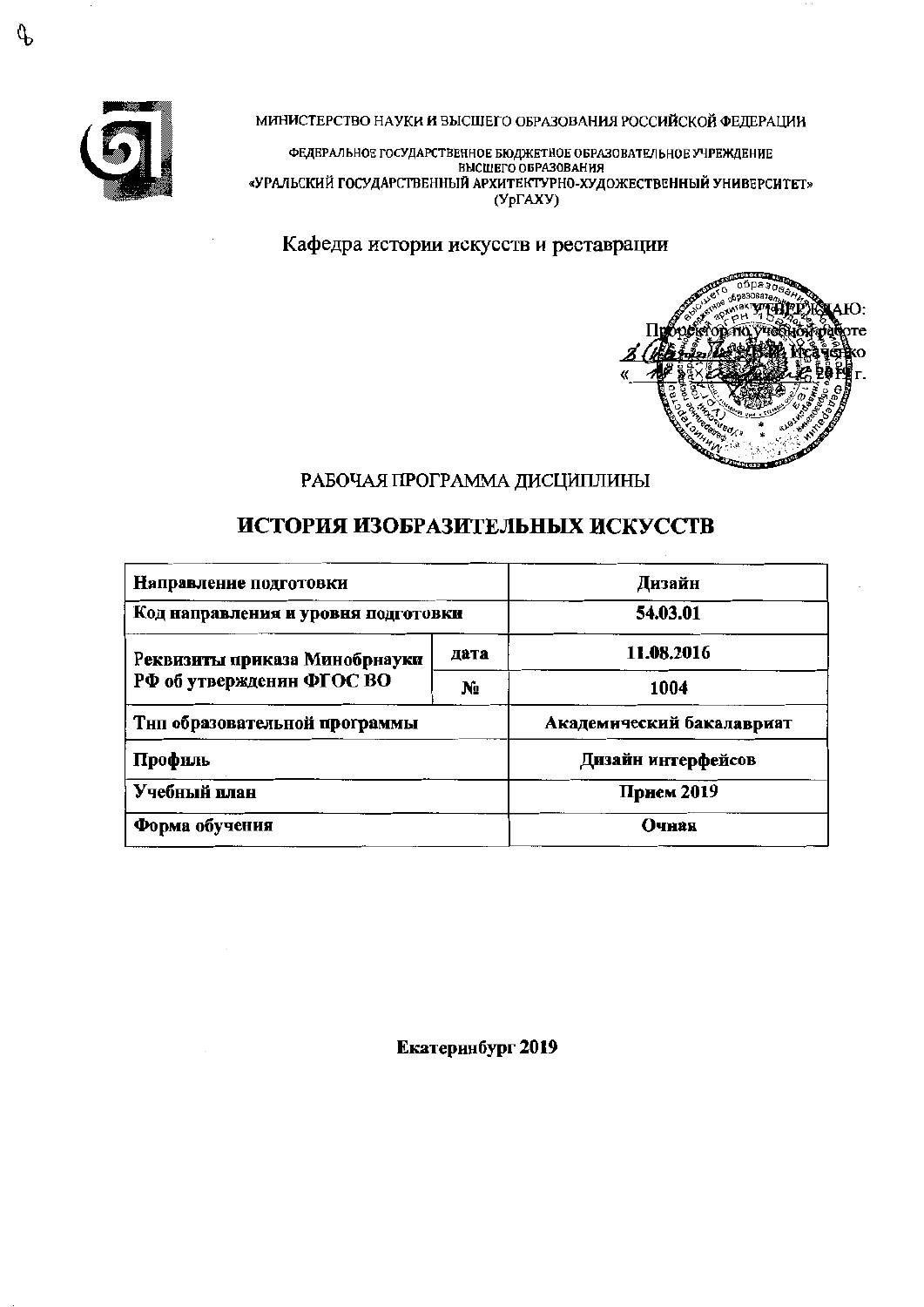#### 1. ОБШАЯ ХАРАКТЕРИСТИКА ДИСЦИПЛИНЫ

## ИСТОРИЯ ИЗОБРАЗИТЕЛЬНЫХ ИСКУССТВ

#### 1.1. Место дисциплины в структуре образовательной программы, связи с другими лиспиплинами:

Дисциплина ИСТОРИЯ ИЗОБРАЗИТЕЛЬНЫХ ИСКУССТВ входит в базовую часть образовательной программы бакалавриата. Дисциплина базируется на знаниях и умениях, полученных при изучении дисциплины «История». Результаты ее изучения востребованы при освоении дисцинлин «История дизайна», «Дизайн-проектирование», «Культурология».

#### 1.2. Аннотация содержания дисциплины:

Лиспиппина ИСТОРИЯ ИЗОБРАЗИТЕЛЬНЫХ ИСКУССТВ состоит из шести разделов: 1. Искусство Древиего мира, 2. Искусство Средних веков. 3. Искусство энохи Возрождения. 4. Запалноевронейское искусство 17-18 вв. 5. Отечественное искусство конца 17-18 вв. 6. Запалноевронейское и русское искусство 19 в.

Дисциплина способствует эстетическому воспитанию студентов, развитию у них художествениого вкуса, комнозиционного мышления, пониманию внутренней структуры и образного строя художественного произведения. Особое внимание уделяется классификации видов искусств. Демоистрируется взаимосвязь, взаимопроникновение и симбиоз архитектуры и скульптуры, монументального искусства, декоративио-прикладного н станкового.

Изучаются история и развитие искусства от древности до паших дней. Общие и уникальпые для каждого региона и страны историко-художественные, социальные и нациопальные свойства искусства.

#### 1.3. Краткий план построения процесса изучения дисциплины:

Процесс изучения дисциплины включает лекции, семинары, самостоятельную работу. формы интерактивного обучения: проблемный семинар, инновационно-Основные днагностический семинар. В ходе изучения дисциплины студенты выполняют контрольные работы, ведут работу над хроиологическими таблицами, готовят доклады для семипаров, пишут рефераты.

Форма заключительного контроля при промежуточной аттестации - экзамен. Для проведения промежуточной аттестации по дисциплине создан фонд оценочных средств.

Оценка по дисцинлине носит интегрированный характер, учитывающий результаты оценивания участия студептов в аудиторных занятиях, качества и своевременности выполнения контрольных работ, таблиц и рефератов, сдачи экзаменов.

#### 1.4. Планируемые результаты обучения по дисциплине:

Изучение дисциплины является этапом формирования у студента следующих компетенций:

ОК-2: способностью анализировать основные этапы и закономериости исторического развития общества для формирования гражданской позиции

ОК-10: способностью к абстрактному мышлению, анализу, синтезу

Планируемый результат изучения дисциплины в составе названных компетенций:

Способность к анализу архитектурных и художественных решений с использованием знаний, умений и навыков, получеиных при изучении дисциплины, способность уважительно относиться к архитектурному, художественному и историческому наследию.

В результате изучения дисциплины обучающийся должен:

Знать и понимать: историю изобразнтельных искусств и архитектуры; классификацию видов искусств; тендепции развития мирового искусства, направления и теории в истории искусств.

Уметь:

а) нрименять знания и понимания в процессе искусствоведческого анализа памятииков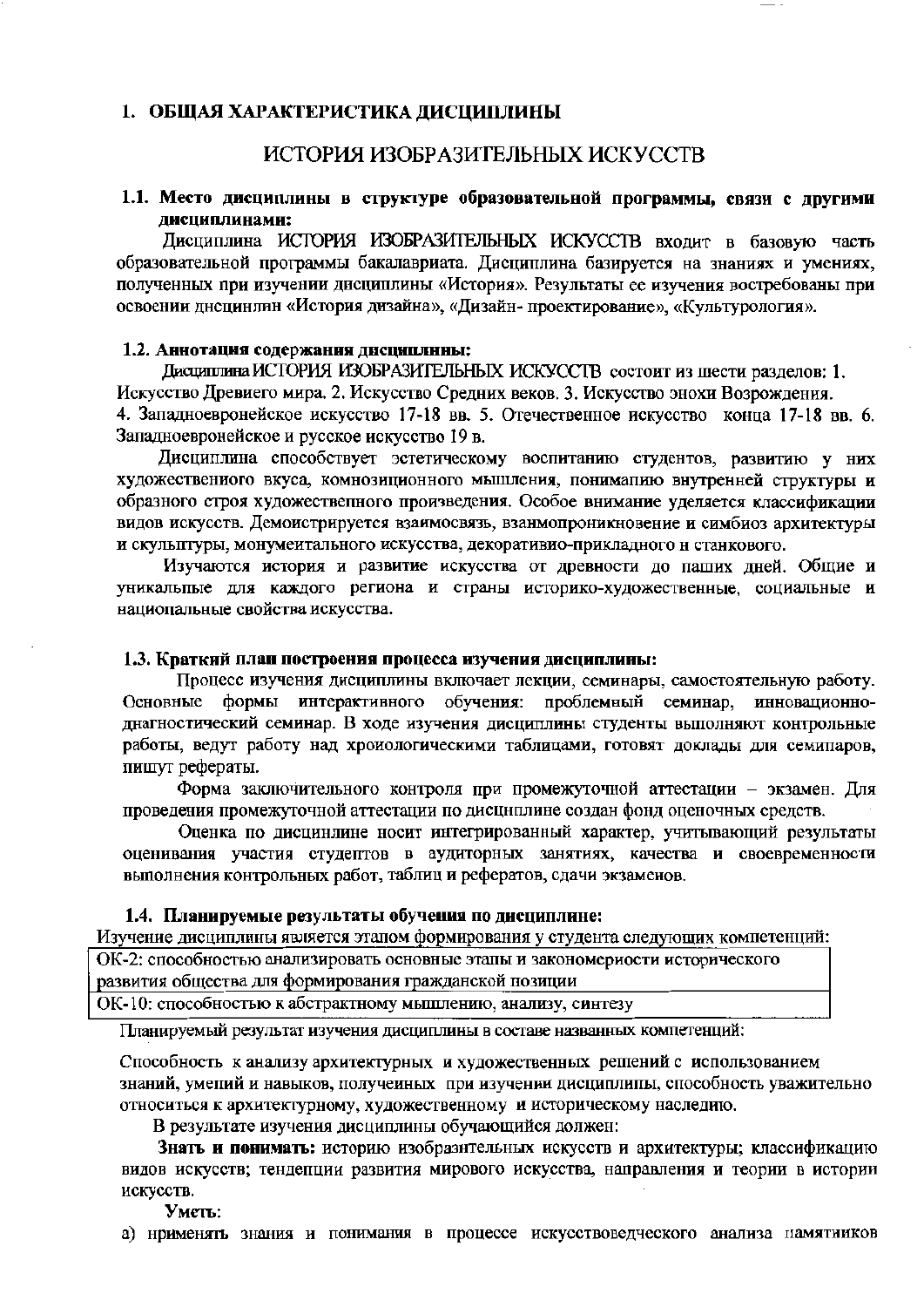архитектуры, изобразительного искусства и материально-предметного мира, в процессе творческого использования форм и стилей прошлого в современной практической деятельности;

б) обобщать, анализировать и критически оценивать художествеиные решения; выносить суждения об истории архитектуры и изобразительных искусств в коитексте развития мировой культуры; о региональных и местных архитектурных и художественных традициях, проблемах сохранения исторического наследия, культурного разнообразия среды;

в) комментировать данные и результаты, связанные с областью изучения коллегам и нренодавателю.

Демонстрировать навыки и опыт деятельности с использованием полученных знаний и умений при нроведеиии семинаров и выполнении самостоятельных работ, в процессе библиотечным материалом работы  $\mathbf{H}$ электронными носителями  $\mathbf{c}$ информацин. Демонстрировать навыки коммуникации с уверенным использованием профессиональной терминологии. Уважительно и бережно относиться к архитектурному и историческому наследию, культурным традициям.

|                         | Аудиторные<br>занятия     |             |                          |             |                                     |                             |                              | Самостоятельная работа |                                      |                                   |                        |                       |             |                      |                                       |                                       |                               |                                     |                                                  |
|-------------------------|---------------------------|-------------|--------------------------|-------------|-------------------------------------|-----------------------------|------------------------------|------------------------|--------------------------------------|-----------------------------------|------------------------|-----------------------|-------------|----------------------|---------------------------------------|---------------------------------------|-------------------------------|-------------------------------------|--------------------------------------------------|
| 溪潭<br>По Семестрам      | (3.e.)<br>Зачетных единиц | Часов (час) | Аудиторные занятия всего | €<br>Лекции | Практические занятия (ПЗ), Семинары | виды занятий (Др)<br>Другие | Самостоятельная работа всего | Курсовой проект (КП)   | $\mathfrak{E}$<br>работа<br>Курсовая | Расчетно-графическая работа (PГР) | рафическая работа (ГР) | Расчетная работа (PP) | Peфepar (P) | Домашняя работа (ДР) | работа (эссе, клаузура)<br>Гворческая | работе<br>к контрольной<br>Подготовка | Подготовка к экзамену, зачету | Другие внды самостоятельных занятий | Форма промежуточной аттестации по<br>дисциплине* |
| 1                       | 3                         | 108         | 36                       | 30          | 6                                   |                             | 72                           |                        |                                      |                                   |                        |                       | 10          | 10                   |                                       | 10                                    | 36                            | 6                                   | Эю                                               |
| $\mathbf{z}$            | 4                         | 144         | 36                       | 30          | 6                                   |                             | 108                          |                        |                                      |                                   |                        |                       | 10          | 20                   |                                       | 10                                    | 36                            | 32                                  | Экз                                              |
| $\overline{\mathbf{3}}$ | 3                         | 108         | 36                       | 30          | 6                                   |                             | 72                           |                        |                                      |                                   |                        |                       | 10          | 10                   |                                       | 10                                    | 36                            | 6                                   | Экз                                              |
| 4                       | 4                         | 144         | 36                       | 30          | 6                                   |                             | 108                          |                        |                                      |                                   |                        |                       | 10          | 20                   |                                       | 10                                    | 36                            | 32                                  | Экз                                              |
| Ит<br>OFO.              | 14                        | 504         | 144                      | 120         | 24                                  |                             | 360                          |                        |                                      |                                   |                        |                       | 40          | 60                   |                                       | 40                                    | 144                           | 76                                  |                                                  |

#### 1.5. Объем дисциплины

\*Зачет с оценкой - 30, Зачет-Зач, Экзамен - Экз, Курсовые проекты - КП, Курсовые работы - КР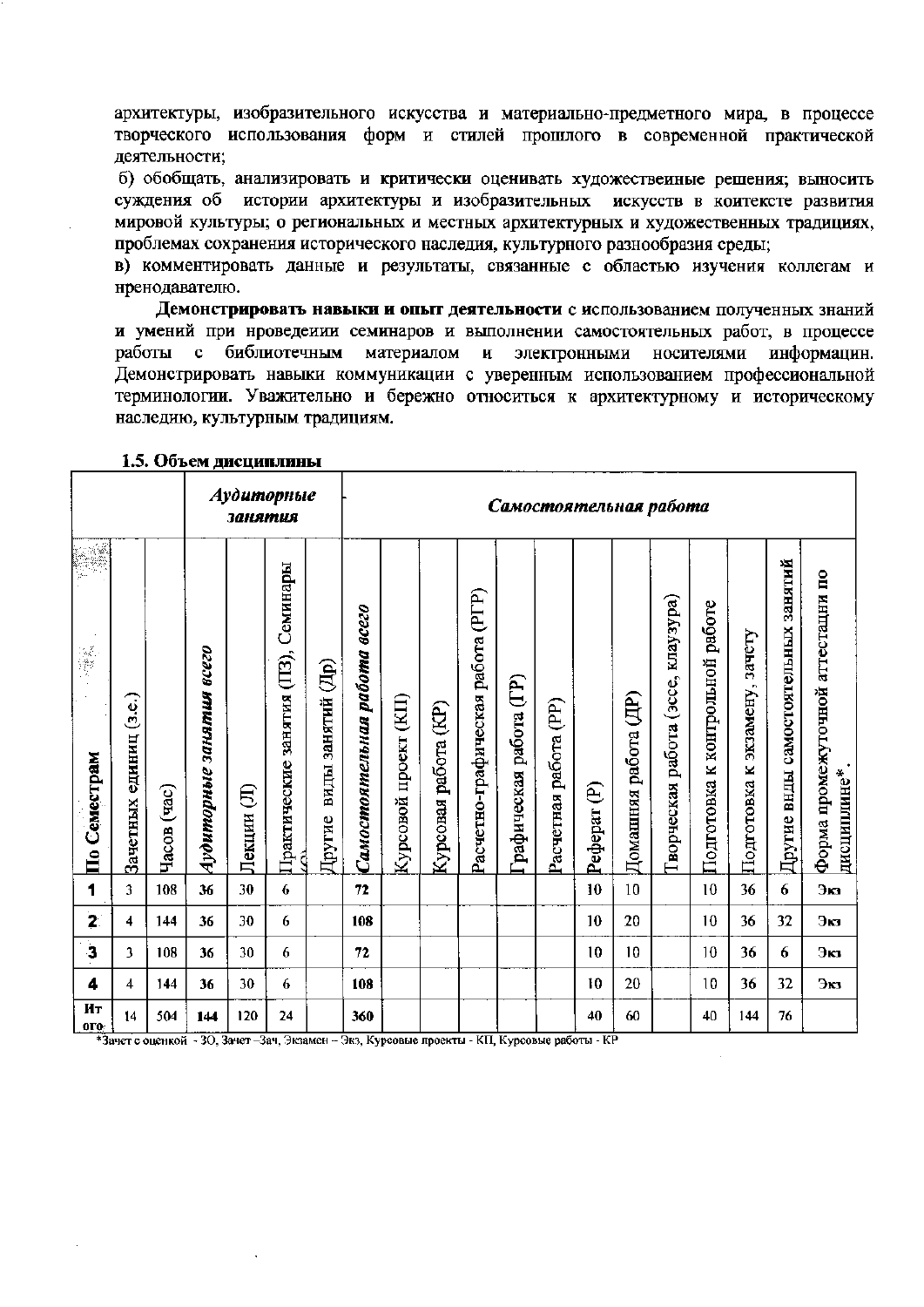# 2. СОДЕРЖАНИЕ ДИСЦИПЛИНЫ

| Код     |                                                                                                                                                                               |
|---------|-------------------------------------------------------------------------------------------------------------------------------------------------------------------------------|
| раздела | Раздел, тема, содержание дисциплины                                                                                                                                           |
|         |                                                                                                                                                                               |
| P.1     | Искусство Древнего мира                                                                                                                                                       |
|         | Тема 1. Введение в изучение истории искусств.                                                                                                                                 |
|         | Основные виды и жанры изобразительного искусства. Понятие стиля. Периодизация.                                                                                                |
|         | Художественный анализ произведений искусства, его метод и значение.                                                                                                           |
|         | Тема 2. Искусство нервобытного общества.                                                                                                                                      |
|         | Происхождение искусства. Периодизация. Росписи, круглая и мелкая пластика,                                                                                                    |
|         | украшение предметов быта и утвари. Зарождение архитектуры. Мегалитические                                                                                                     |
|         | сооружения: менгиры, дольмены, кромлехи.                                                                                                                                      |
|         | Тема З.Искусство Древиего Египта.                                                                                                                                             |
|         | Пернодизация культуры Древнего Египта. Религиозно-мифологические представления.<br>Архитектура гробниц. Мастаба и пирамиды, их эволюция. Храмовое строительство.              |
|         | Объемно - пространственная композиция и оформление храмов. Сложение                                                                                                           |
|         | изобразительного канона. Росписи и рельефы. Формирование скульптурного портрета,                                                                                              |
|         | основные типы портретных статуй. Прикладное искусство.                                                                                                                        |
|         | Тема 4. Искусство Передней Азии.                                                                                                                                              |
|         | Культура народов Междуречья. Древние государства (Ассирия, Вавилон, Шумер и др.).                                                                                             |
|         | Крепостной и дворцовый характер архитектуры. Зиккурат и другие типы храмов. Росписи                                                                                           |
|         | и рельефы. Культовые и портретные статуи.                                                                                                                                     |
|         | Тема 5. Искусство Эгейского мира.                                                                                                                                             |
|         | Районы распространения и периодизация Эгейской культуры. Архитектура. Ансамбль                                                                                                |
|         | Кносского дворца. Дворец и крепость в Тиринфе и Микенах. Мегарон. Техника и сюжеты                                                                                            |
|         | живописи. Керамика.<br>Тема 6. Искусство Древней Греции.                                                                                                                      |
|         | Периодизация искусства античного мира. Древнегреческая мифология и религия.                                                                                                   |
|         | Архитектура храмов, их типология, ордерная система. Ансамбль Афинского Акрополя.                                                                                              |
|         | Скульптурное убранство храмов и развитие круглой скульптуры как самостоятельного                                                                                              |
|         | вида. Эволюция скульптуры от арханки до эпохи эллинизма. Творчество выдающихся                                                                                                |
|         | мастеров (Мирон, Поликлет, Фидий, Пракситель, Скопас и др.). Живопись и прикладное                                                                                            |
|         | искусство. Греческая керамика: типология, росписи сосудов и их стили.                                                                                                         |
|         | Тема 7. Искусство Древнего Рима.                                                                                                                                              |
|         | Периодизация истории Древнего Рима. Искусство Этрурии. Этрусский храм.                                                                                                        |
|         | Особенности<br>архитектурного ордера. Гробницы. Инженерные сооружения. Типология                                                                                              |
|         | архитектурных сооружений периода Республики. Общественные здания. Римский форум.<br>Храмы. Зрелищные сооружения. Жилые дома и виллы. Мемориальные сооружения.                 |
|         | Градостроительство: Рим, Помпеи. Развитие римского скульптурного портрета.                                                                                                    |
|         | Эллинистическое влиянне на искусство республиканского Рима. Монументальная                                                                                                    |
|         | архитектура времен Римской империи. Императорские форумы. Триумфальные                                                                                                        |
|         | сооружения (арки, колонны). Гробницы. Храмы и их типология в Римской имперни.                                                                                                 |
|         | Зрелищные объекты: амфитеатр, цирк. Термы. Росниси в интерьере, их стили.                                                                                                     |
|         | Декоративно-прикладное искусство.                                                                                                                                             |
|         |                                                                                                                                                                               |
| P.2     | Искусство Средних веков.                                                                                                                                                      |
|         | Тема 1. Раннехристианское искусство.                                                                                                                                          |
|         | Происхождение христианства и его утверждение в качестве государственной религии.<br>Катакомбы, их росписи. Базилика как основной тип христианского храма на Западе. Объемно - |
|         | планировочная композиция, оформление интерьера (на примерах Рима и Равенны).                                                                                                  |
|         | Тема 2. Искусство Византни.                                                                                                                                                   |
|         | Основные периоды истории Византии. Церковные здания. София Константинопольская.                                                                                               |
|         | Крестовокупольный тип храма. Мозаики и фрески. Иконопись. Разработка христианской                                                                                             |
|         | иконографии. Прикладное искусство.                                                                                                                                            |
|         | Тема 3. Искусство раннего средневековья.                                                                                                                                      |
|         | «Меровингский» период. Пережитки языческой мифологии. Культурные традиции                                                                                                     |
|         | варваров и их отражение в искусстве. Ювелирное дело. Резьба по камню и дереву                                                                                                 |
|         | (Скандинавия). Книжная мнинатюра. «Каролингский» период: понытки возрождения<br>античности в архитектуре и скульптуре.                                                        |
|         | Тема 4. Романское искусство.                                                                                                                                                  |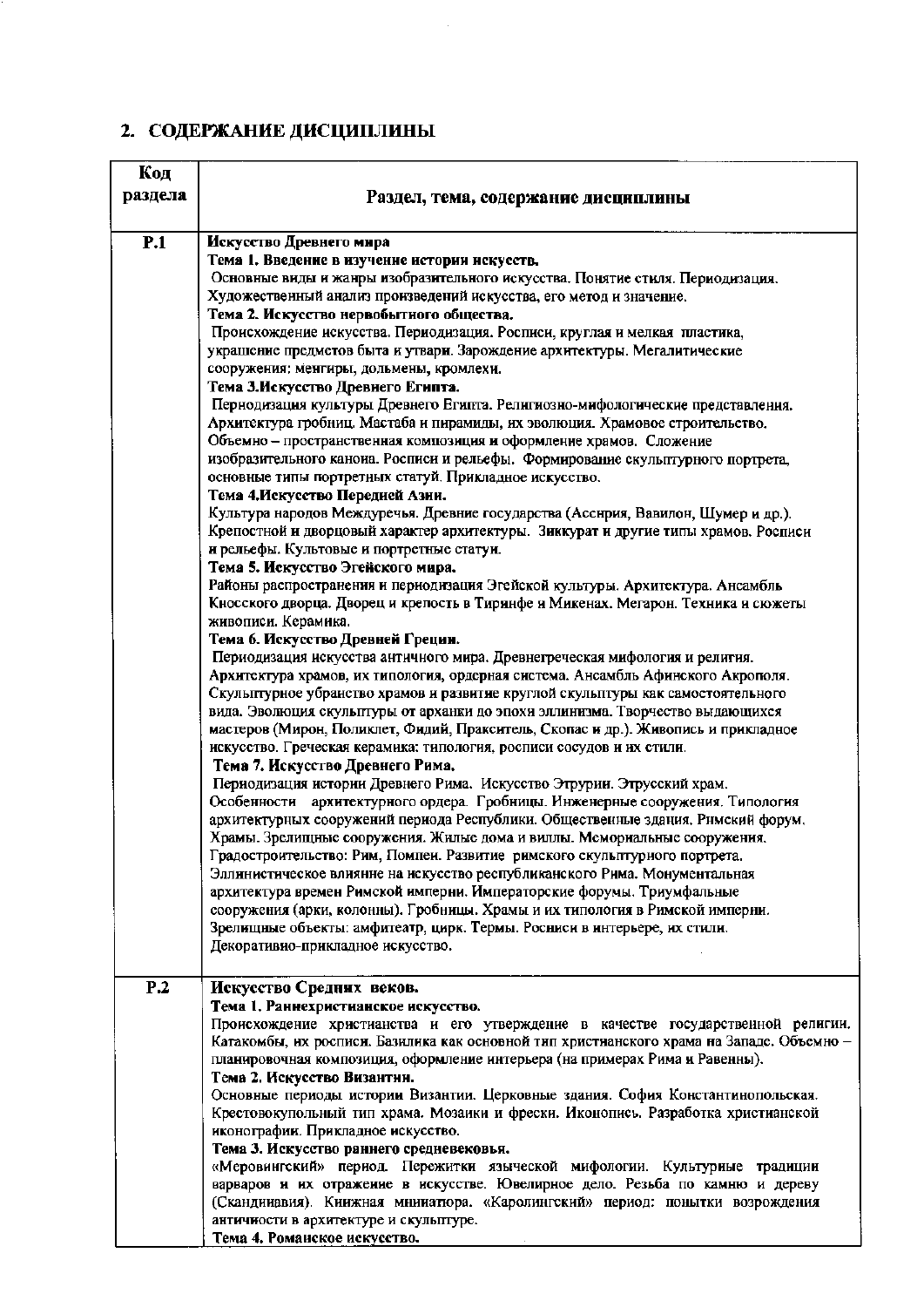| Формирование общеевропейского художественного стиля. Тип романского храма и<br>особенности его композиции в различных странах и региональных школах (Франция,<br>Германия, Италия). Скульптура и росписи романского храма. Связь убранства с<br>архитектурой.<br>Тема 5. Готическое нскусство.<br>Возникновение термина «готика». Хронологические рамки. Конструкция готического<br>храма. Его специфика и эволюция по странам (Франция, Англия, Германия, Италия).<br>Синтез искусств в готическом соборе. Роль витражей. Скульптурное убранство.<br>Гражданское строительство. Ратуши и палаццо. Феодальные замки. Интерьер и его<br>убранство: камины, мебель, ткани и т.д.<br>Тема 6. Искусство Древней Руси.<br>Киевская Русь. Принятие христианства. Византийский крестовокупольный тип храма.<br>София Киевская, ее архитектура и мозаики. Архитектура Новгорода XI-XII вв.<br>Владимиро- Суздальская Русь. Своеобразие местной школы зодчества (церковь Покрова<br>на Нерли, Дмитриевский собор). Скулыптурное убранство храмов.<br>Период татаро-монгольского ита. Архитектура Новгорода конца XIII-XV вв. (церкви<br>Федора Стратилата, Спаса на Ильине).<br>Строительство Московского Кремля: Успенский, Благовещанский, Архангельский соборы,<br>Колокольня Ивана Великого.<br>Древнерусская монументальная живопись XII-XV вв. Система храмовых росписей. Фрески<br>Новгорода (Нередица, Феофан Грек и его школа) и ранней Москвы (Андрей Рублев).<br>Росписи Дионисия в Феропонтовом монастыре.<br>Древнерусская иконопись XII-XV вв. Общая характеристика. Иконостас.<br>Деревянные храмы Древней Руси, их конструкция и типология (клетские, шатровые и др.).<br>Архитектура и живопись Московского государства XVI в. Шатровые и столпообразные<br>храмы (Коломенское, Дьяково). Собор Василня Блаженного. Фрески и иконы.<br>P.3<br>Искусство эпохи Возрождения. |  |
|------------------------------------------------------------------------------------------------------------------------------------------------------------------------------------------------------------------------------------------------------------------------------------------------------------------------------------------------------------------------------------------------------------------------------------------------------------------------------------------------------------------------------------------------------------------------------------------------------------------------------------------------------------------------------------------------------------------------------------------------------------------------------------------------------------------------------------------------------------------------------------------------------------------------------------------------------------------------------------------------------------------------------------------------------------------------------------------------------------------------------------------------------------------------------------------------------------------------------------------------------------------------------------------------------------------------------------------------------------------------------------------------------------------------------------------------------------------------------------------------------------------------------------------------------------------------------------------------------------------------------------------------------------------------------------------------------------------------------------------------------------------------------------------------------------------------------------------------------------------------------------|--|
|                                                                                                                                                                                                                                                                                                                                                                                                                                                                                                                                                                                                                                                                                                                                                                                                                                                                                                                                                                                                                                                                                                                                                                                                                                                                                                                                                                                                                                                                                                                                                                                                                                                                                                                                                                                                                                                                                    |  |
|                                                                                                                                                                                                                                                                                                                                                                                                                                                                                                                                                                                                                                                                                                                                                                                                                                                                                                                                                                                                                                                                                                                                                                                                                                                                                                                                                                                                                                                                                                                                                                                                                                                                                                                                                                                                                                                                                    |  |
|                                                                                                                                                                                                                                                                                                                                                                                                                                                                                                                                                                                                                                                                                                                                                                                                                                                                                                                                                                                                                                                                                                                                                                                                                                                                                                                                                                                                                                                                                                                                                                                                                                                                                                                                                                                                                                                                                    |  |
|                                                                                                                                                                                                                                                                                                                                                                                                                                                                                                                                                                                                                                                                                                                                                                                                                                                                                                                                                                                                                                                                                                                                                                                                                                                                                                                                                                                                                                                                                                                                                                                                                                                                                                                                                                                                                                                                                    |  |
|                                                                                                                                                                                                                                                                                                                                                                                                                                                                                                                                                                                                                                                                                                                                                                                                                                                                                                                                                                                                                                                                                                                                                                                                                                                                                                                                                                                                                                                                                                                                                                                                                                                                                                                                                                                                                                                                                    |  |
|                                                                                                                                                                                                                                                                                                                                                                                                                                                                                                                                                                                                                                                                                                                                                                                                                                                                                                                                                                                                                                                                                                                                                                                                                                                                                                                                                                                                                                                                                                                                                                                                                                                                                                                                                                                                                                                                                    |  |
|                                                                                                                                                                                                                                                                                                                                                                                                                                                                                                                                                                                                                                                                                                                                                                                                                                                                                                                                                                                                                                                                                                                                                                                                                                                                                                                                                                                                                                                                                                                                                                                                                                                                                                                                                                                                                                                                                    |  |
|                                                                                                                                                                                                                                                                                                                                                                                                                                                                                                                                                                                                                                                                                                                                                                                                                                                                                                                                                                                                                                                                                                                                                                                                                                                                                                                                                                                                                                                                                                                                                                                                                                                                                                                                                                                                                                                                                    |  |
|                                                                                                                                                                                                                                                                                                                                                                                                                                                                                                                                                                                                                                                                                                                                                                                                                                                                                                                                                                                                                                                                                                                                                                                                                                                                                                                                                                                                                                                                                                                                                                                                                                                                                                                                                                                                                                                                                    |  |
|                                                                                                                                                                                                                                                                                                                                                                                                                                                                                                                                                                                                                                                                                                                                                                                                                                                                                                                                                                                                                                                                                                                                                                                                                                                                                                                                                                                                                                                                                                                                                                                                                                                                                                                                                                                                                                                                                    |  |
|                                                                                                                                                                                                                                                                                                                                                                                                                                                                                                                                                                                                                                                                                                                                                                                                                                                                                                                                                                                                                                                                                                                                                                                                                                                                                                                                                                                                                                                                                                                                                                                                                                                                                                                                                                                                                                                                                    |  |
|                                                                                                                                                                                                                                                                                                                                                                                                                                                                                                                                                                                                                                                                                                                                                                                                                                                                                                                                                                                                                                                                                                                                                                                                                                                                                                                                                                                                                                                                                                                                                                                                                                                                                                                                                                                                                                                                                    |  |
|                                                                                                                                                                                                                                                                                                                                                                                                                                                                                                                                                                                                                                                                                                                                                                                                                                                                                                                                                                                                                                                                                                                                                                                                                                                                                                                                                                                                                                                                                                                                                                                                                                                                                                                                                                                                                                                                                    |  |
|                                                                                                                                                                                                                                                                                                                                                                                                                                                                                                                                                                                                                                                                                                                                                                                                                                                                                                                                                                                                                                                                                                                                                                                                                                                                                                                                                                                                                                                                                                                                                                                                                                                                                                                                                                                                                                                                                    |  |
|                                                                                                                                                                                                                                                                                                                                                                                                                                                                                                                                                                                                                                                                                                                                                                                                                                                                                                                                                                                                                                                                                                                                                                                                                                                                                                                                                                                                                                                                                                                                                                                                                                                                                                                                                                                                                                                                                    |  |
|                                                                                                                                                                                                                                                                                                                                                                                                                                                                                                                                                                                                                                                                                                                                                                                                                                                                                                                                                                                                                                                                                                                                                                                                                                                                                                                                                                                                                                                                                                                                                                                                                                                                                                                                                                                                                                                                                    |  |
|                                                                                                                                                                                                                                                                                                                                                                                                                                                                                                                                                                                                                                                                                                                                                                                                                                                                                                                                                                                                                                                                                                                                                                                                                                                                                                                                                                                                                                                                                                                                                                                                                                                                                                                                                                                                                                                                                    |  |
|                                                                                                                                                                                                                                                                                                                                                                                                                                                                                                                                                                                                                                                                                                                                                                                                                                                                                                                                                                                                                                                                                                                                                                                                                                                                                                                                                                                                                                                                                                                                                                                                                                                                                                                                                                                                                                                                                    |  |
|                                                                                                                                                                                                                                                                                                                                                                                                                                                                                                                                                                                                                                                                                                                                                                                                                                                                                                                                                                                                                                                                                                                                                                                                                                                                                                                                                                                                                                                                                                                                                                                                                                                                                                                                                                                                                                                                                    |  |
|                                                                                                                                                                                                                                                                                                                                                                                                                                                                                                                                                                                                                                                                                                                                                                                                                                                                                                                                                                                                                                                                                                                                                                                                                                                                                                                                                                                                                                                                                                                                                                                                                                                                                                                                                                                                                                                                                    |  |
|                                                                                                                                                                                                                                                                                                                                                                                                                                                                                                                                                                                                                                                                                                                                                                                                                                                                                                                                                                                                                                                                                                                                                                                                                                                                                                                                                                                                                                                                                                                                                                                                                                                                                                                                                                                                                                                                                    |  |
|                                                                                                                                                                                                                                                                                                                                                                                                                                                                                                                                                                                                                                                                                                                                                                                                                                                                                                                                                                                                                                                                                                                                                                                                                                                                                                                                                                                                                                                                                                                                                                                                                                                                                                                                                                                                                                                                                    |  |
|                                                                                                                                                                                                                                                                                                                                                                                                                                                                                                                                                                                                                                                                                                                                                                                                                                                                                                                                                                                                                                                                                                                                                                                                                                                                                                                                                                                                                                                                                                                                                                                                                                                                                                                                                                                                                                                                                    |  |
|                                                                                                                                                                                                                                                                                                                                                                                                                                                                                                                                                                                                                                                                                                                                                                                                                                                                                                                                                                                                                                                                                                                                                                                                                                                                                                                                                                                                                                                                                                                                                                                                                                                                                                                                                                                                                                                                                    |  |
|                                                                                                                                                                                                                                                                                                                                                                                                                                                                                                                                                                                                                                                                                                                                                                                                                                                                                                                                                                                                                                                                                                                                                                                                                                                                                                                                                                                                                                                                                                                                                                                                                                                                                                                                                                                                                                                                                    |  |
|                                                                                                                                                                                                                                                                                                                                                                                                                                                                                                                                                                                                                                                                                                                                                                                                                                                                                                                                                                                                                                                                                                                                                                                                                                                                                                                                                                                                                                                                                                                                                                                                                                                                                                                                                                                                                                                                                    |  |
|                                                                                                                                                                                                                                                                                                                                                                                                                                                                                                                                                                                                                                                                                                                                                                                                                                                                                                                                                                                                                                                                                                                                                                                                                                                                                                                                                                                                                                                                                                                                                                                                                                                                                                                                                                                                                                                                                    |  |
|                                                                                                                                                                                                                                                                                                                                                                                                                                                                                                                                                                                                                                                                                                                                                                                                                                                                                                                                                                                                                                                                                                                                                                                                                                                                                                                                                                                                                                                                                                                                                                                                                                                                                                                                                                                                                                                                                    |  |
| Тема 1. Проторенессанс.                                                                                                                                                                                                                                                                                                                                                                                                                                                                                                                                                                                                                                                                                                                                                                                                                                                                                                                                                                                                                                                                                                                                                                                                                                                                                                                                                                                                                                                                                                                                                                                                                                                                                                                                                                                                                                                            |  |
| Итальянский Ренессанс, его происхождение и периодизация. Отход от принципов                                                                                                                                                                                                                                                                                                                                                                                                                                                                                                                                                                                                                                                                                                                                                                                                                                                                                                                                                                                                                                                                                                                                                                                                                                                                                                                                                                                                                                                                                                                                                                                                                                                                                                                                                                                                        |  |
| готического искусства, обращение к античности. Живоннсь Джотто. Композиционное,                                                                                                                                                                                                                                                                                                                                                                                                                                                                                                                                                                                                                                                                                                                                                                                                                                                                                                                                                                                                                                                                                                                                                                                                                                                                                                                                                                                                                                                                                                                                                                                                                                                                                                                                                                                                    |  |
| колористическое и пространственное решение. Значение реформы Джотто. Скульптура                                                                                                                                                                                                                                                                                                                                                                                                                                                                                                                                                                                                                                                                                                                                                                                                                                                                                                                                                                                                                                                                                                                                                                                                                                                                                                                                                                                                                                                                                                                                                                                                                                                                                                                                                                                                    |  |
| Н.Пизано.                                                                                                                                                                                                                                                                                                                                                                                                                                                                                                                                                                                                                                                                                                                                                                                                                                                                                                                                                                                                                                                                                                                                                                                                                                                                                                                                                                                                                                                                                                                                                                                                                                                                                                                                                                                                                                                                          |  |
|                                                                                                                                                                                                                                                                                                                                                                                                                                                                                                                                                                                                                                                                                                                                                                                                                                                                                                                                                                                                                                                                                                                                                                                                                                                                                                                                                                                                                                                                                                                                                                                                                                                                                                                                                                                                                                                                                    |  |
| Тема 2. Раннее Возрождение.<br>Роль Флоренции в искусстве и общественной жизни Италии 15 в. Преодоление                                                                                                                                                                                                                                                                                                                                                                                                                                                                                                                                                                                                                                                                                                                                                                                                                                                                                                                                                                                                                                                                                                                                                                                                                                                                                                                                                                                                                                                                                                                                                                                                                                                                                                                                                                            |  |
|                                                                                                                                                                                                                                                                                                                                                                                                                                                                                                                                                                                                                                                                                                                                                                                                                                                                                                                                                                                                                                                                                                                                                                                                                                                                                                                                                                                                                                                                                                                                                                                                                                                                                                                                                                                                                                                                                    |  |
| готнческих традиций в архитектуре, новые методы организации строительства. Ф.                                                                                                                                                                                                                                                                                                                                                                                                                                                                                                                                                                                                                                                                                                                                                                                                                                                                                                                                                                                                                                                                                                                                                                                                                                                                                                                                                                                                                                                                                                                                                                                                                                                                                                                                                                                                      |  |
| Брунеллески - первый архитектор Возрождения. Работа по возведению купола собора                                                                                                                                                                                                                                                                                                                                                                                                                                                                                                                                                                                                                                                                                                                                                                                                                                                                                                                                                                                                                                                                                                                                                                                                                                                                                                                                                                                                                                                                                                                                                                                                                                                                                                                                                                                                    |  |
| Санта Мария дель Фьоре. Воспитательный дом во Флоренции. Ордер в постройках                                                                                                                                                                                                                                                                                                                                                                                                                                                                                                                                                                                                                                                                                                                                                                                                                                                                                                                                                                                                                                                                                                                                                                                                                                                                                                                                                                                                                                                                                                                                                                                                                                                                                                                                                                                                        |  |
| Брунеллески, логика конструктивных построений.                                                                                                                                                                                                                                                                                                                                                                                                                                                                                                                                                                                                                                                                                                                                                                                                                                                                                                                                                                                                                                                                                                                                                                                                                                                                                                                                                                                                                                                                                                                                                                                                                                                                                                                                                                                                                                     |  |
| Л. - Б. Альберти - ведущий теоретик архитектуры раниего Возрождения, «Десять книг о                                                                                                                                                                                                                                                                                                                                                                                                                                                                                                                                                                                                                                                                                                                                                                                                                                                                                                                                                                                                                                                                                                                                                                                                                                                                                                                                                                                                                                                                                                                                                                                                                                                                                                                                                                                                |  |
| зодчестве», учение о перспективе.                                                                                                                                                                                                                                                                                                                                                                                                                                                                                                                                                                                                                                                                                                                                                                                                                                                                                                                                                                                                                                                                                                                                                                                                                                                                                                                                                                                                                                                                                                                                                                                                                                                                                                                                                                                                                                                  |  |
| Скульптура. Творчество Донателло, Гиберти, Верроккьо.                                                                                                                                                                                                                                                                                                                                                                                                                                                                                                                                                                                                                                                                                                                                                                                                                                                                                                                                                                                                                                                                                                                                                                                                                                                                                                                                                                                                                                                                                                                                                                                                                                                                                                                                                                                                                              |  |
| Жнвопись. Мазаччо - основоположник живописи Возрождення. Пьеро делла Франческо -                                                                                                                                                                                                                                                                                                                                                                                                                                                                                                                                                                                                                                                                                                                                                                                                                                                                                                                                                                                                                                                                                                                                                                                                                                                                                                                                                                                                                                                                                                                                                                                                                                                                                                                                                                                                   |  |
| выдающийся мастер светоносной живописи и колорита. А. Мантенья - разработка проблем                                                                                                                                                                                                                                                                                                                                                                                                                                                                                                                                                                                                                                                                                                                                                                                                                                                                                                                                                                                                                                                                                                                                                                                                                                                                                                                                                                                                                                                                                                                                                                                                                                                                                                                                                                                                |  |
| построения композиции, ракурс как основа дниамичных композиций, портрет в творчестве                                                                                                                                                                                                                                                                                                                                                                                                                                                                                                                                                                                                                                                                                                                                                                                                                                                                                                                                                                                                                                                                                                                                                                                                                                                                                                                                                                                                                                                                                                                                                                                                                                                                                                                                                                                               |  |
| художника. С. Боттичелли - попытка соединить готику и современность.                                                                                                                                                                                                                                                                                                                                                                                                                                                                                                                                                                                                                                                                                                                                                                                                                                                                                                                                                                                                                                                                                                                                                                                                                                                                                                                                                                                                                                                                                                                                                                                                                                                                                                                                                                                                               |  |
| Тема 3. Искусство Высокого Возрождения.                                                                                                                                                                                                                                                                                                                                                                                                                                                                                                                                                                                                                                                                                                                                                                                                                                                                                                                                                                                                                                                                                                                                                                                                                                                                                                                                                                                                                                                                                                                                                                                                                                                                                                                                                                                                                                            |  |
| Выдвижение школ Рима и Венеции.                                                                                                                                                                                                                                                                                                                                                                                                                                                                                                                                                                                                                                                                                                                                                                                                                                                                                                                                                                                                                                                                                                                                                                                                                                                                                                                                                                                                                                                                                                                                                                                                                                                                                                                                                                                                                                                    |  |
| Архитектура. Д.Браманте - классик архитектуры Возрождения. Постройки в Милане.                                                                                                                                                                                                                                                                                                                                                                                                                                                                                                                                                                                                                                                                                                                                                                                                                                                                                                                                                                                                                                                                                                                                                                                                                                                                                                                                                                                                                                                                                                                                                                                                                                                                                                                                                                                                     |  |
| Римский период. Темпьетто – архитектурный манифест Браманте, проект собора св. Петра                                                                                                                                                                                                                                                                                                                                                                                                                                                                                                                                                                                                                                                                                                                                                                                                                                                                                                                                                                                                                                                                                                                                                                                                                                                                                                                                                                                                                                                                                                                                                                                                                                                                                                                                                                                               |  |
| в Ватикане, дворцы Ватнкана.                                                                                                                                                                                                                                                                                                                                                                                                                                                                                                                                                                                                                                                                                                                                                                                                                                                                                                                                                                                                                                                                                                                                                                                                                                                                                                                                                                                                                                                                                                                                                                                                                                                                                                                                                                                                                                                       |  |
| Микеланджело - архитектор. Постройки во Флоренции. Римский период, роль крупного                                                                                                                                                                                                                                                                                                                                                                                                                                                                                                                                                                                                                                                                                                                                                                                                                                                                                                                                                                                                                                                                                                                                                                                                                                                                                                                                                                                                                                                                                                                                                                                                                                                                                                                                                                                                   |  |
| масштаба большого ордера в его работах. Собор Св. Петра, ансамбль Капитолийского                                                                                                                                                                                                                                                                                                                                                                                                                                                                                                                                                                                                                                                                                                                                                                                                                                                                                                                                                                                                                                                                                                                                                                                                                                                                                                                                                                                                                                                                                                                                                                                                                                                                                                                                                                                                   |  |
| холма. Элементы барокко в архитектуре Микеланджело.                                                                                                                                                                                                                                                                                                                                                                                                                                                                                                                                                                                                                                                                                                                                                                                                                                                                                                                                                                                                                                                                                                                                                                                                                                                                                                                                                                                                                                                                                                                                                                                                                                                                                                                                                                                                                                |  |
| Живопись. Леонардо да Виичи. Роль науки в развитии искусства, искусство как часть                                                                                                                                                                                                                                                                                                                                                                                                                                                                                                                                                                                                                                                                                                                                                                                                                                                                                                                                                                                                                                                                                                                                                                                                                                                                                                                                                                                                                                                                                                                                                                                                                                                                                                                                                                                                  |  |
|                                                                                                                                                                                                                                                                                                                                                                                                                                                                                                                                                                                                                                                                                                                                                                                                                                                                                                                                                                                                                                                                                                                                                                                                                                                                                                                                                                                                                                                                                                                                                                                                                                                                                                                                                                                                                                                                                    |  |
| иаучного познания, роль эксперимента в искусстве. Рафаэль Санти - основатель                                                                                                                                                                                                                                                                                                                                                                                                                                                                                                                                                                                                                                                                                                                                                                                                                                                                                                                                                                                                                                                                                                                                                                                                                                                                                                                                                                                                                                                                                                                                                                                                                                                                                                                                                                                                       |  |
| классической римской школы живописи. Живопись и скульптура Микеланджело.                                                                                                                                                                                                                                                                                                                                                                                                                                                                                                                                                                                                                                                                                                                                                                                                                                                                                                                                                                                                                                                                                                                                                                                                                                                                                                                                                                                                                                                                                                                                                                                                                                                                                                                                                                                                           |  |
| Возрождение в Венеции. Архитектура, изобразительное искусство. Творчество Джорджоне                                                                                                                                                                                                                                                                                                                                                                                                                                                                                                                                                                                                                                                                                                                                                                                                                                                                                                                                                                                                                                                                                                                                                                                                                                                                                                                                                                                                                                                                                                                                                                                                                                                                                                                                                                                                |  |
| и Тициана.                                                                                                                                                                                                                                                                                                                                                                                                                                                                                                                                                                                                                                                                                                                                                                                                                                                                                                                                                                                                                                                                                                                                                                                                                                                                                                                                                                                                                                                                                                                                                                                                                                                                                                                                                                                                                                                                         |  |
|                                                                                                                                                                                                                                                                                                                                                                                                                                                                                                                                                                                                                                                                                                                                                                                                                                                                                                                                                                                                                                                                                                                                                                                                                                                                                                                                                                                                                                                                                                                                                                                                                                                                                                                                                                                                                                                                                    |  |
| Позднее венецианское Возрождение. Творчество Веронезе и Тинторетто.                                                                                                                                                                                                                                                                                                                                                                                                                                                                                                                                                                                                                                                                                                                                                                                                                                                                                                                                                                                                                                                                                                                                                                                                                                                                                                                                                                                                                                                                                                                                                                                                                                                                                                                                                                                                                |  |
| Декоративно-прикладное искусство и интерьер.                                                                                                                                                                                                                                                                                                                                                                                                                                                                                                                                                                                                                                                                                                                                                                                                                                                                                                                                                                                                                                                                                                                                                                                                                                                                                                                                                                                                                                                                                                                                                                                                                                                                                                                                                                                                                                       |  |
| Тема 4. Искусство Возрождения в Центральной Европе.<br>Зарождение национальных особенностей в культуре стран Центральной Европы.                                                                                                                                                                                                                                                                                                                                                                                                                                                                                                                                                                                                                                                                                                                                                                                                                                                                                                                                                                                                                                                                                                                                                                                                                                                                                                                                                                                                                                                                                                                                                                                                                                                                                                                                                   |  |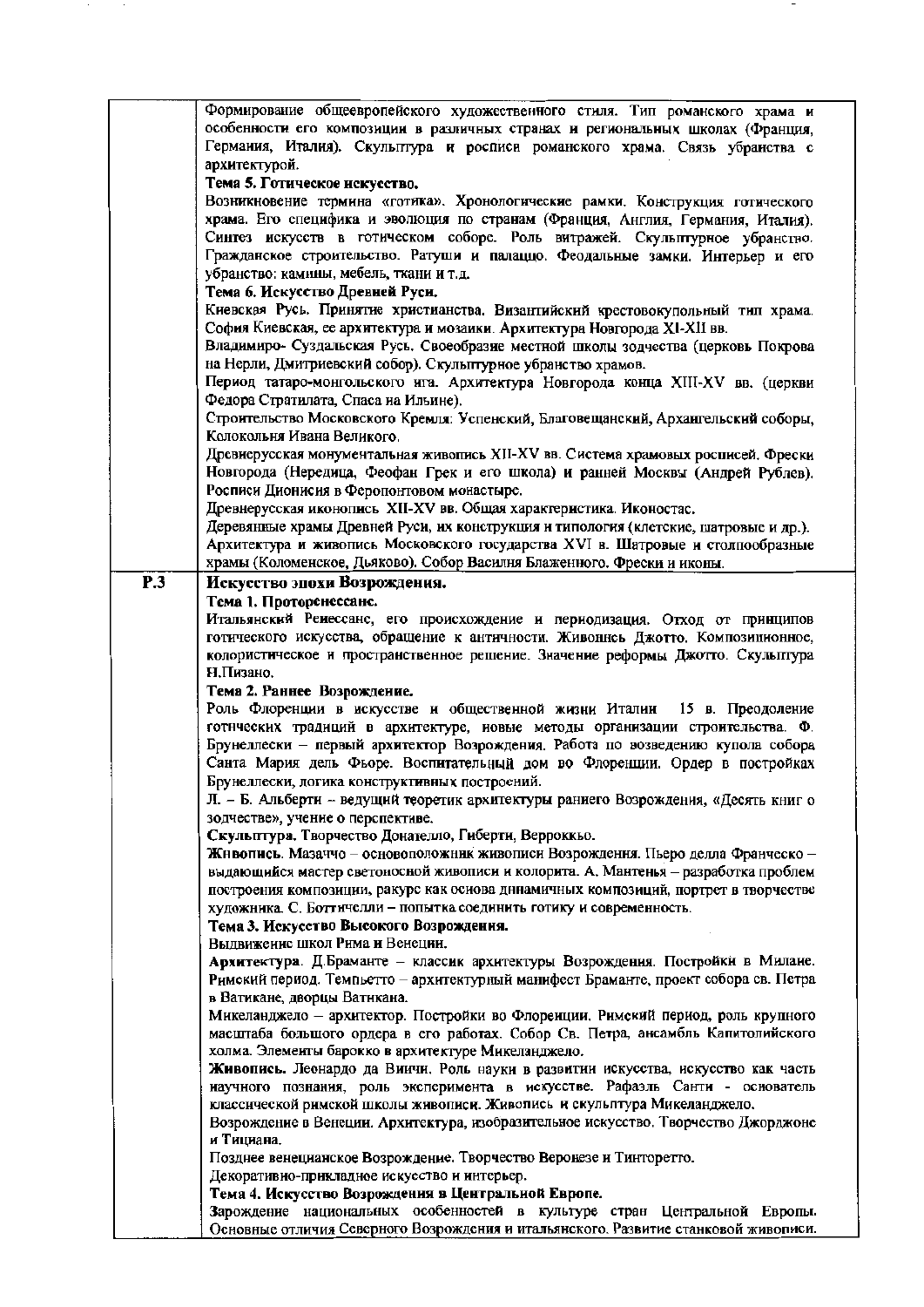|     | Крупнейшие художники Нидерландов (Ван Эйки, Босх, Брейгель) и Германии (Дюрер,<br>Грюневальд, Кранах). Королевские замки Франции. Прикладное искусство.        |
|-----|----------------------------------------------------------------------------------------------------------------------------------------------------------------|
| P.4 | Западноевропейское искусство в 17-18 в.в.                                                                                                                      |
|     | Тема 1. Стилевое многообразие искусства 17-18 вв.                                                                                                              |
|     | Характеристика эпохи. Формирование новых стилей: барокко, классицизм, рококо.                                                                                  |
|     | Особенности основных стилей. Внестилевые направления. Развитие новых жанров                                                                                    |
|     | искусства. Научное знание и нскусство. Развитие национальных художественных школ в                                                                             |
|     | Италии, Франции, Фландрии, Голландии, Испании, Англии.                                                                                                         |
|     | Тема 2. Архитектура Италии эпохи барокко.                                                                                                                      |
|     | Архитектура Италии 17 в. Раннее барокко.                                                                                                                       |
|     | Мастера раннего барокко - Дж. делла Порта, К. Мадерна, Д. Фонтана. Градостронтельство                                                                          |
|     | - особенности пространственных барочных решений. Разработка барочных композиций                                                                                |
|     | церковных фасадоа и дворцов. Стиль барокко в интерьерах зданий. Архитектура                                                                                    |
|     | загородных вилл - Альдобрандинн, Торлония. Значение парка в пространственной                                                                                   |
|     | композиции виллы. Дворцы римского барокко (Барберини, Боргезе). Средства и приемы                                                                              |
|     | создания архитектурно-художественных образов.                                                                                                                  |
|     | Архитектура Высокого барокко в Италии 17 в.                                                                                                                    |
|     | Расцвет стиля барокко. Сочетание принципов монументальности и декоративности.                                                                                  |
|     | Синтез искусств. Масштаб и динамичная форма - эмоциональное содержание стиля.                                                                                  |
|     | Ведущие архнтекторы зрелого барокко - Л. Бернини, Ф. Барромини, К. Райиальди, их                                                                               |
|     | основные постройки. Интерьер собора Св. Петра и площадь Св. Петра - центральный                                                                                |
|     | объект зрелого барокко. Тенденция к усложнению объемно-пространственных решений в<br>работах Ф. Барромини. Барокко вне Рима - Г. Гварини, Б. Лонгена.          |
|     | Архитектура Италии 18 века. Позднее барокко.                                                                                                                   |
|     | Архитекторы Ф.Ювара и Л.Ванвителли. Пространственное усложненне дворцовых                                                                                      |
|     | композиций. Замок Ступиниджи, дворец в Казерте. Использование театрально-                                                                                      |
|     | сценических приемов. Испанская лестница в Риме, фонтан Треви. Постепенное врастание в                                                                          |
|     | барочную архитектуру элементов и приемов классицизма.                                                                                                          |
|     | Тема 3. Изобразительное, прикладное искусство и интерьер Италии17-18 вв.                                                                                       |
|     | Л. Бернини - крупнейший скульптор барокко. Его работы в интерьере собора Св. Петра -                                                                           |
|     | Кивории, Кафедра, Скала Реджа. Развитие портретного жанра, мифологического,                                                                                    |
|     | мемориального. Фонтаны в Риме - «Четырех рек», «Мавра», «Тритон». Роль скульптуры в                                                                            |
|     | градостроительстве, интерьере, садово-парковом искусстве.                                                                                                      |
|     | Болонская Академия братьев Карраччи. Станковые картины. Монументальные росписи<br>братьев Карраччи. Фрески галереи дворца Фариезе. Венецианская монументально- |
|     | декоративная живопись. Росписи интерьеров.                                                                                                                     |
|     | Творчество Микеланджело да Караваджо. Реализм и элементы барокко в его картинах.                                                                               |
|     | Караваджизм как направление в европейской живописи 17 века. Развитие пейзажа и                                                                                 |
|     | бытового жанра в живописи Италии 18 века.                                                                                                                      |
|     | Декоративно-прикладное искусство итальянского барокко.                                                                                                         |
|     | Мебель: ее формы и конструкции. Новая форма, получившая распространение - шкаф-                                                                                |
|     | кабинет. Новая конструкция - рамочная. Материалы и отделки. Применение                                                                                         |
|     | высокорельефной резьбы, техники инкрустации, флорентийской мозаики. Центры по                                                                                  |
|     | производству итальянской мебели и их ведущие мастера.                                                                                                          |
|     | Шпалеры: Сюжетный характер изображеннй на них, монументальность композиций.                                                                                    |
|     | Ткани - бархат, алтабасы, аксамиты. Основные центры производства - Генуя, Флоренция,<br>Венеция.                                                               |
|     | Художественное стекло. Венеция - основной центр производства. Люстры - отрасль                                                                                 |
|     | стеклоделия, в которой особенно ярко проявилнсь черты итальянского барокко.                                                                                    |
|     | Тема 4. Искусство Испанин 17 века.                                                                                                                             |
|     | Барокко в испанской архитектуре. Х. Чурригера и «стиль чурригереск».                                                                                           |
|     | «Золотой век» испаиской живописи. Мастера живописи 17 века - Х. Рибера, Ф. Сурбаран,                                                                           |
|     | Б. Мурильо. Особое место Д. Веласкеса в испанской и европейской живописи. Портреты                                                                             |
|     | Веласкеса. Работы Веласкеса на исторические, мифологические, жанрово-бытовые темы.                                                                             |
|     | 17 в. - время расцвета испанского прикладиого искусства. Своеобразие испанского быта и,                                                                        |
|     | в связи с этим, оформление интерьера. Ярко выраженный национальный колорит                                                                                     |
|     | испанского интерьера - использование в отделке стен и пола изразцов или тисненых<br>узорных кожаных обоев. Мебель. Использование в декоре дорогих материалов - |
|     | перламутра, бронзы, черепахового панциря и т.д.                                                                                                                |
|     | Керамика. Воздействие мавританской культуры. Основные центры производства:                                                                                     |
|     | Валенсия и Талаверы. Испано-мавритаиский фаянс. Альгамбрские вазы. Увлечение                                                                                   |
|     | китайским и японским фарфором.                                                                                                                                 |
|     |                                                                                                                                                                |

 $\sim$   $\sim$   $\sim$   $\sim$ 

 $\cdot$ 

 $\sim$ 

 $\sim$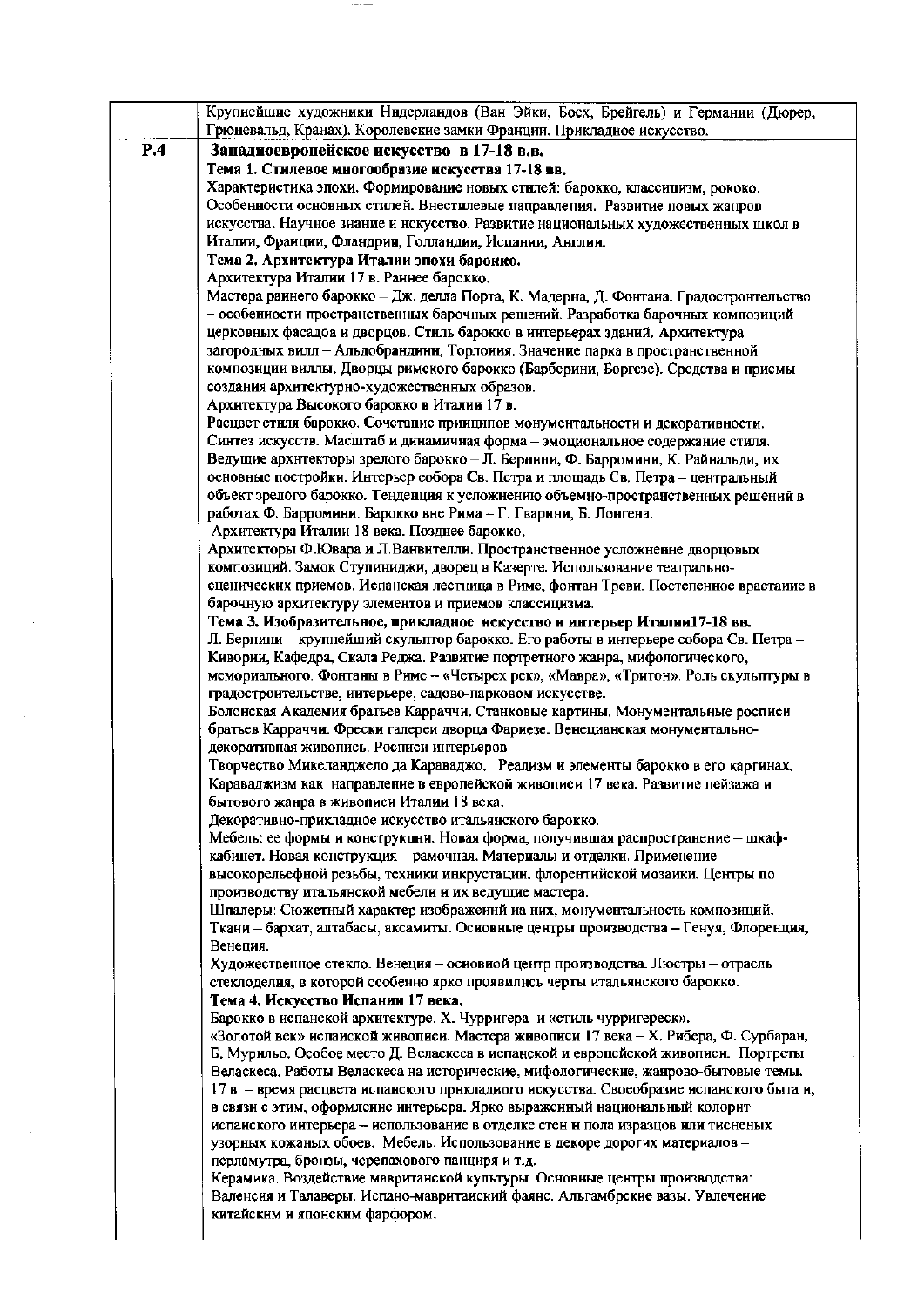| Тема 5. Искусство Фландрии 17 века.                                                     |
|-----------------------------------------------------------------------------------------|
| Жизнеутверждающий характер фламандской живописи, специфика ее образного языка. П.       |
| Рубенс - крупнейший представитель живописи барокко на севере Европы. Сочетание в        |
| картинах Рубенса барочной пышности и земной реалистической основы. Мифологический       |
| портретный и пейзажный жанры в живописи Рубенса. Роль колорита в картинах               |
| художника. А. Ван Дейк - мастер портрета. Фламандский иатюрморт.                        |
| Особенности развития стиля барокко в прикладном искусстве Фландрии. Влияние Рубенса     |
| и его творчества на формирование стиля барокко в художественном ремесле. Шпалеры.       |
| Роль и зиачение шпалер в убранстве интерьера. Брюссель - основной центр нроизводства.   |
| Рубенс и развитие шпалерного искусства. Кружево - один из наиболее характерных видов    |
| фламандского художественного ремесла 17 в. Основные центры изготовления: Бенш и         |
| Валансои.                                                                               |
|                                                                                         |
| Тема 6. Искусство Голландии 17 века.                                                    |
| Особенности голландского искусства, его народные истоки, реалистические тенденции.      |
| Ведущие жанры в живописи - портрет, бытовая картина. Ф. Хальс. Новая концепция          |
| группового портрета. Рембрандт ваи Рейн, основные этапы творчества. Вермер Делфтский.   |
| Жанровые картины, пейзажи, портреты, поэтизация обыденного. «Малые голландцы». Г.       |
| Терборх, П. Де Хоох, Г. Метсю, Я. Стен и др. Голландский натюрморт. К. Хеда, В. Кальдо, |
| Я. де Хелле.                                                                            |
| Отражение простоты и строгости убраиства голландских интерьеров в развитии              |
| художественного ремесла. Дельфт - основной центр шпалерного ткачества. Излюбленные      |
| сюжеты голландских шпалер, колористическое решение.                                     |
| Дельфтский фаянс. Воздействие искусства стран Востока. Наиболее характерные формы       |
| изделий, сюжеты колорит.                                                                |
| Тема 7. Архитектура Франции 17 -18 вв.                                                  |
| Особенности архитектуры первой половины 17 в.                                           |
| Становление абсолютизма, его влияние на развитие искусств, формирование                 |
| национальной культуры. Особенности развития французской архитектуры,                    |
| взанмодействие двух стилей - барокко и классицизма. Градостроительство, реализация      |
| иринципа «разумного начала», первые регулярные площади Парижа. Перестройка Лувра,       |
| дворцовая архитектура. Первые купольные храмы нового типа (ц. Сорбонны, ц. Валь де      |
| Грас). Развитие типа городского жилища - отеля. Архитекторы этого периода: С. де Бросс  |
| (Люксембургский дворец), Ж. Лемерсье (павильон Часов, дворец Пале Рояль, Охотничий      |
| замок Людовнка XIII), Ф. Мансар (замок Блуа, дворец Мезон, купольные церкви).           |
| Архитектура Франции второй половнны 17 века.                                            |
| Открытие Академии архитектуры в Париже, обоснование нового стиля - классицизма.         |
| «Большой стиль» времени Людовика XIV - соединение простоты и ясности принципов          |
| классицизма с пышностью и декоративной насыщенностью барокко. Восточный корус           |
| Лувра (арх. К. Перро) – образец раннего классицизма. Роль архитектурного ансамбля в     |
| городской застройке (Дом военных инвалндов). Архитекторы Л. Лево, А. Ленотр, Ж.-А.      |
| Мансар. Завершение строительства Лувра, возведение собора Дома инвалидов (Ж.-А.         |
| Мансар). Дворцово-парковые ансамбли - Во-ле-Виконт, Версаль. Архитектура парка (А.      |
| Ленотр). Синтез архитектуры и изобразительных искусств. Роль художника - декоратора -   |
| Ш. Лебреи.                                                                              |
| Архитектура Франции 18 века.                                                            |
| Смена художественных вкусов в начале века. Стиль рококо. Предпочтение изящных,          |
| хрупких форм, мягких плавных линий, блеклых, матовых тонов - эстетика изысканного. В    |
| архитектуре - асимметричиая композиция, уменьшение объемов и высоты помещений,          |
| компактные планы, плоский гибкий орнамеит - «рокайль». Архитекторы Ж. Боффран, Р.       |
| де Котт. Развитие архитектуры отелей - Амело, Субиз. Классицизм второй половины 18      |
| века. Значение работ Ж.А. Габриэля. Площадь Согласия в Париже - новый тип открытой      |
| площади. Дворец Малый Трианон в Версале - образец классицизма Габриэля. Пантеон в       |
| Париже. Развитие архитектуры театров - в Бордо, Безансоне. Особое место К.Н. Леду в     |
| архитектуре 18 века. Смелые новаторские поиски и решения, новая архитектурная теория    |
| классицизма. Авангардистские проекты К. Леду - «Дом садовника», «Дом директора          |
| источника». Практика К. Леду - город Шо, Заставы Парижа.                                |
| Тема 8.Изобразительное, прикладное искусство и интерьер Франции17 - 18 вв.              |
| Живопись 17 века. Официальная линия - С. Вуэ, Ш. Лебрен. Классицистическая основа       |
| живописи Н. Пуссена. Морально-нравственное содержание его лучших работ.                 |
| Формирование пейзажного жвнра (К. Лоррен). Демократическая линия во французской         |
| живописи 17 века - Ж.Д. Латур, братья Ленеи. Скульпторы Ф. Жирардон, П. Пюже.           |
|                                                                                         |

17 в. - начало блестящего расцвета прикладного искусства Франции. Помпезность и декоратными насыщенность убранства дворцовых интерьеров. Королевская мануфактура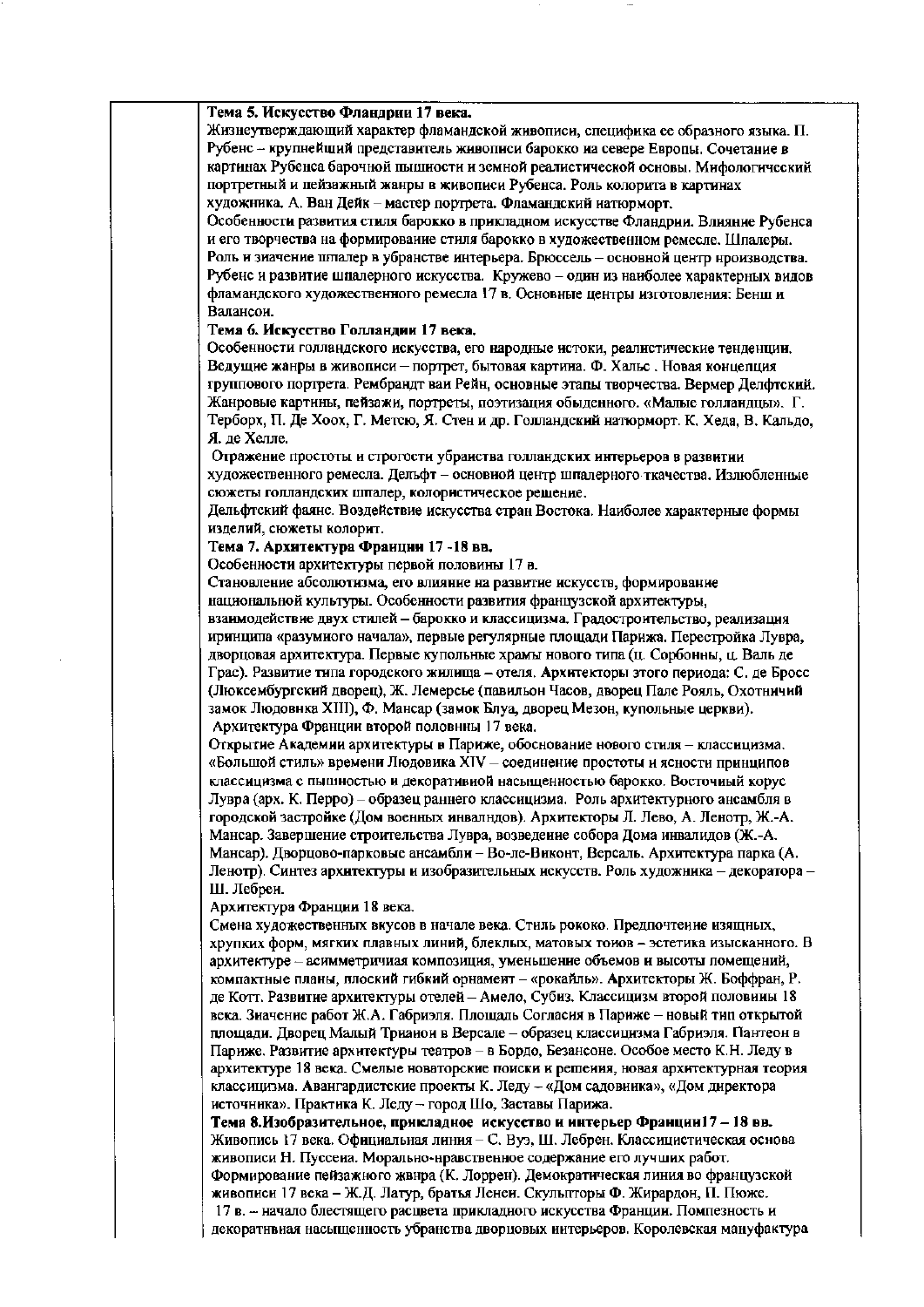- художественный центр, регламентирующий всю художественную промышленности Франции. Мебель: формы, конструкции, характер декора. Техника исполнения (резьба, интарсия, позолота н т.д.), породы дерева. Крупнейший мастер-мебельшик - Андре Шарль Булль. Специфические особенности мебели «стиля Булль». Ткацкие мануфактуры Гобеленов, Бовэ, Обюссонов и их произведения. Изготовление шпалер по картонам крупнейших фламандских и итальянских мастеров. Шелковые ткани Лионской мануфактуры. Лиможские эмали. Живопись 18 века. Рококо, пасторали Ф. Буше, галантный жанр в творчестве Ватто. Высокая профессиональная живописная культура. Творчество О. Фрагонара. Просвещение и искусство. Реализм жнвописи Ж. Шардена, тема человека из народа. Скульпторы Ж. Гудон. Э. Фальконе. Декоративно-нрикладное искусство и интерьер стиля рококо. Особенности оформлеиня интерьеров. Колорит. Новые формы мебели. Комод, письменный стол-бюро, шкафсекретер, различные типы кресел, диванов, кроватей. Основные черты стиля рококо в ювелирных изделиях. Расцвет фарфорового производства. Влияние Китая. Саксонский dapdop. Классицизм в декоративно-прикладном искусстве 18 в. Новые формы и техники оформления французской мебели. Использование античных декоративных элементов. Севрская королевская фарфоровая фабрика. Тема 9. Архитектура Австрии и Германии 17-18 вв. Проинкновение в австрийскую архитектуру стиля барокко из Италин, первые постройки (собор в Зальцбурге). Ведущие архитекторы австрийского барокко - И. Фишер, Л. Хильдебрандт. Дворцово-парковые ансамбли Шёнбрунн и Бельведер в Вене. Характеристика зрелого барокко. Раздробленность Германии на многочисленные земли и княжества, исторически сложившиеся связи с культурами Италин, Франции, Голландни, влияния этих культур. Архитектор и скульптор А. Шлютер - основатель берлинской школы (прусской). Королевская площадь и Королевский дворец в Берлине, градостроительные работы. Г. Бэр – работы в Дрездене (Фрауенкирхе). М. Пёппельман – ансамбль Цвингер в Дрездене: специфическая многофункциональная постройка на основе синтеза разных архитектурных стилей. Расцвет немецкого барокко. Специфика немецкого барокко. Б. Нейманкрупнейший мастер дворцовой архитектуры. Дворцы в Вюрцбурге и Брухзале, тема Лестничного зала. Церковные постройки Б. Неймана. Немецкое рококо. Архитектор Г. Кнобельсдорф, дворцово-парковый ансамбль Сансуси в Потедаме. Родь И. Вникельмана в становлении немецкого классицизма. Общественные постройки Кнобельсдорфа. Прикладное искусство эпохи рококо (саксоиский фарфор). Тема 10. Архитектура, изобразительное и прикладное искусство Англии 17 - 18 вв. Буржуазная революция в Англии, ее значение для развития культуры и искусства. И. Джонс - градостроительная практика. Дворцовые и общественные здания, влияние архитектуры А. Паллалио на его творчество. Масштабные работы К. Рэна - собор Св. Павла в Лондоне, Королевский дворец Хэмптон-Корт. Дворец-замок Бленхейм. библиотека в Оксфорде. Приемы стилизаторства в английской архитектуре, палладианство, появление пейзажиых «аиглийских» парков, работы У. Кента и У. Чемберса. Зарождение классицизма как стиля в архитектуре. Формирование национальной школы в английской живописи. Творчество У. Хогарта. Сатирический и морально-этический характер его серийных работ в живописи и гравюре («Карьера проститутки», «Модный брак»), критика пороков английского общества. Демократические тенденции в живописи Хогарта - «Продавщица креветок». Портрет основной жанр в искусстве Англии 18 века. Романтическая героизация человека в лучших портретах Д. Рейнольдса, официальный народный портрет. Изысканность, психологическое разнообразие, аристократизм портретов Т. Гейнсборо. Роль пейзажа в английском портрете. Основные этапы развития английской мебели в 18 в. Виды, материалы, техники исполнения. Томас Чиппендейл и его работы с красным деревом. Развитие фаянсового производства в Стаффордшире. Изобретение «агатовых» масс. Д. Веджвуд и его фаянсовый завод «Этрурия». «Сервиз с зеленой лягушкой». Изделия из «базальтовой», и «яшмовой» массы. Изобретение английского фарфора. Мягкий, твердый, костяной фарфор. Фарфоровые заводы в Бау, Челси, Дерби. Тема11. Европейский костюм 17-18вв.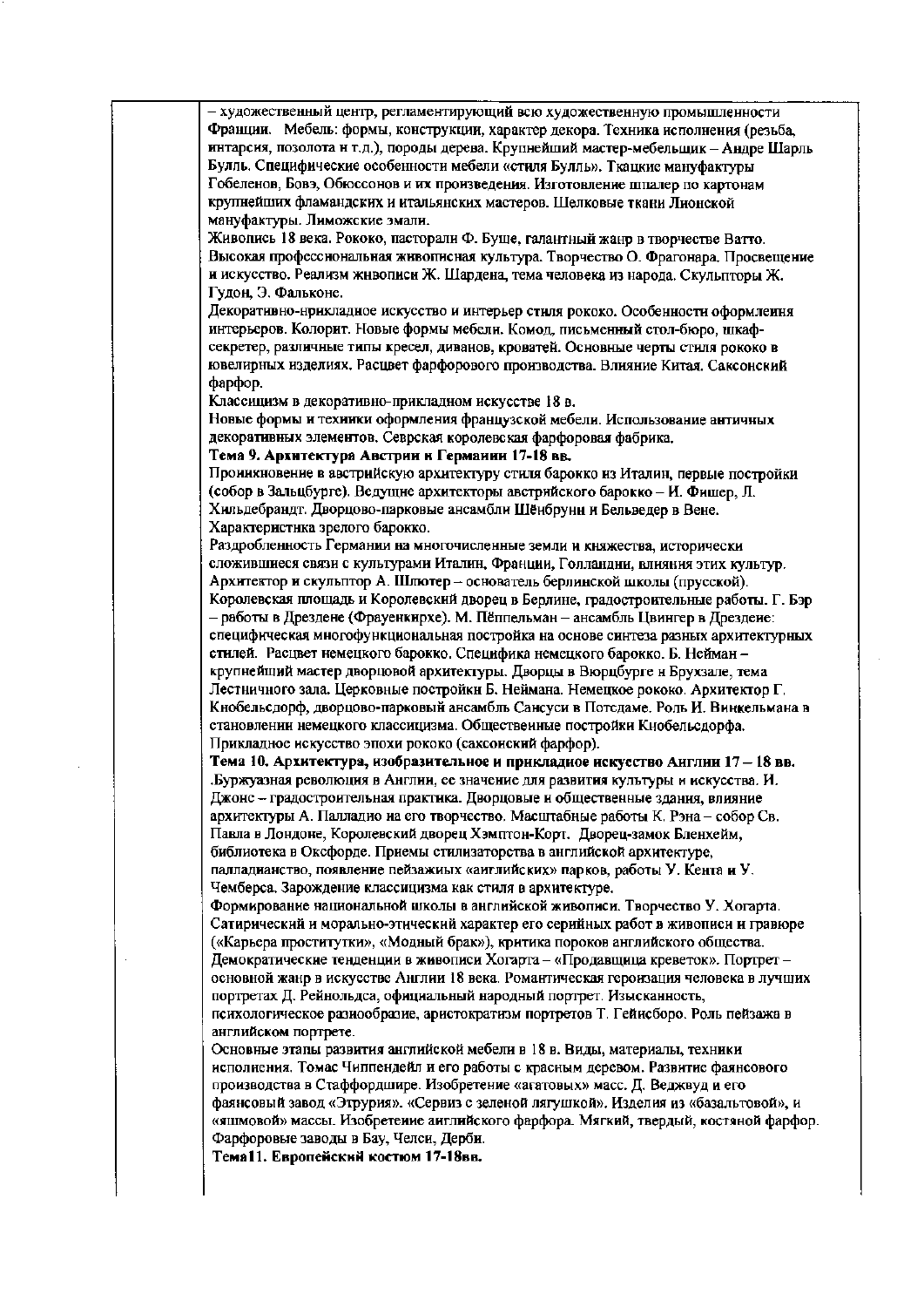| P.5 | Отечественное искусство конца 17 - начала 19 в.в.                                                                                     |
|-----|---------------------------------------------------------------------------------------------------------------------------------------|
|     | Тема 1. Архитектура 17 века.                                                                                                          |
|     | Русское государство при первых Романовых. Градостроительство и крепостное зодчество.                                                  |
|     | Каменные гражданские постройки (Теремной дворец в Кремле). Церковное зодчество.                                                       |
|     | Распространение «узорочья». Храмы Тронцы в Никитниках. Рождества в Путинках,                                                          |
|     | Ярослввские церкви.                                                                                                                   |
|     | «Московское барокко» и его национальная самобытность. Цеитрические ярусные храмы                                                      |
|     | (Покрова в Филях, Спаса в Уборах, Новодевичий монастырь).                                                                             |
|     | Тема 2. Архитектура, изобразительное искусство и интерьер первой половины                                                             |
|     | 18 века.                                                                                                                              |
|     | Россия при Петре I. Политические, экономические и культурные преобразования.                                                          |
|     | Основание Петербурга. Роль архитекторов-иностранцев. Стилистика петербургских                                                         |
|     | построек петровского времени. Формирование планировки Петербурга. Основные                                                            |
|     | архитекторы. Д. Трезини (Петропавловский собор, Летний дворец Петра, здание 12                                                        |
|     | коллегии). Ж.Б. Леблон, его проект планировки города. Создание Петергофского ансамбля                                                 |
|     | (Н. Микетти, И. Браунштейн и др.). Дворцы Меншикова на Васильевском острове и в                                                       |
|     | Ораниенбауме (Д. Фонтана и Г. Шедель). Интерьер петровского времени, виды отделки.                                                    |
|     | Светский характер прикладного искусства, его национальные особенности. Синтез                                                         |
|     | искусств в оформлении интерьера. Шпалерное ткачество. Развитие русского мебельного                                                    |
|     | нскусства 18 в. как процесс отбора, освоения и творческой переработки общеевропейских                                                 |
|     | форм на базе национальных традиций. Характер отделки, роспись, резьба, материал.                                                      |
|     | Художники портретисты (И.Никитин, А.Матвеев).                                                                                         |
|     | Новый подъем государствениости и культуры в царствование Елизаветы Петровны.                                                          |
|     | Кульминация стиля барокко в России. В.В. Растрелли. Большой Петергофский, Большой                                                     |
|     | Царскосельский, Зимний дворцы, ансамбль Смольного монастыря. Внутреннее убранство.                                                    |
|     | Русская мебель середнны 18 в. стиля барокко-рококо. Возникновение и развитие                                                          |
|     | фарфорового производства в Россин в 18 в. Основание Императорского фарфорового                                                        |
|     | завода в Петербурге. Первооткрыватель отечественного фарфора Д. Виноградов. Роль                                                      |
|     | М.В. Ломоносова в развитии фарфорового производства.<br>Живопись первой половины 18 в. Портрет елизаветинского времени (И.Я.Вишняков, |
|     | А.П.Антропов). Учреждение Академии Художеств.                                                                                         |
|     | Тема 3. Архитектура, изобразительное искусство и интерьер второй половины                                                             |
|     | 18 века.                                                                                                                              |
|     | Российская империя при Екатерине II. Переход от барокко к классицизму. Первые стадин                                                  |
|     | развития русского архнтектурного классицизма (ранний и «строгий»). Здание Академин                                                    |
|     | художеств (А.Ф. Кокоринов и Ж.Б. Деламот). А. Ринальди (постройки в Ораниенбауме,                                                     |
|     | Мраморный дворец). И.Е. Старов, эволюция его творчества (до палладианства,                                                            |
|     | Таврический даорец). Ч. Камерон и использование им античных традиций (Холодные бани                                                   |
|     | в Царском селе, Камеронова галерея). Д. Кварнеги (Академия наук, Эрмитажный театр,                                                    |
|     | Ассигнационый банк, Смольный институт и др.). Архитектура Москвы. В.И. Баженов,                                                       |
|     | проект Кремлевского дворца. Применение псевдоготических и древнерусских мотивов                                                       |
|     | (Усадьба Царицыно). Дом Пашкова. М.Ф. Казаков. Здание сената в Кремле. Голицынская                                                    |
|     | больница, жилые дома и др. Архнтектура подмосковных усадеб.                                                                           |
|     | Композиция зданий и оформление интерьеров. Виды и материалы отделки. Новые формы                                                      |
|     | русской мебели. Строгость и рациональность форм, разнообразие цветового решения.                                                      |
|     | Расцвет техники маркетри. Мебель из стали. Блестящий расцвет русского фарфора.                                                        |
|     | Произведения фарфоровой пластики. Гжельский фаянс. Бронзовые и серебряные изделия.                                                    |
|     | Русское стекло, художественная обработка камней.                                                                                      |
|     | Живопись екатерининского времени. Исторический жанр (А.Лосенко). Мастера портрета                                                     |
|     | (Ф.С.Рокотов, Д.Г.Левицкий, В. Л.Боровиковский).                                                                                      |
| P.6 | Западноевропейское и русское искусство 19 в.<br>Тема 1. Особенности социального, экономического и культурного развития Европы в       |
|     | 19 веке. Проблема стиля в искусстве.                                                                                                  |
|     | Тема 2.Западноевронейская архитектура и изобразительное искусство конца 18-                                                           |
|     | первой половины 19 в.                                                                                                                 |
|     | Живопись Испании.Ф.Гойя.                                                                                                              |
|     | Историческая закономерность возникновения во Франции позднего классицизма (ампир).                                                    |
|     | Идейно-художественное содержание ампира. Обращение к древиеримской классике.                                                          |
|     | Разаитие типов триумфальной архитектуры, сооружения памятника. Монументальность и                                                     |
|     | крупный масштаб ампирных построек. Архитекторы Фонтен, Персье, Шальгрен. Колонна                                                      |
|     | Великой Армии в Париже, триумфальная арка на площади Звезды, храм Славы.                                                              |
|     | Специфика ампирного архитектурного декора.                                                                                            |
|     | Интерьеры. Новые формы мебели. Мебель Жакоб. Фаянс и фарфор. Расцвет Севрской                                                         |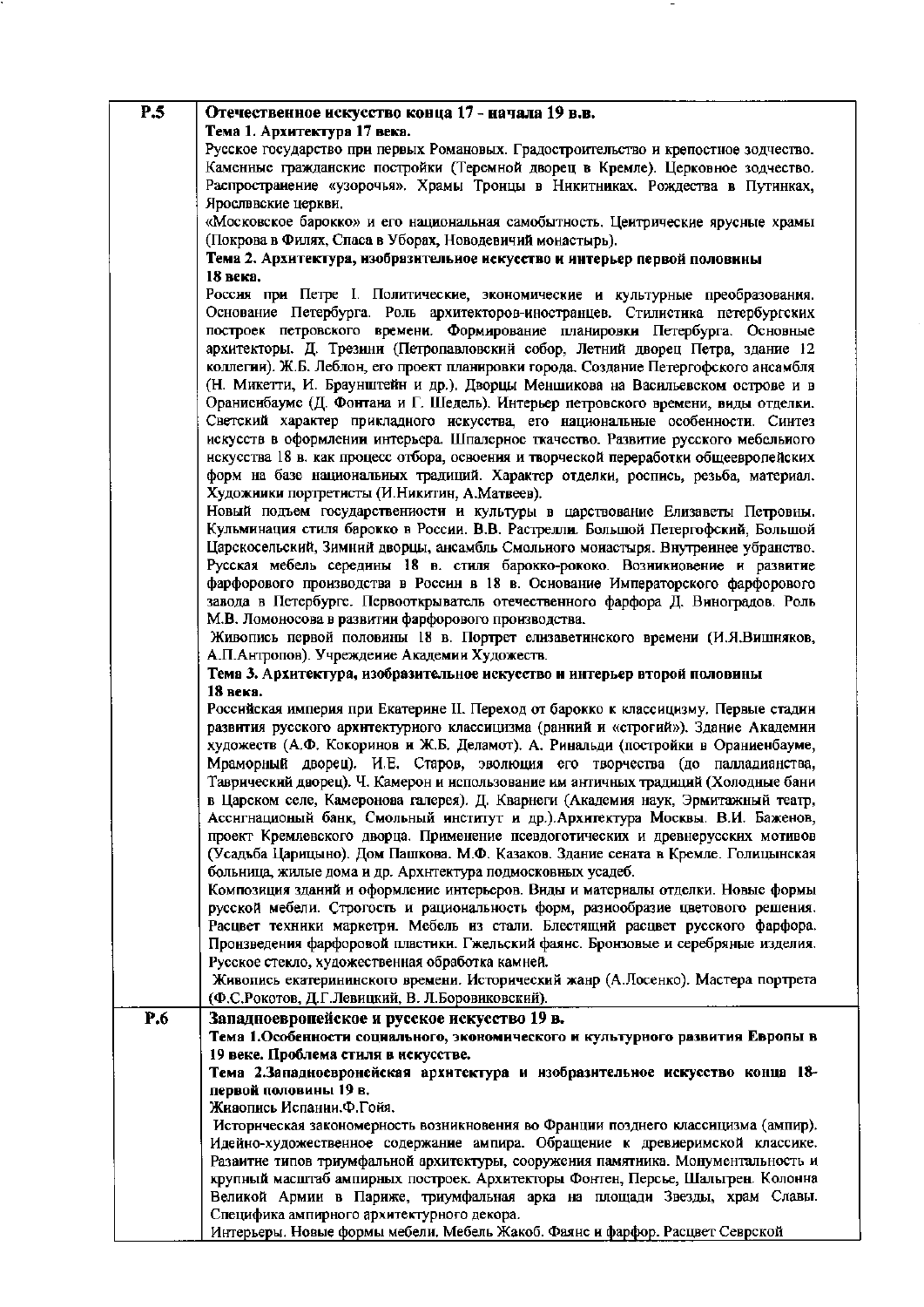| мануфактуры. Узорные фоны. Техника бисквита.                                         |
|--------------------------------------------------------------------------------------|
| Ж.Л. Давид и его школа. Ж-.О-.Д. Энгр.                                               |
| Зарождение в архитектуре Германии в конце 18 века нового стиля - классицизма         |
| (прусский вариант). Ясность, строгость и сдержанность архитектуры этого стиля -      |
| «Бранденбургские ворота» в Берлине. К.Ф. Шинкель - ведущий мастер немецкого          |
| народного классицизма; свободное обращение с «правилами» классицизма, соединение     |
| разностилевых приемов и форм - Новая гауптвахта, Драматический театр в Берлине.      |
| Архитектура Англии. Р.Смерк и Д.Нэш. Живопись: И.Г.Фюсли, У.Блейк, Дж. Коистебль,    |
| У. Тернер.                                                                           |
| Живопись европейского романтизма. Франция: Т.Жерико, Э.Делакруа .Скульпторы Ф.Рюд    |
| и Ж.А.Бари. Поздний английский романтизм. Прерафаэлиты. Германия. Ф.О.Рунге,         |
| К.Д. Фрндрих. Назарейцы. Поздний романтизм. Бидермайер.                              |
| Тема 3. Русская архитектура и изобразительное искусство первой половины 19 века.     |
| Подъем национальной культуры в первой трети 19 века. Новая фаза развития             |
| архитектурного классицизма (русский ампир). Художественно-стилевые источники,        |
| ансамблевый подход, синтез искусств. Зодчие Александровского классицизма.            |
| А.Н. Воронихин (Казанский собор, Горный институт). Т. де Томои (ансамбль Стрелки,    |
| мавзолей в Павловске, особняк Лавалей), А.Д. Захаров (Адмирвлтейство). К.И. Росси -  |
| выдающийся градостроитель (ансамбли Михайловского дворца, Дворцовой площади,         |
|                                                                                      |
| Александрийского театра). В.П. Стасов - строитель-новатор (металлические конструкции |
| и детали). О. Монферран и сооружение Исаакиевского собора.                           |
| Московский ампир и его специфика. Ведущие архитекторы: О.И. Бовэ, Д.И. Жилярди, А.Г. |
| Григорьев.                                                                           |
| Монументальная скульптура, ее значение для городских ансамблей. Классицизм н         |
| романтизм в русской живописи. О.А.Кипренский и его портреты. Исторический жанр и     |
| портреты К.П.Брюллова. Работа А.Иванова над картиной «Явление Христа народу».        |
| Становление национального бытового жанра и пейзажа у А.Г.Венецианова и его школы.    |
| Зарождение критического реализма (П.А.Федотов).                                      |
| Тема 4. Западноевропейская архитектура и искусство середины - второй половины 19     |
| века.                                                                                |
| Архитектурный историзм. Архитектура выбора. Эклектика и стилезаторство. Сооруження   |
| в Англии, Италии, Франции. Ринг-штрассе в Вене. Творчество Ш. Гарнье, Г. Земпера,    |
| А.Лабруста, Ф.Уэбба и др.                                                            |
| Широкое использование металла и стекла в архитектуре. Развитие всемирных             |
| промышленных выставок.                                                               |
| Машнноборческие идеи в художественной культуре Англии. Д. Рескин (1819-1900).        |
| Мастерские У. Морриса (1834-1896), их значение для развития искусства и жилой среды. |
| Изделия моррисовских мастерских (мебель, обои, тканн, посуда).                       |
| Развитие изобразительного искусства. Искусство Франции. Развитие реалистического     |
| пейзажа у художников «барбизонской щколы». Т. Руссо, Ж. Дюпре, Ш. Добиньн. К. Коро.  |
| Графика и бытовой жанр в искусстве Францин. О.Домье. Ф. Милле и Г.Курбе.             |
| Искусство Франции последней трети 19 века. Импрессионизм и постимпрессионизм.        |
| Скульптура О.Родена.                                                                 |
| Интерьер и предметная среда.                                                         |
| Тема 5. Русская архитектура и изобразительное искусство середины-второй              |
| половины 19 века.                                                                    |
|                                                                                      |
|                                                                                      |
|                                                                                      |

 $\hat{\boldsymbol{\theta}}$ 

 $\hat{\boldsymbol{\gamma}}$ 

 $\mathcal{L}=\mathcal{L}$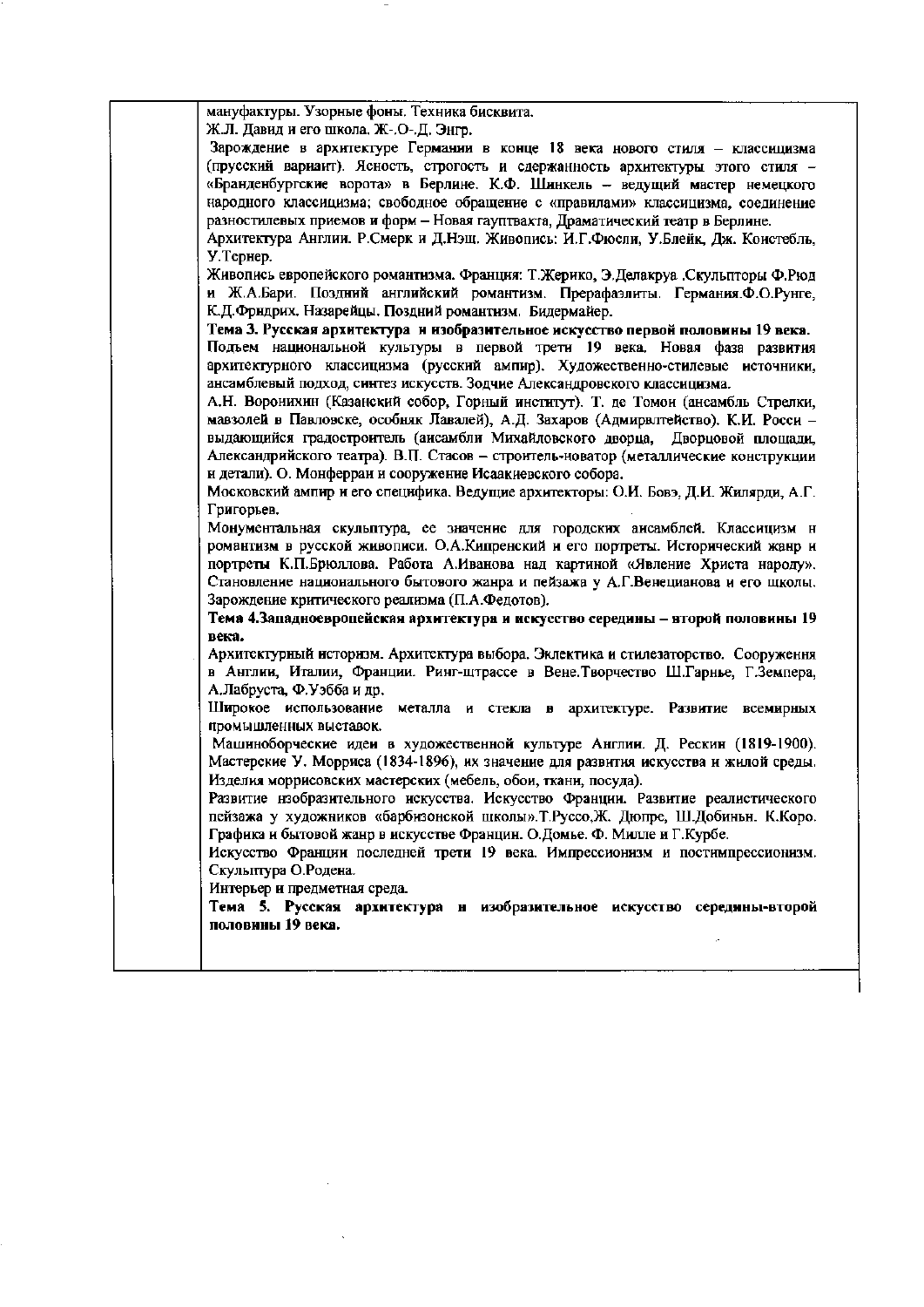# 3. РАСПРЕДЕЛЕНИЕ УЧЕБНОГО ВРЕМЕНИ

# 3.1 Распределение аудиторных занятий и самостоятельной работы по разделам дисциплины

 $\cdots$  —-

|                |                    |                                                     |                |                  | Аудиторные занятия                       |                             |                                                        |
|----------------|--------------------|-----------------------------------------------------|----------------|------------------|------------------------------------------|-----------------------------|--------------------------------------------------------|
| Семестр        | семестра<br>Неделя | Раздел дисциплины,<br>тема                          | ВСЕГО          | Лекции           | (час.)<br>Практ.<br>занятия,<br>семинары | Самост.<br>работа<br>(час.) | Оценочные<br>средства                                  |
| $\mathbf{1}$   |                    | Раздел 1. Искусство<br>Древнего мира.               |                |                  |                                          |                             |                                                        |
| 1              | I                  | Тема 1. Введение в<br>изучение истории<br>искусств. | $\overline{2}$ | $\mathbf{1}$     |                                          | 1                           | Дом.работа 1                                           |
| 1              | $\mathbf{1}$       | Тема 2. Искусство<br>первобытного общества.         | $\overline{2}$ | $\mathbf{I}$     |                                          | 1                           | Дом.работа 1                                           |
| 1              | $2 - 5$            | Тема 3. Искусство<br>Древнего Египта.               | 16             | 6                | $\overline{2}$                           | $\bf{8}$                    | Контрольная работа.<br>Дом.работа 1                    |
| $1\,$          | 6                  | Тема 4. Искусство<br>Передней Азии.                 | 4              | $\mathbf{2}$     |                                          | $\overline{2}$              | Дом.работа 1                                           |
| $\mathbf{I}$   | 7                  | Тема 5. Искусство<br>Эгейского мира.                | 4              | $\overline{c}$   |                                          | $\overline{2}$              | Дом.работа 1                                           |
| 1              | $8-13$             | Тема 6. Искусство<br>Древней Греции.                | 24             | 10               | 2                                        | 12                          | Контрольная работа.<br>Дом.работа 1                    |
| 1              | $14-18$            | Тема 7. Искусство<br>Древнего Рима.                 | 20             | 8                | 2                                        | 10                          | Контрольная работа.<br>Дом.работа 1<br>Защита реферата |
|                |                    | Подготовка к экзамену                               | 36             |                  |                                          | 36                          |                                                        |
|                |                    | Итого за 1 семестр:                                 | 108            | 30               | 6                                        | 72                          | экзамен                                                |
| $\overline{2}$ |                    | Раздел 2. Искусство<br>Средних веков                |                |                  |                                          |                             |                                                        |
| $\overline{c}$ | $\mathbf{1}$       | Тема 1.<br><b>Раннехристианское</b><br>искусство.   | 6              | $\boldsymbol{2}$ |                                          | 4                           | Дом.работа 1                                           |
| $\overline{2}$ | $2-4$              | Тема 2. Искусство<br>Византии.                      | 18             | 4                | $\overline{2}$                           | 12                          | Дом.работа 1                                           |
| $\overline{2}$ | 5                  | Тема 3. Искусство<br>раннего средневековья.         | 3              | 1                |                                          | 2                           | Дом.работа 1                                           |
| $\overline{2}$ | $5-6$              | Тема 4. Романское<br>искусство.                     | 9              | 3                |                                          | 6                           | Контрольная работа<br>Дом.работа 1                     |
| $\overline{2}$ | $7 - 9$            | Тема 5. Готическое<br>искусство.                    | 18             | 4                | $\overline{2}$                           | 12                          | Дом.работа I                                           |
| $\overline{2}$ |                    | 10-11 Тема 6. Искусство                             | 12             | $\overline{4}$   |                                          | 8                           | Дом.работа 1                                           |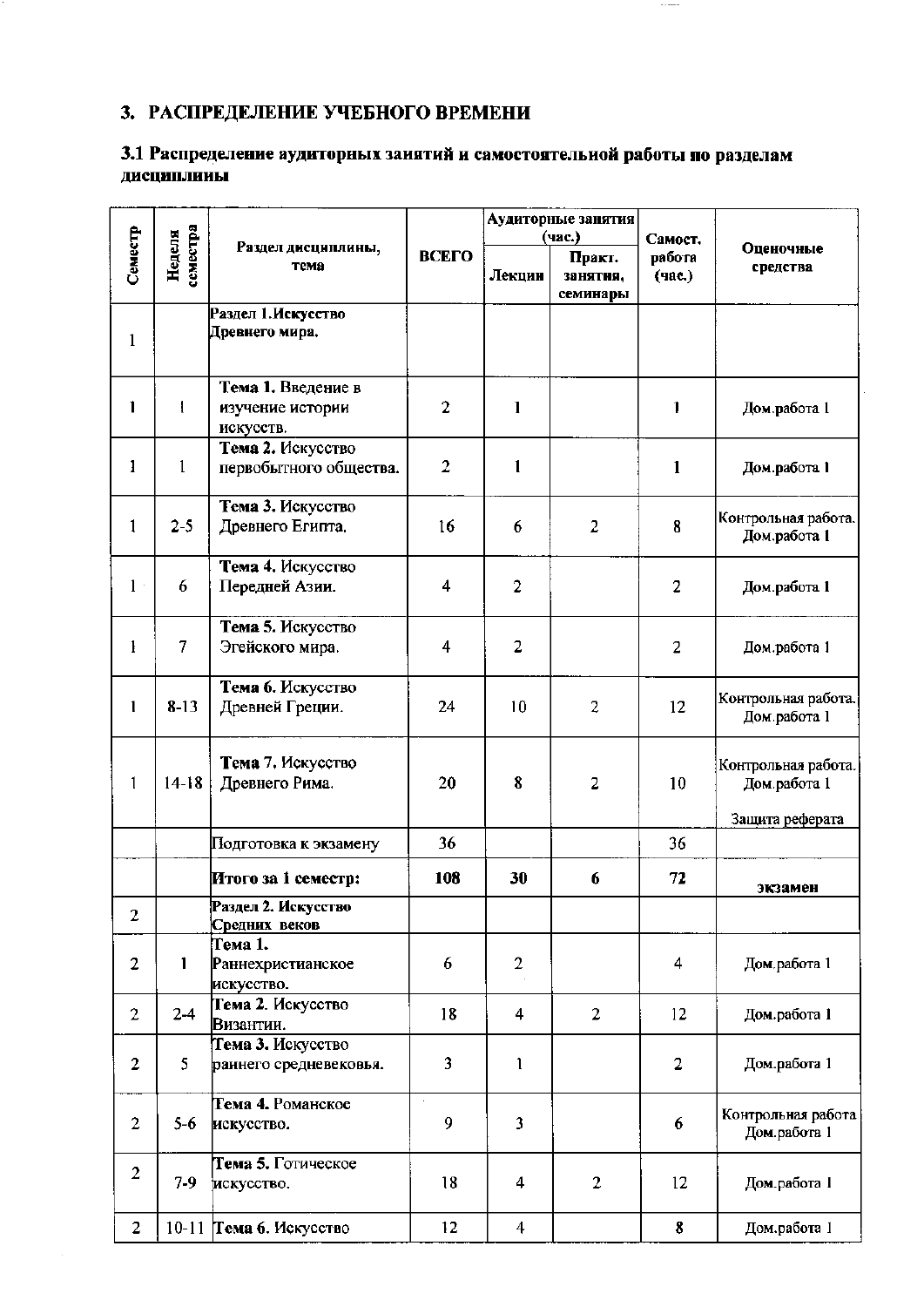|                         |                    |                                                                                     |                         |                | Аудиторные занятия             |                  |                                        |  |
|-------------------------|--------------------|-------------------------------------------------------------------------------------|-------------------------|----------------|--------------------------------|------------------|----------------------------------------|--|
|                         |                    | Раздел дисциплины,                                                                  |                         |                | (час.)                         | Самост.          | Оценочные                              |  |
| Семестр                 | земестра<br>Неделя | тема                                                                                | ВСЕГО                   | Лекции         | Практ.<br>занятия,<br>семинары | работа<br>(час.) | средства                               |  |
|                         |                    | Древней Руси.                                                                       |                         |                |                                |                  |                                        |  |
|                         |                    | Раздел 3.Искусство                                                                  |                         |                |                                |                  |                                        |  |
| $\overline{2}$          |                    | эпохи Возрождення                                                                   |                         |                |                                |                  |                                        |  |
| $\overline{2}$          | 12                 | Тема 1. Проторенессанс.                                                             | $\overline{\mathbf{3}}$ | 1              |                                | $\overline{2}$   | Дом.работа 1                           |  |
| $\overline{2}$          | $12 - 14$          | Тема 2. Раннее<br>Возрождение.                                                      | 15                      | 3              | $\overline{2}$                 | 10               | Контрольная работа<br>Дом.работа 1     |  |
| $\overline{2}$          | $15 - 7$           | Тема 3. Искусство                                                                   |                         |                |                                |                  |                                        |  |
|                         |                    | Высокого Возрождения.                                                               | 18                      | 6              |                                | 12               | Дом.работа 1                           |  |
| $\overline{2}$          | 18                 | Тема 4. Искусство<br>Возрождения в                                                  |                         |                |                                |                  | Контрольная работа                     |  |
|                         |                    | Центральной Европе.                                                                 | 6                       | $\overline{2}$ |                                | 4                | Дом.работа 1<br>Защита реферата        |  |
|                         |                    | Подготовка к экзамену                                                               | 36                      |                |                                | 36               |                                        |  |
|                         |                    | Итого за 2 семестр:                                                                 | 144                     | 30             | 6                              | 108              | Экзамен                                |  |
| 3                       |                    | Раздел 4<br><b>Западноевропейское</b><br>искусство в 17-18 вв.                      |                         |                |                                |                  |                                        |  |
| 3                       | 1                  | Тема 1. Стилевое<br>многообразие искусства<br>$17-18$ BB.                           | $\overline{\mathbf{4}}$ | $\overline{2}$ |                                | $\overline{2}$   | Дом.работа 2                           |  |
| 3                       | $2 - 3$            | Тема 2. Архитектура<br>Италии эпохи барокко.                                        | 8                       | 4              |                                | 4                | Дом.работа 2                           |  |
| 3                       | 4-5                | Тема 3. Изобразительное,<br>прикладное искусство и<br>интерьер Италии 17-18<br>BB.  | 8                       | 2              | 2                              | 4                | Дом.работа 2                           |  |
| 3                       | 6                  | Тема 4. Искусство<br>Испании 17 века.                                               | 4                       | $\overline{2}$ |                                | $\overline{2}$   | Дом.работа 2<br>Контрольная<br>работа. |  |
| 3                       | $\overline{7}$     | Тема 5. Искусство<br>Фландрии 17 века.                                              | $\overline{\mathbf{4}}$ | $\overline{2}$ |                                | $\overline{c}$   | Дом.работа 2                           |  |
| 3                       | 8                  | Тема 6. Искусство<br>Голландии 17 века.                                             | 4                       | $\overline{2}$ |                                | $\overline{2}$   | Дом.работа 2                           |  |
| 3                       | $9 - 10$           | Тема 7. Архитектура<br>Франции 17-18 вв.                                            | 8                       | 4              |                                | 4                | Дом.работа 2                           |  |
| 3                       | $11 - 14$          | Тема 8. Изобразительное,<br>прикладное искусство и<br>интерьер Франции 17-18<br>BB. | 16                      | 6              | $\overline{2}$                 | 8                | Дом.работа 2<br>Контрольная<br>работа. |  |
| $\overline{\mathbf{3}}$ | 15                 | Тема 9. Архитектура<br>Австрии и Германии<br>17-18 вв.                              | 4                       | $\overline{2}$ |                                | $\overline{2}$   | Дом.работа 2                           |  |
| 3                       | $16 - 17$          | Тема 10. Архитектура,<br>изобразительное и                                          | 8                       | 2              | $\overline{2}$                 | 4                | Дом.работа 2<br>Защита реферата        |  |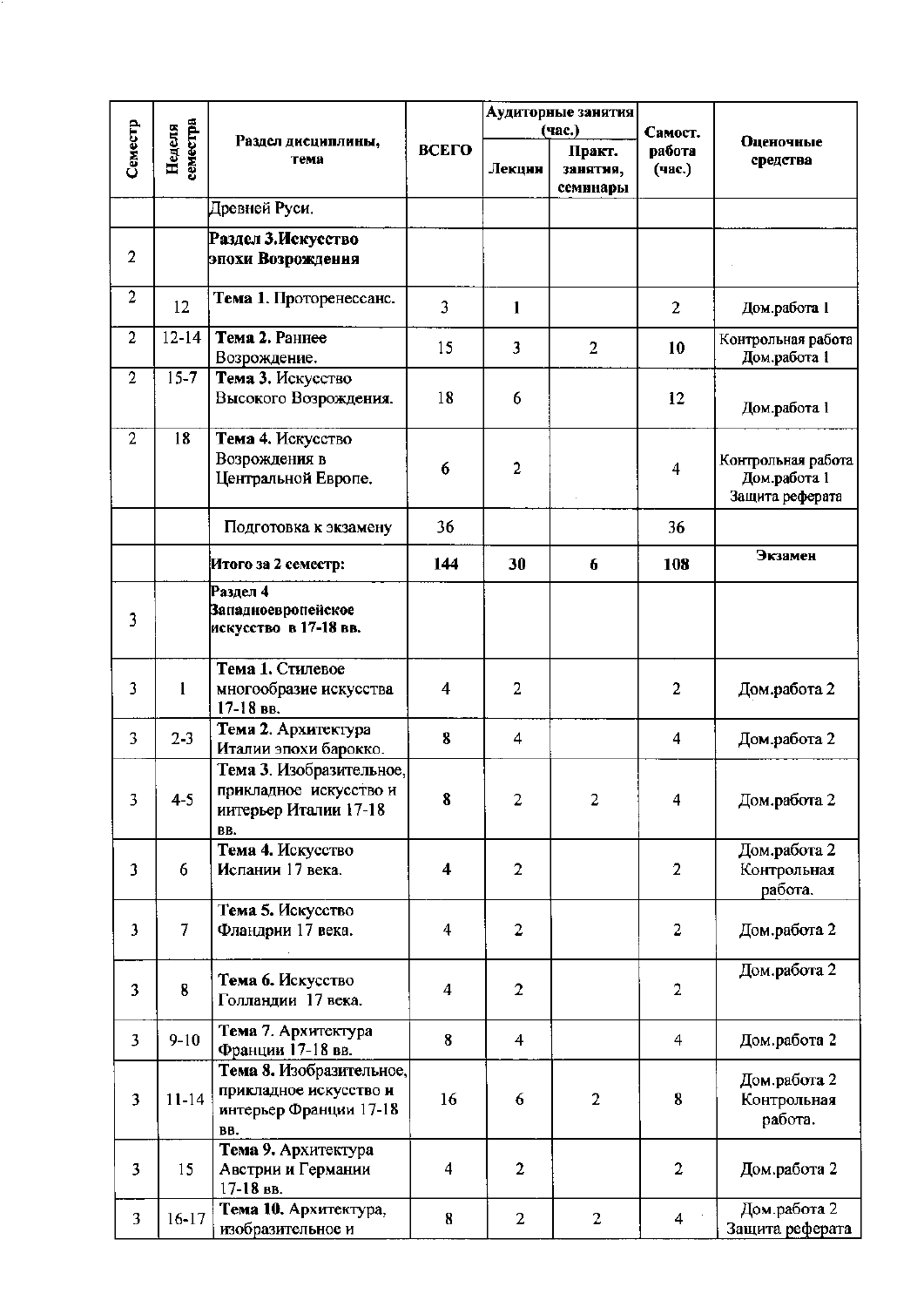|                         |                   |                                                                                                     |                     |                | Аудиторные занятия   |                         |                                                   |
|-------------------------|-------------------|-----------------------------------------------------------------------------------------------------|---------------------|----------------|----------------------|-------------------------|---------------------------------------------------|
| Семестр                 | еместра<br>Неделя | Раздел дисциплины,                                                                                  | ВСЕГО               |                | (час.)<br>Практ.     | Самост.<br>работа       | Оценочные                                         |
|                         |                   | тема                                                                                                |                     | Лекции         | занятия,<br>семинары | (час.)                  | средства                                          |
|                         |                   | прикладное искусство<br>Англии 17-18 вв.                                                            |                     |                |                      |                         |                                                   |
| 3                       | 18                | Тема 11. Европейский<br>костюм 17-18 вв.                                                            | 4                   | $\overline{2}$ |                      | $\overline{2}$          | Дом.работа 2<br>Контрольная<br>работа.            |
|                         |                   | Подготовка к экзамену                                                                               | 36                  |                |                      | 36                      |                                                   |
|                         |                   | Итого за 3 семестр:                                                                                 | 108                 | 30             | 6                    | 72                      | экзамен                                           |
| 4                       |                   | Раздел 5<br>Отечественное искусство<br>к.17-нач.19 вв.                                              |                     |                |                      |                         |                                                   |
| $\overline{\bf{4}}$     | $\mathbf{1}$      | Тема 1. Архитектура 17<br>века.                                                                     | 6                   | $\overline{2}$ |                      | $\overline{\mathbf{4}}$ | Дом.работа                                        |
| $\overline{4}$          | $\overline{2}$    | Тема 2. Архитектура,<br>изобразительное<br>искусство и интерьер 1<br>пол.18 в.                      | 6                   | $\overline{2}$ |                      | 4                       | Дом.работа                                        |
| 4                       | $3-4$             | Тема 3. Архитектура,<br>изобразительное<br>искусство и интерьер 2<br>пол. 18 в.                     | 12                  | 2              | 2                    | 8                       | Дом.работа<br>Контрольная<br>работа.              |
| 4                       |                   | Раздел 6.Западно-<br>европейское и русское<br>искусство 19 в.                                       |                     |                |                      |                         |                                                   |
| 4                       | 5                 | Тема 1. Особенности<br>социального,<br>экономического и<br>культурного развития<br>Европы в 19 в.   | $\overline{\bf{4}}$ | $\overline{2}$ |                      | $\overline{2}$          | Дом.работа<br>(реферат)                           |
| 4                       | $6-8$             | Тема 2.<br>Западноевропейская<br>архитектура и<br>изобразительное<br>искусство к.18-1 пол.19<br>BB. | 18                  | 4              | 2                    | 12                      | Дом.работа<br>(реферат)<br>Контрольная<br>работа. |
| $\overline{\mathbf{4}}$ | $9 - 11$          | Тема 3. Русская<br>архитектура и<br>изобразительное<br>искусство 1 пол. 19 в.                       | 18                  | 4              | 2                    | 12                      | Дом.работа<br>(реферат)                           |
| $\overline{\mathbf{4}}$ | $12 - 15$         | Тема 4.<br>Западноевропейская<br>архитектура и искусство<br>середины-2 пол.19 в.                    | 24                  | 8              |                      | 16                      | Дом.работа<br>(реферат)<br>Защита реферата        |
| $\overline{4}$          | $16-18$           | Тема 5. Русская<br>архитектура и искусство<br>середины- 2 пол. 19 в.                                | 18                  | 6              |                      | 12                      | Контрольная<br>работа.                            |
|                         |                   | Подготовка к экзамену                                                                               | 36                  |                |                      | 36                      |                                                   |
|                         |                   | Итого за 4 семестр:                                                                                 | 144                 | 30             | 6                    | 108                     | экзамен                                           |
|                         |                   | Итого:                                                                                              | 504                 | 120            | 24                   | 360                     |                                                   |

 $\overline{\phantom{m}}$  .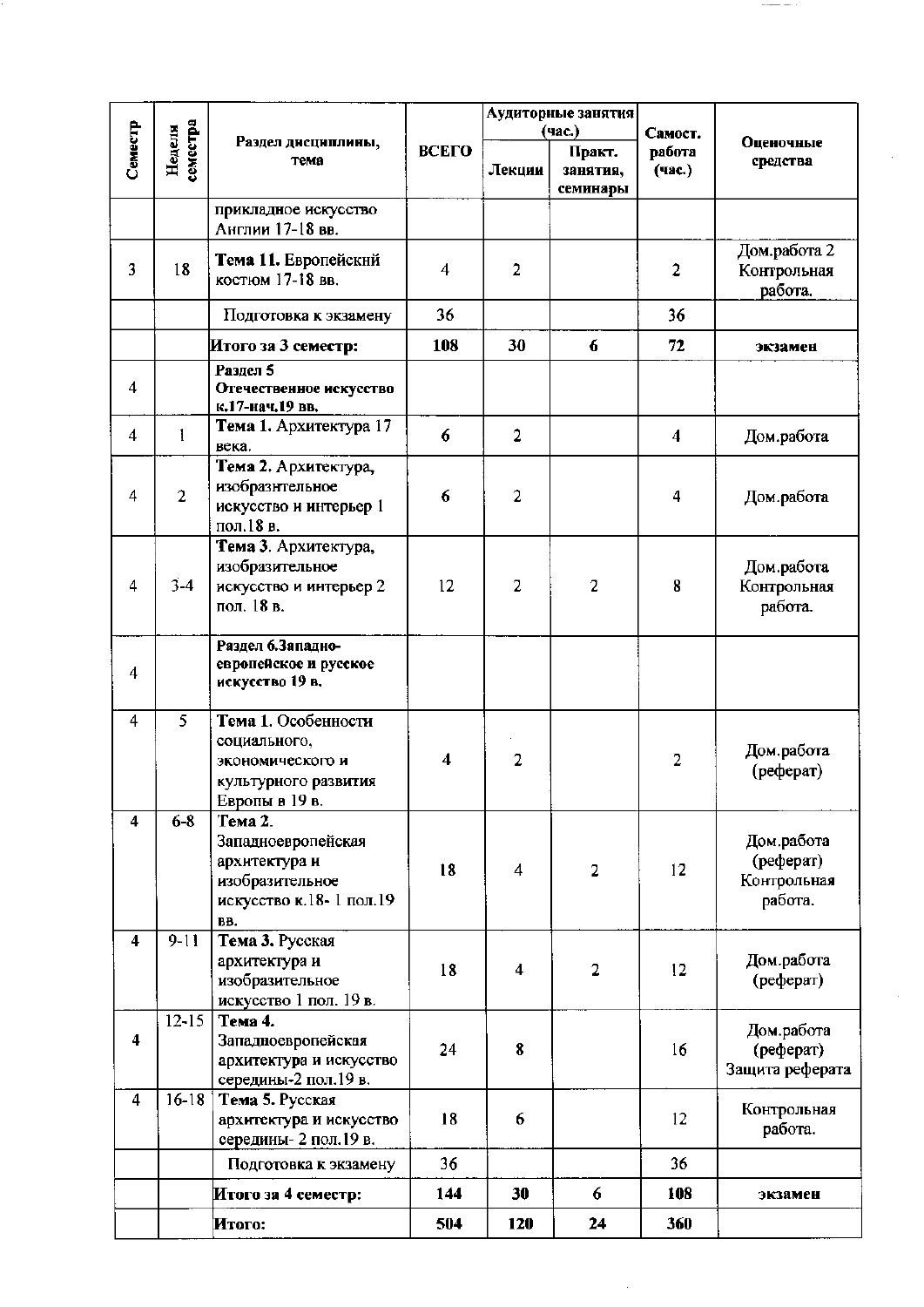## 3.2 Другие виды занятий

Не предусмотрено

#### 3.3 Мероприятия самостоятельной работы и текущего контроля

- 3.3.1 Примерный перечень тем курсовых проектов (курсовых работ) Не предусмотрено
- 3.3.2 Примерный перечень тем расчетно-графических работ

Не предусмотрепо

3.3.3 Примерный неречень тем графических работ

Не предусмотрено

3.3.4 Примерный перечень тем расчетных работ (нрограммных продуктов) Не предусмотрено

## 3.3.5 Примерный перечень тем рефератов (эссе, творческих работ)

Выполняются рефераты в соответствии с тематикой разделов.

## 3.3.6 Примерный перечень тем практических внеаудиторных (домашних) работ

- 1. Иллюстрированный (вручную) словарь архитектурных и искусствоведческих терминов
- 2. Хронологические таблицы из курса лекций.

# 3.3.7 Примерная тематика контрольных работ

1 семестр

- № 1 Искусство Древнего Египта
- № 2 Архитектура Древней Греции
- № 3 Архитектура Древнего Рима 2 семестр
- № 1 Романское искусство
- № 2 Раннее Возрождение.
- № 3 Искусство Возрождения в Центральиой Европе. 3 семестр
- № 1 Искусство Испании 17 века.
- № 2 Изобразительное, прикладное искусство и интерьер Франции 17-18 вв.
- № 3 Европейский костюм 17-18 вв. 4 семестр
- № 1 Архитектура, изобразительное искусство и интерьер 2-й пол.18 в. в России.
- № 2 Занадноевропейская архитектура и изобразительное искусство 1-й пол.19 в.
- № 3 Русская архитектура и искусство середины-второй половины 19 в.

#### 3.3.8 Примерная тематика клаузур

Не предусмотрепо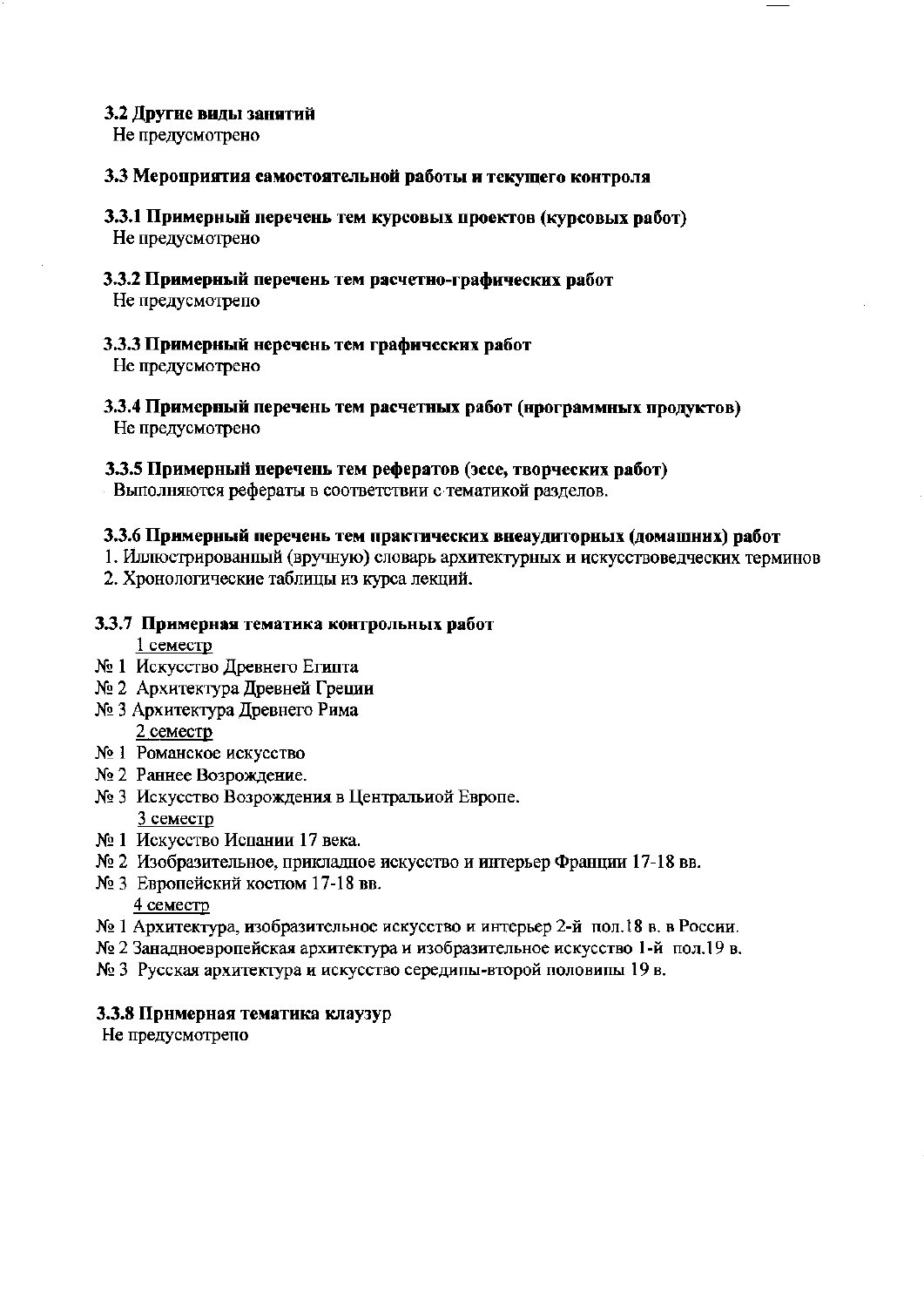| -۰                                        | пи ин <u>те</u> ниентин<br>TERTION OF HIT ARM<br>-------<br>Активные методы обучения<br>Дистанционные технологни н |            |                          |           |                  |                              |                             |                    |                                         |                       |                                       |                             |                                           |                                            |                         |
|-------------------------------------------|--------------------------------------------------------------------------------------------------------------------|------------|--------------------------|-----------|------------------|------------------------------|-----------------------------|--------------------|-----------------------------------------|-----------------------|---------------------------------------|-----------------------------|-------------------------------------------|--------------------------------------------|-------------------------|
|                                           |                                                                                                                    |            |                          |           |                  |                              |                             |                    |                                         |                       |                                       |                             |                                           |                                            |                         |
|                                           |                                                                                                                    |            |                          |           |                  |                              |                             |                    |                                         |                       |                                       |                             | электронное обучение                      |                                            |                         |
| Код<br>раздела,<br>темы<br>ДИСЦИПЛИ<br>ны | Компьютерное тестирование                                                                                          | Кейс-метод | Деловая или ролевая игра | Портфолио | Работа в команде | Метод развивающей кооперации | Балльно-рейтинговая система | семинар-коллоквиум | Инновационно-диагностический<br>семинар | Сетевые учебные курсы | Виртуальные практикумы и<br>гренажеры | Вебинары и видеоконференции | Асинхронные web-конфереиции и<br>семинары | Совместная работа и разработка<br>контента | Другие (указать, какие) |
| P.1                                       |                                                                                                                    |            |                          |           |                  |                              |                             | ÷                  |                                         |                       |                                       |                             |                                           |                                            |                         |
| P.2                                       |                                                                                                                    |            |                          |           |                  |                              |                             |                    |                                         |                       |                                       |                             |                                           |                                            |                         |
| P.3                                       |                                                                                                                    |            |                          |           |                  |                              |                             |                    |                                         |                       |                                       |                             |                                           |                                            |                         |
| P.4                                       |                                                                                                                    |            |                          |           |                  |                              |                             |                    |                                         |                       |                                       |                             |                                           |                                            |                         |
| P.5                                       |                                                                                                                    |            |                          |           |                  |                              |                             |                    |                                         |                       |                                       |                             |                                           |                                            |                         |
| P.6                                       |                                                                                                                    |            |                          |           |                  |                              |                             |                    | 联合                                      |                       |                                       |                             |                                           |                                            |                         |

#### ПРИМЕНЯЕМЫЕ ТЕХНОЛОГИИ ОБУЧЕНИЯ  $\overline{A}$

#### 5. УЧЕБНО-МЕТОДИЧЕСКОЕ И ИНФОРМАЦИОННОЕ ОБЕСПЕЧЕНИЕ ДИСЦИПЛИНЫ

#### 5.1. Рекомендуемая литература

#### 5.1.1. Основная литература

- Ильина Т. В. История искусства Западной Европы от античности до наших дней: учебник / Т. В. Ильина. - М.: Юрайт, 2013. - 435 с. - Режим доступа: https://www.biblioonline.ru/book/46694ABC-134E-493E-A829-EB9427EF1612
- 2. История искусства зарубежных стран: учебник / под ред. М. В. Добросклонского, А. П. Чубовой. - М.: Сварог иК, 2008. - 376 с. - Гриф УМО.
- 3. Ильина Т. В. История отечественного искусства от Крещения Руси до пачала третьего тысячелетия: учебник / Т. В. Ильина. - М.: Юрайт, 2012. - 473 с. - Гриф М-ва. - Режим доступа: https://www.biblio-online.ru/book/1EBDA577-9793-42A6-9506-E16A04BBF624
- 4. Ильина Т. В. Русское искусство XVIII века [Электронный ресурс] : учебник для бакалавров / Т. В. Ильина; С.-Петерб. гос. ун-т. - М.: Юрайт, 2015. - 611 с. - Режим доступа: https://www.biblio-online.ru/book/2C38F98B-5C96-4F8F-AE52-E13A76A12D32

# 5.1.2. Дополнительная литература

Общая

- 1. История искусства зарубежных стран: учебник / под ред. М. В. Добросклонского, А. П. Чубовой. - М.: Сварог иК, 2008. - 376 с. - Гриф УМО.
- 2. Кашекова, И. Э. Изобразительное искусство: учебник для вузов / И. Э. Кашекова. М.: Академический проект, 2009. - 856 с.
- 3. Печенкин И. Е. Русское искусство XIX века: учебиое пособие / И. Е. Печенкин. М.: ИНФРА-М. 2015. - 368 с. : ил.
- 4. Брунов Н.И. Очерки по истории архитектуры. Т. 2. М., 1935.
- 5. Бунин А.В. История градостроительного искусства. Т. 1. М., 1979.
- Всеобщая история архитектуры в (12-и томах). Т. 3-4, -М., 1966, 1967. 6.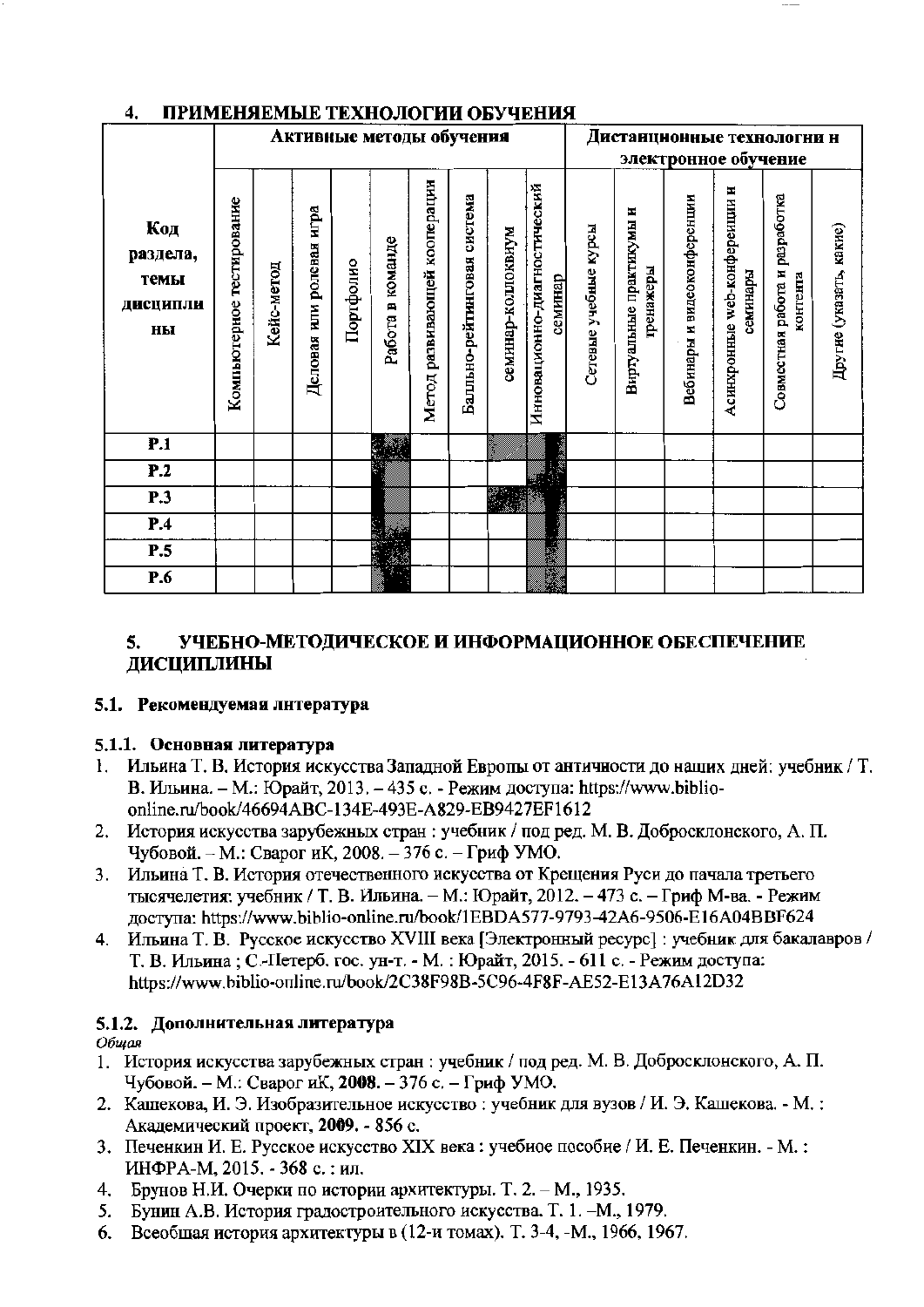- $7.$ Всеобщая история архитектуры (в 6-и томах). Т. 1. -М., 1956.
- 8. Всеобщая история искусств (в 6-и томах) Т. 2, кн. 1,2. -М., 1960.
- 9. Дворжак М. Очерки по искусству средневековья. - Л., 1934.
- 10. Дмитриева Н.А. Краткая история искусств. Т. 1. М., 1968.
- 11. Дэвид Уоткин История западноевропейской архитектуры. Кöneman, 2001 г.
- 12. История искусств зарубежных стран. Средние века. М., 1982.
- 13. Шуази О. История архитектуры. Т.2. М., 1936.

Искусство Древнего Востока:

- 1. Авдиев В.И. История Древнего Востока. М., 1979.
- 2. Всемириая история. Т.-1. М., 1955.
- 3. Замаровский В. Их величества пирамиды. М., 1986.
- 4. Пунии А. Л. Искусство Древнего Египта. Раннее царство. Древнее царство./А.Л.
- 5. Пунин. СПб.: Азбука классика, 2008.
- 6. Керам В. Боги, грбиицы, учёные. М., 1960.
- 7. Кинк Х.А. Как строились египетские пирамиды. М., 1967.
- 8. Матье М.Э. Искусство Древнего Египта, М., 1961.
- 9. Матье М.Э. Во времена Нифертити. М., 1965.
- 10. Перминов П.В. Улыбка сфинкса. М., 1985.

11. Искусство Древиего Востока - Памятинки мирового искусства. -М., 1968.

Искусство Эгейского мира и Древней Греции:

- 1. Бруиов Н.И. Памятиики Афинского акрополя. М., 1973.
- 2. Виппер Б.Р. Искусство Древией Греции. М., 1972.
- 4. Вощинииа А.И. Античное искусство. М., 1962.
- 5. Полевой В.М. Искусство Древией Греции. М., 1960.
- 6. Соколов Г.И. Искусство Древней Греции. М., 1980.
- Искусство Древнего Рима:
- 1. Блаватский В.Д. Архитектура Древнего Рима. М., 1938.
- 2. Брунов Н.И. Очерки по истории архитектуры. Т.1. М., 1936.
- 3. Вощина А.И. Очерки по искусству Древнего Рима. М.-Л., 1947.
- 4. Кобылина М.М. Искусство Древнего Рима. М., 1939.
- 5. Искусство Древнего Рима. Памятники мирового искусства. М., 1984.
- 6. СоколовГ.И. Искусство Древнего Рима. М., 1971.

7. Либерати А. М., Бурбон Ф. Древний Рим. История цивилизации, которая правила миром. АСТ. Астрель 2004 г.

Искусство Византии

- 1. Античность и Византия. М..1975.
- 2. Византия. Западиая Европа. Искусство и культура. М.. 1973.

4. Визаптийское искусство в музеях Советского союза. (Альбом на французском языке) Ленинград. 1985

5. Давид Тальбот Райс Искусство Византии. - М.: слово/slovo, 2002. - 256 с., ил.

6. Колпакова Г. С. Искусство Византии. Ранний и средний периоды.- СПб.: Азбука классика, 2004.

- 7. Лазарев В.Н. Византийская живопись. М., 1986.
- 8. Лихачева В.Д. Искусство Византии 1У-ХУ веков. Л., 1981.
- 9. Полевой В.М. Искусство Греции (разд. «Средние века»). М., 1984.
- Искусство стран Западной Европы:
- 13. Всеволожская С.Н. Венецня. Л., 1970.
- 14. Готика. Архитектура. Скульптура. Живопись. Под редакцией Томапа Р. Кельи, 1998.
- 15. Гуревич А.Я. Категории средневековой культуры. М., 1972.
- 16. Данилова И.Е. От средних веков к Возрождению. М., 1975.
- 17. Даркевич В.П. Народная культура средневековья М., 1988.

18. Искусство раннего средневековья//Новая история искусства. Автор проекта Даннэль С. М. Сапкт-Петербург 2000 г.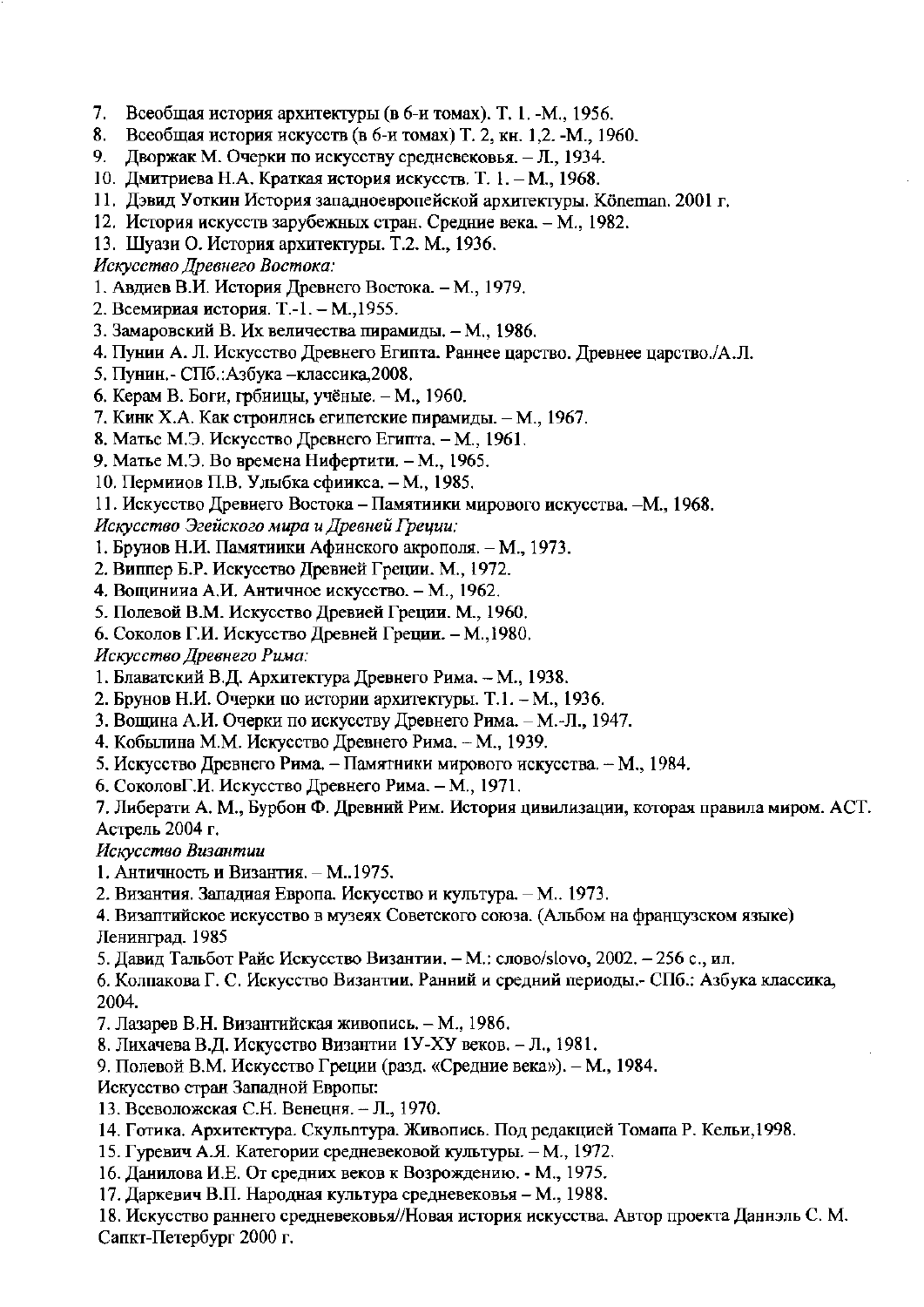- 19. Лясковская О.Ф. Французская готика. М., 1973.
- 20. Сопоцинский О.И. Искусство западноевропейского средневековья. М., 1964.
- 21. Тяжелов В.И. Сопоцинский О.И. Искусство средних веков. М.. 1975.
- 22. Тяжелов В.И., Сопоцинский О.И. Искусство средних веков в Западной и Центральной Евроне. - М., 1981.
- 23. Шёбер Ульрика Церкви и монастыри Евроны/Пер. с нем. М.: БММ АО, 2004. 392 с.: ил
- 24. Ювалова Е.П. Немецкая скульнтура 1200-1270. М., 1983.

Искусство эпохи Возрождения.

- 1. Алессандро Анджелини. Пьеро делла Франческо. М., 1997.
- 2. Альберти Л.-Б. Десять кннг о зодчестве. Т. 1-2. М.-Л. 1935-1937.
- 3. Бартенев И.А. Зодчие итальянского Ренессанса. Л., 1936.
- 4. Баттилотти. Босх. М., 1998.
- 5. Белоусова Н.А. Джорджоне. М., 1996.
- 6. Бруно Санта. Рафаэль. М., 1995.
- 7. Бруно Санти. Боттичелли. М., 1996.
- 8. Бунин А.В., Саваренская Т.Ф. История градостроительного искусства в 2 томах. М., 1979.
- 9. Вазари Дж. Жизнеописания наиболее знаменитых живописцев, ваятелей и зодчих. С.-Петербург, 1992.
- 10. Виппер Б.Р. Итальянский Ренессанс в 2 томах. М., 1980.
- 11. Воронина Т.С. Искусство Возрождения. Нидерланды, Фраиция, Англия. М., 1994.
- 12. Всеволожская С.Н. Венеция. М., 1970.
- 13. Всеобщая история архитектуры в 12 томах. Т. 5.
- 14. Всеобщая история искусств в 6 томах. Т. 3. М., 1962.
- 15. Гершерзон-Чегодаева. Брейгель. М., 1983.
- 16. Гращенков В.Н. Рафаэль. М., 1975.
- 17. Данилова И.Е. Брунеллески и Флоренцио. М., 1991.
- 18. Егорова К.С. Ян ван Эйк. М., 1965.
- 19. История искусства зарубежных стран. Средние века, Возрождение. М., 1982.
- 20. Искусство стран и народов мира. Краткая художественная энциклопедия, Т. 1-5. М., 1962 -1981.
- 21. Кантерева Т. Эль Греко. М., 1965.
- 22. Либмаи М.Я. Дюрер и его эпоха. М. 1972.
- 23. Либман М.Я. Очерки немецкого искусства. М., 1991.
- 24. Лисовский В.Г. Архитектура эпохи Возрождения. Италия.-СПб: Азбука-классика, 2007.
- 25. Микеланджело. Сост. Гращенков В.Н. М., 1983.
- 26. Никулин Н.Н. Золотой век нидерландской живониси. XV век. Аст., 1999.
- 27. Петрусевич Н.Б. Искусство Франции 15-16 вв. М., 1973.
- 28. Роберт Уоллейс. Мир Леонардо. М., 1997.
- 29. Ротенберг Е.И. Искусство Италии 16 в. Памятники мирового искусства. М., 1967.
- 30. Смирнова И.А. Искусство Италии XIII XV вв. Памятники мирового искусства. М., 1988.
- 31. Степанов А.В. Искусство эпохи Возрождения. Италия .- СПб.: Азбука-классика. 2007.
- 32. Филипно Педрокко. Веронезе. М., 1999.
- 33. Хойзингер Л. Микеланджело. М., 1996.
- 34. Этт. Камезаско Мантенья. М., 1996.

Искусство 17-19 вв.

- 1. Анри де Морап. История декоративно-нрикладного искусства. М., 1982.
- 2. Аркин Д. Искусство вещи. М., 1932.
- 3. Аронов В. Земпер теоретик // Декоративное искусство, 1965, № 6.
- 4. Аронов В. Школа Ван де Вельде нредшественник Баухауза //техническая эстетика, 1967, № 9.
- 5. Бартенев И.А., Батажкова В.Н. Очерки архитектуриых стилей. М., 1983.
- 6. Бартенев И.А., Батажкова В.Н. Русский интерьер XVIII XIX в. Л., 1977.
- 7. Бирюкова Н.Ю. Занадноевропейское прикладное искусство XVII XVIII в. Л., 1972.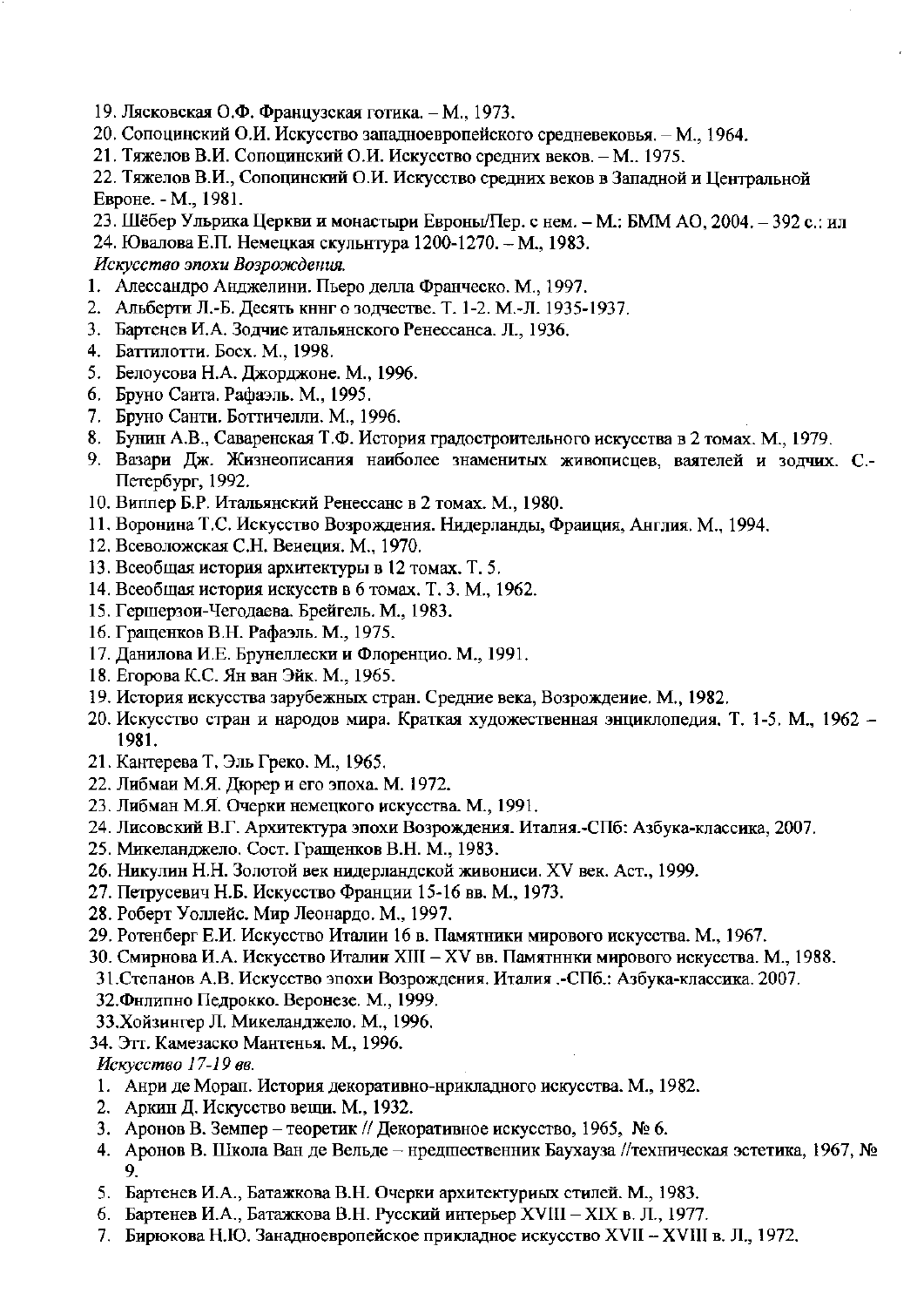- 8. Бирюкова Н.Ю. Французская фарфоровая пластика XVIII в. Л., 1962.
- 9. Борисова Е.А. Русская архитектура второй половины XIX в. М., 1971.
- 10. Брунов Н.И. Дворцы Франции XVII XVIII в. М., 1938.
- 11. Вильчевская Е.Я. Мебельный мастер Давид Ренген // Труды Отделения западноевропейского искусства Эрмитажа. Т. II. Л., 1941.
- 12. Воронов Н., Шестопал Я. Эстетика техники. М., 1972.
- 13. Всеобщая история архитектуры в 12 томах. Т. 1-12, М., 1970-1975.
- 14. Всеобщая история искусств в 6 томах. Т. 1-6, М., 1956-1966.
- 15. Гизе М. Очерки истории художественного конструирования в России. М., 1978.
- 16. Глазычев В. О дизайне. М., 1970.
- 17. Гольдзамт Э. У. Моррис и социальные истоки современной архитектуры. М., 1973.
- 18. Жадова Л. Поиски художественного синтеза на рубеже столетий // Декоративное искусство, 1976, № 8.
- 19. Загорский Ф. Из истории технической эстетики в России // Техническая эстетика. 1968, № 3.
- 20. Земпер Г. Практическая эстетика. М., 1970.
- 21. Контор К. Красота и польза. М., 1967.
- 22. Кнриллов В.В. Архитектура русского модерна. М., 1979.
- 23. Кнриченко Е.И. Интерьер русского модерна //Декоративное искусство. 1970, № 10.
- 24. Кириченко Е.И. Русская архитектура 1830-1910-х гг. М., 1978.
- 25. Кириченко Е.И. Русский интерьер 30-60-х гг. 19 в. // Декоративное искусство. 1970, № 7.
- 26. Кириченко Е.И. Русский интерьер 70-90-х гг. 19 в. // Декоративное искусство. 1971, № 3.
- 27. Кириченко Е.И. Русский стиль. М., 1997.
- 28. Кубе А.Н. История фаянса. Берлин, 1923.
- 29. Материалы по истории дизайна. Сборник хрестоматия. М., 1969.
- 30. Материалы по истории художественного конструирования. М., 1972.
- 31. Монахова Л. Ренессанс модерна // Декоративное искусство. 1972, № 4.
- 32. Моррис У. Искусство и действительность. М., 1971.
- 33. Николаев Е. Интерьер русского классицизма // Декоративное искусство. 1966, № 9.
- 34. Нельсон Дж. Проблемы дизайна. М., 1971.
- 35. Николаев Е. Русский интерьер начала 19 в. // Декоративное искусство. 1967, № 9.
- 36. Рессин Г. Архитектура и машины. М., 1977.
- 37. Рессин Г. Искусство, дизайн, архитектура // Искусство. 1974, № 12.
- 38. Рессни Г. Эволюция формы станка // Техническая эстетика. 1976, № 5, 6.
- 39. Рессин Г. Ясное зрелище машин // Техническая эстетика. 1977, № 12.
- 40. Ротенберг Е.И. Занадноевропейское искусство XVII в. Памятники мирового искусства. М., 1971.
- 41. Розенталь Р., Ратцка Х. История прикладного искусства нового времени. М., 1974.
- 42. Русское искусство барокко. Под ред. Т.В. Алексеевой. М., 1977.
- 43. Сидоров А.И. Очерки по истории техники. Вып. 2, М., 1928
- 44. Соколова Т.М. Очерки по истории художественной мебели XV-XIX в. Л., 1967.
- 45. Шелковников Б.А. Художественное стекло. Л., 1962.
- 46. Цыганкова Э.Г. У истоков дизайна. М., 1977.
- 47. Кириченко Е. И. Ф.О. Шехтель. Жизнь. Образы. ИдеиПрогресс-Традиция, 2011 http://biblioclub.ru/index.php?page=book\_view&book\_id=10526
- 48. КунН.ЛегендыимифыдревнейГрецииДирект-Медиа, 2004http://biblioclub.ru/index.php?page=book view&book id=45808
- 49. Ортега-и-Гассет Х. Дегуманизация искусства (Фрагменты) Директ-Медиа, 2007 http://biblioclub.ru/index.php?page=book view&book id=36145
- 50. Флоренский П. А. Иконостас. Директ-Медиа, 2008 http://biblioclub.ru/index.php?page=book\_view&book\_id=39056

# 5.2. Учебно-методическое обеспечение для самостоятельной работы

Не используются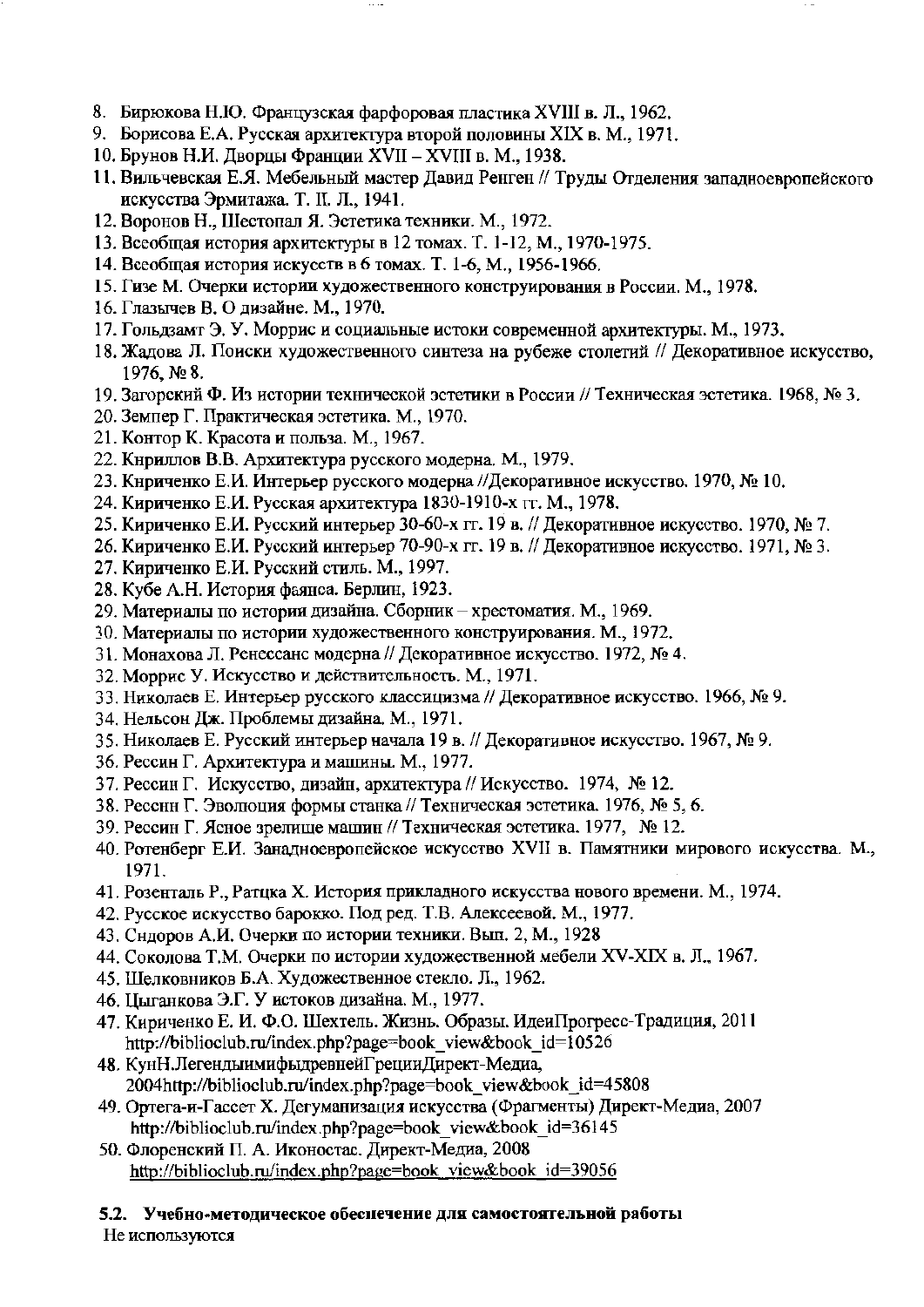## 5.3 Перечень информационных технологий, используемых при осуществлении образовательного процесса но дисциплине, включая перечень программного обеспечения и информационных справочных систем\*

#### 5.3.1 Перечень программного обеспечения:

| Тип ПО                          | Название         | Источник                  | Доступность для<br>студентов                                                       |
|---------------------------------|------------------|---------------------------|------------------------------------------------------------------------------------|
| Прикладное ПО/<br>Офисный пакет | Microsoft Office | Лицензионная<br>программа | Доступно в<br>комньютерном классе и в<br>ауд. для самостоятельной<br>работы УрГАХУ |

5.3.2 Базы данных и информационные справочные системы Не используются

#### 5.4. Электронные образовательные ресурсы

www.biblio-online.ru biblioclub.ru

# 6. МЕТОДИЧЕСКИЕ УКАЗАНИЯ ДЛЯ ОБУЧАЮЩИХСЯ ПО ОСВОЕНИЮ ДИСЦИПЛИНЫ

Студент обязан:

## 1) знать:

- график учебного процесса по дисциплине (календарный нлан аудиторных занятий и планграфик самостоятельной работы);
- порядок формирования итоговой оценки по дисциплине; (преподаватель на первом занятии по дисциплине знакомит студентов с перечисленными организациоппо-методическими материалами);
- 2) посещать все виды аудиторных занятий (пренодаватель контролирует посещение всех видов занятий), вести самостоятельную работу но дисциплине, используя литературу, рекомендовапную в рабочей программе дисциплины и преподавателем (преподаватель передает снисок рекомендуемой литературы студентам);
- 3) готовнться и активно участвовать в аудиторных занятиях, используя рекомендованную литературу и методические материалы;
- 4) своевременно и качественно выполнять все виды аудиторных и самостоятельных работ, предусмотренных графиком учебного процесса по дисциплине (преподаватель ведет непрерывный мониторинг учебной деятельности студентов);
- 5) в случае возникиовения задолженностей по текущим работам своевременно до окончания семестра устранить их, выполняя недостающие или исправляя не зачтенные работы, предусмотренные графиком учебного процесса (пренодаватель на основе данных мониторипга учебной деятельности своевременно предупреждает студентов о возникших задолженностях н необходимости их устранения).

# 7. МАТЕРИАЛЬНО-ТЕХНИЧЕСКОЕ ОБЕСПЕЧЕНИЕ ДИСЦИПЛИНЫ

В качестве матернальпо-технического обеспечения дисциплины наряду с традиционным оборудованием аудиторий (классная доска, аудиторные столы и стулья), обеспечивающим чтение лекций н проведение практических занятий, используются, мультимедийный или слайд проектор, или ж.к дисплей, паборы слайдов.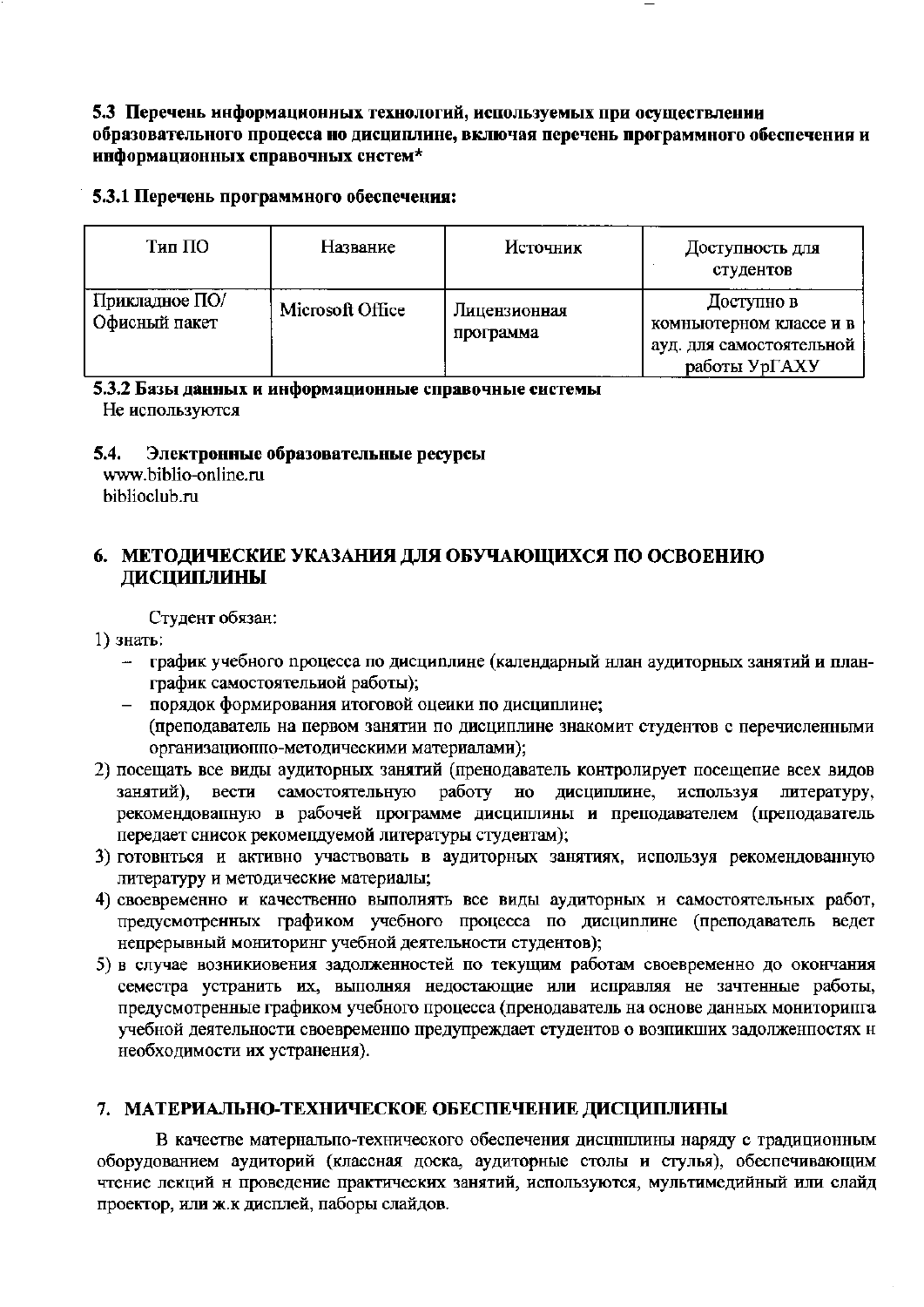# 8. ФОНД ОЦЕНОЧНЫХ СРЕДСТВ ДЛЯ ПРОВЕДЕНИЯ ПРОМЕЖУТОЧНОЙ **АТТЕСТАЦИИ**

Фонд оценочных средств предназначен для оценки:

- 1) соответствия фактически достигнутых каждым студентом результатов изучения дисцинлины результатам, запланированным в формате дескрипторов «зиать, уметь, иметь навыки» (н.1.4) и получения интегрированной оценки но дисциплине;
- 2) уровня формирования элементов компетеиций, соответствующих этапу изучения дисцинлины.

#### 8.1. КРИТЕРИИ ОЦЕНИВАНИЯ РЕЗУЛЬТАТОВ КОНТРОЛЬНО-ОЦЕНОЧНЫХ **МЕРОПРИЯТИЙ** ТЕКУШЕЙ И ПРОМЕЖУТОЧНОЙ **АТТЕСТАЦИИ** ПО ДИСЦИПЛИНЕ

8.1.1. Уровень формирования элементов комнетенций, соответствующих этапу изучения дисциплины, оценивается с использованием следующих критериев и шкалы оценок\*:

| Критерии             |            | Шкала оценок                              |  |
|----------------------|------------|-------------------------------------------|--|
| Оценка но дисциплине |            | Уровель освоения элементов<br>компетенций |  |
| Отлично              |            | Высокий                                   |  |
| Хорошо               | Зачтено    | Повышенный                                |  |
| Удовлетворительно    |            | Пороговый                                 |  |
| Неудовлетворительно  | Не зачтено | Элементы не освоены                       |  |

\*) описание критериев см. Приложение 1.

8.1.2. Промежуточная аттестация но дисциплиие представляет собой комплексную оценку, определяемую уровнем выполнения всех заплалированных контрольио-оценочных мероприятий (КОМ). Иснользуемый набор КОМ имеет следующую характернстику:

| No                  | Форма КОМ                               | Состав КОМ                                                                                                                         |  |  |
|---------------------|-----------------------------------------|------------------------------------------------------------------------------------------------------------------------------------|--|--|
| $\Pi/\Pi$           |                                         |                                                                                                                                    |  |  |
|                     | Посещение лекций и практических занятий |                                                                                                                                    |  |  |
| 2                   | Практические домашние работы:           | 1. Составление словаря терминов<br>(1 и 2 семестры)- 3 задания<br>2. Составление хронологической<br>таблицы (3 семестр)- 2 задания |  |  |
| 3                   | Участие в семинарских занятиях          | Подготовка к коллоквиумам-2<br>задания<br>Подготовка докладов- 2 задания<br>Инновационно - диагностический<br>семинар- 3 задания   |  |  |
| $\overline{\bf{4}}$ | Контрольные работы                      | 3 работы в семестр (варианты)<br>(1-3 задания)                                                                                     |  |  |
| 5                   | Реферат $(1 - 4$ семестр)               | 5 заданий и список тем па выбор                                                                                                    |  |  |
| 6                   | Экзамены:                               | 1 семестр-20 вопросов<br>2 семестр-20 вонросов<br>3 семестр-20 вопросов<br>4 семестр-20 вопросов                                   |  |  |

Характеристика состава заданий КОМ нрнведена в разделе 8.3.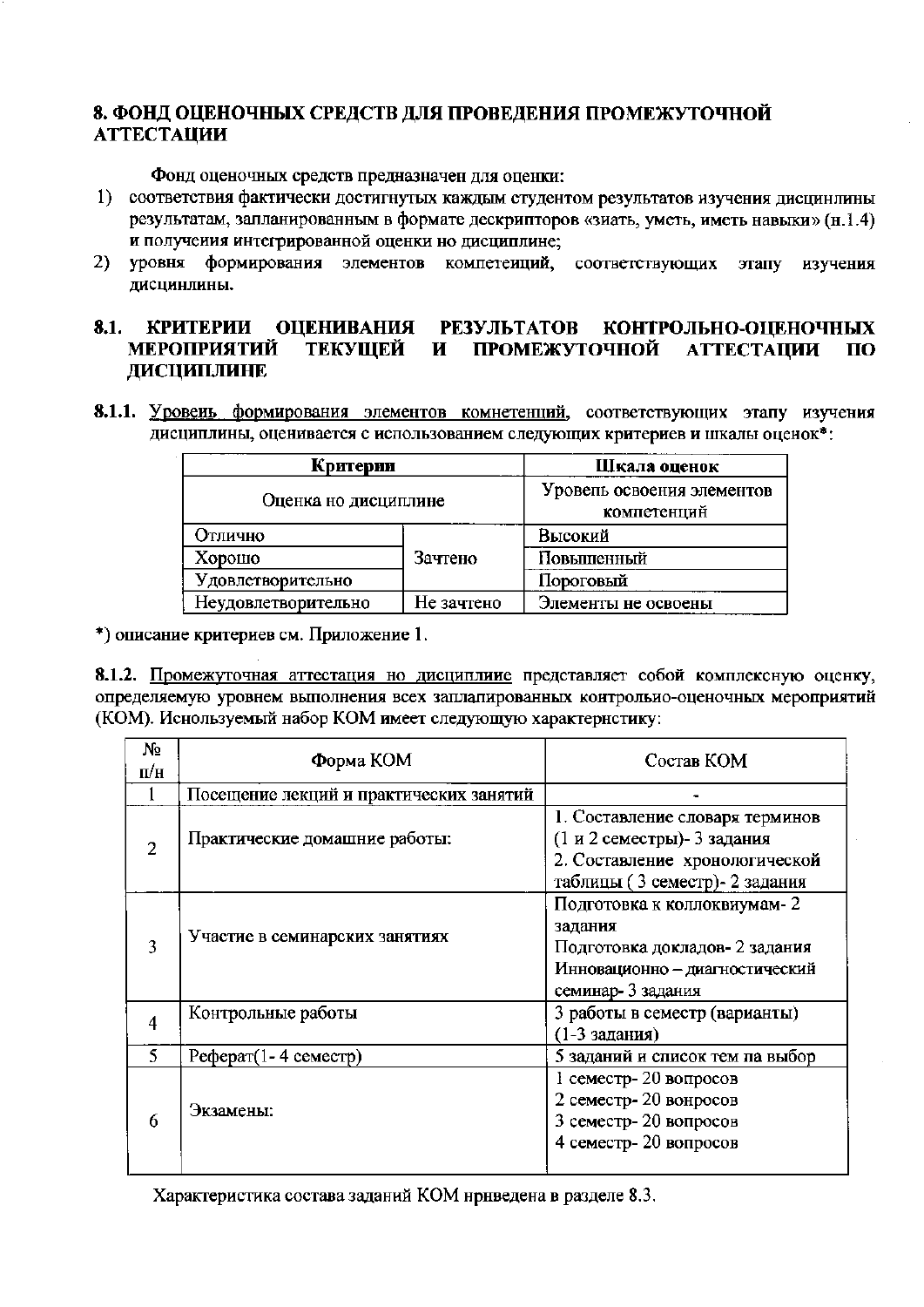8.1.3. Оценка знаний, умений и навыков, продемонстрированных студентами при выполнении отдельных контрольно-оценочных мероприятий и оценочных заданий, входящих в их состав, осуществляется с нрименением следующей шкалы оценок и критериев:

| Уровни оценки<br>достижений<br>студента (оценки) | Критерин<br>для определения уровня достижений                                                    | Шкала оценок              |  |
|--------------------------------------------------|--------------------------------------------------------------------------------------------------|---------------------------|--|
|                                                  | Выполненное оценочное задание:                                                                   |                           |  |
| Высокий (В)                                      | соответствует требованиям*, замечаний нет                                                        | Отлично (5)               |  |
| Средний (С)                                      | соответствует требованиям*, имеются<br>замечания, которые не требуют<br>обязательного устранения | $X$ орошо $(4)$           |  |
| Пороговый (П)                                    | не в полной мере соответствует<br>требованиям*, есть замечания                                   | Удовлетворительно         |  |
| Недостаточный (Н)                                | не соответствует требованиям*, имеет<br>существенные ошибки, требующие<br>исправления            | Неудовлетворительно       |  |
| $H$ ет результата (O)                            | не выполнено или отсутствует                                                                     | Оценка не<br>выставляется |  |

\*) Требования и уровень достижений студентов (соответствие требованиям) по каждому контрольно-оценочному меронриятию определяется с учетом критериев, нриведенных в Приложении 1.

# 8.2. КРИТЕРИИ ОЦЕНИВАНИЯ РЕЗУЛЬТАТОВ ПРОМЕЖУТОЧНОЙ АТТЕСТАЦИИ ПРИ ИСПОЛЬЗОВАНИИ НЕЗАВИСИМОГО ТЕСТОВОГО КОНТРОЛЯ

При нроведении независимого тестового контроля как формы промежуточной аттестации нрименяется методика оценивания результатов, предлагаемая разработчиками тестов.

# 8.3. ОЦЕНОЧНЫЕ СРЕДСТВА ДЛЯ ПРОВЕДЕНИЯ ТЕКУЩЕЙ И ПРОМЕЖУТОЧНОЙ **АТТЕСТАЦИИ**

# 8.3.1 Перечень заданий для домашних работ:

1) Иллюстрированный словарь (1 и 2 семестры):

- 1. На основании изученного материала выбрать архитектурные и искусствоведческие термины.
- 2. Выполнить зарисовки к выбранным терминам.
- 3. Оформить в нроизвольном формате но выбору студента.
	- 2) Хронологическая таблица (3 семестр):
- 1. Систематизировать и структурировать полученные знания.
- 2. Выстронть в хронологическом порядке информацию о развитии архитектуры,

изобразительного и декоративно-прикладного искусства на фоне исторических событий в евронейских странах 17 в.

#### 8.3.2 Перечень заданий для семинарских занятий:

В каждом семестре проводится три семинара.

Форма проведения семинаров:

- 1. групповая дискуссия коллоквиум (1-2 семестры);
- 2. индивидуальная или групповая подготовка доклада на заданную тему (3-4 семестры);
- 3. с применением инновационной диагностической технологии (1-4 семестры)

Темы н задання семинаров (грунповая дискуссия, коллоквиум):

- 1. изучить спец.литературу.
- 2. подготовить ответы на вонросы семипара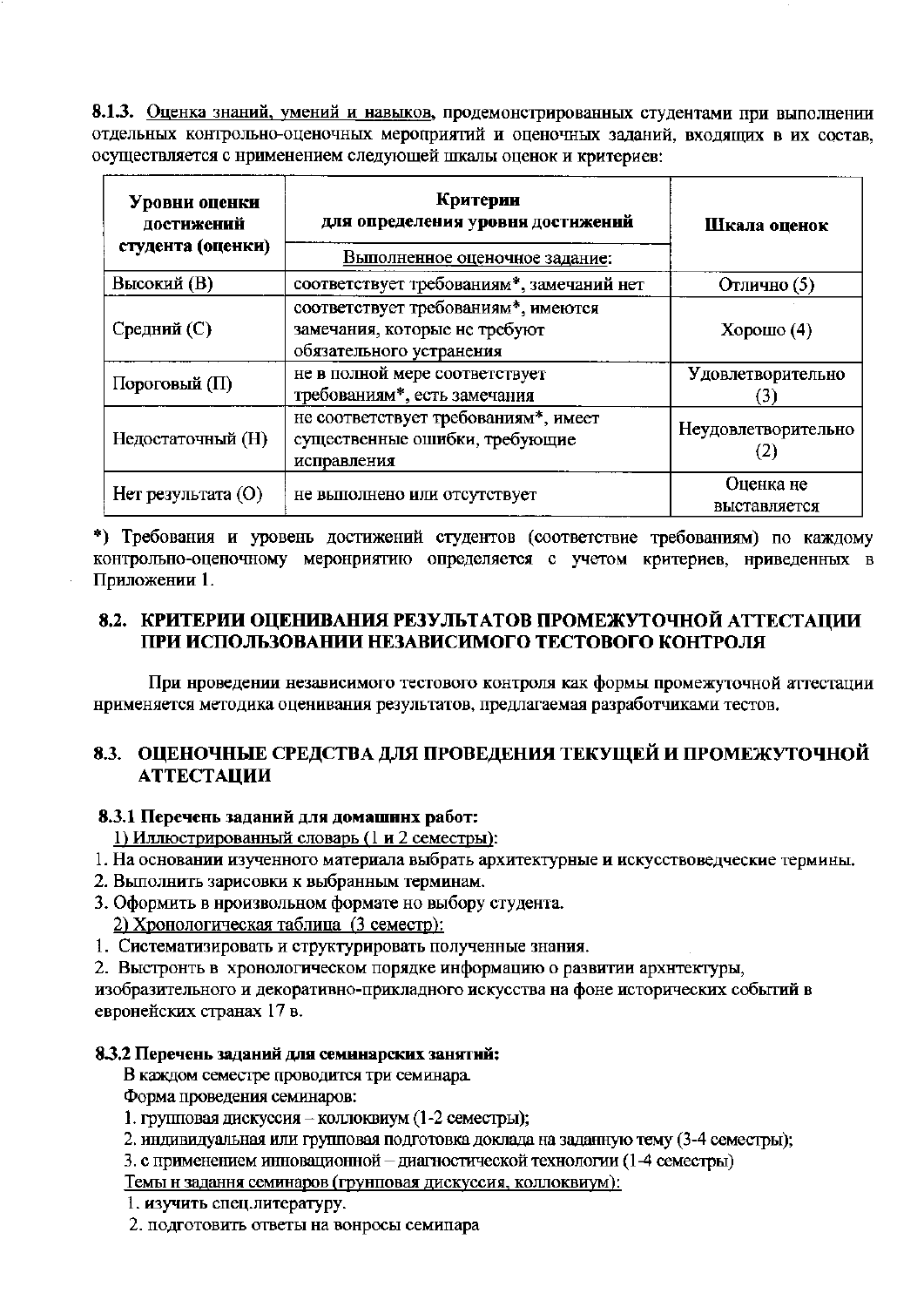# 1 семестр:

Семинар 1. Искусство Египта времени Эхнатона:

- 1. Реформаторская деятельность фараона Эхнатона (Аменхотена IV).
- 2. Строительство города Ахетатона. Особенности его архнтектуре.
- 3. Изобразительное искусство времени Ахетатона. Традиции и новаторство.
- 4. Синтез архитектуры и искусства.
- Семинар 2. Ансамбль Афинского акроноля:
- 1. Исторические этапы строительства Афинского акрополя (архитектура и нластика).
- 2. Главные элементы нланировочной и объемно-пространственной композиции ансамбля.
- 3. Парфенон- выдающийся намятник античной архитектуры.
- 4. Художественно-образное единство ансамбля Афинского акроноля. Синтез искусств.

# Семинар 3. Архитектура Древиего Рима:

- 1. Характер архитектуры её тинология и римская строительная техника.
- 2. Особениости нрименения ордериой системы в архитектуре Древиего Рима.

3. Особениости комнозиционного и пространственного решения имнераторских форумов (форумы Цезаря, Августа и Трояна).

4. Колизей в Риме: планировочная, объёмно-пространственная композиция, коиструктивное и декоративное решения, нрименение ордера.

## 2 семестр:

Семипар 1. Византийский храм как модель мира:

1. Развитие основиых типов византийского храма: купольная базилика, крестовокупольная церковь.

2. Храм св. Софин в Константинополе, функциопальное и конструктивное решеиие.

- 3. Купольная базилика абстрактная «модель мира».
- 4. Византийская крестово-купольная система универсальная образная «модель мира».
- 5. Моиументальная живопись и икона в иитерьере византийского храма. Монументальпая живопись как «Модель мира», освещенная средствами искусства.

Семинар 2. Реальпость и вымысел в скульптуре романских соборов Франции:

1. Религиозные и светские источники романской скульптуры.

2. Портал средневекового собора - граница двух миров. Темы и сюжеты скульптурных композиций храмов Везле, Муассака, Отена и Арля.

3. Комнозиция и образпый язык романской скульптуры. Правда, вымысел, аллегория.

4. Содержание и форма романской скульптуры. Особенности образного видения реального мира.

5. Архитектура романского собора: конструкция, функция и образная снецифика.

Семинар 3. Готический собор как образец средневекового художественного синтеза:

- 1. Архитектура готического собора: функция, конструкция, образная специфика.
- 2. Образцы скульптуры как воплощение нротиворечий средневекового мироощущения. Роль
- скульптуры в системе художествениого синтеза.

3. Витраж в готическом соборе.

4. Готический собор - обобщенный образец человеческого быта.

Темы и задания семинаров (семипары с подготовкой докладов):

- 1. Подготовить сообщение (иа 15 мнн.) с электроиной презентацией
- 2. Представить текст доклада с иллюстрациями

#### 3 семестр:

Семинар 1. Прикладное искусство и интерьер Италии 17-18 вв.:

- 1. Итальянская мебель: ее формы и конструкции.
- 2. Шпалеры: Сюжетный характер изображений иа них, монументальность композиций.
- 3. Итальянские ткани бархат, алтабасы, аксамиты. Основные центры производства.
- 4. Художественное стекло. Венеция основиой центр нроизводства.

# Семинар 3. Архитектура, изобразительное и прикладное искусство Англии 17-18 вв.

1. И. Джонс - градостроительная практика.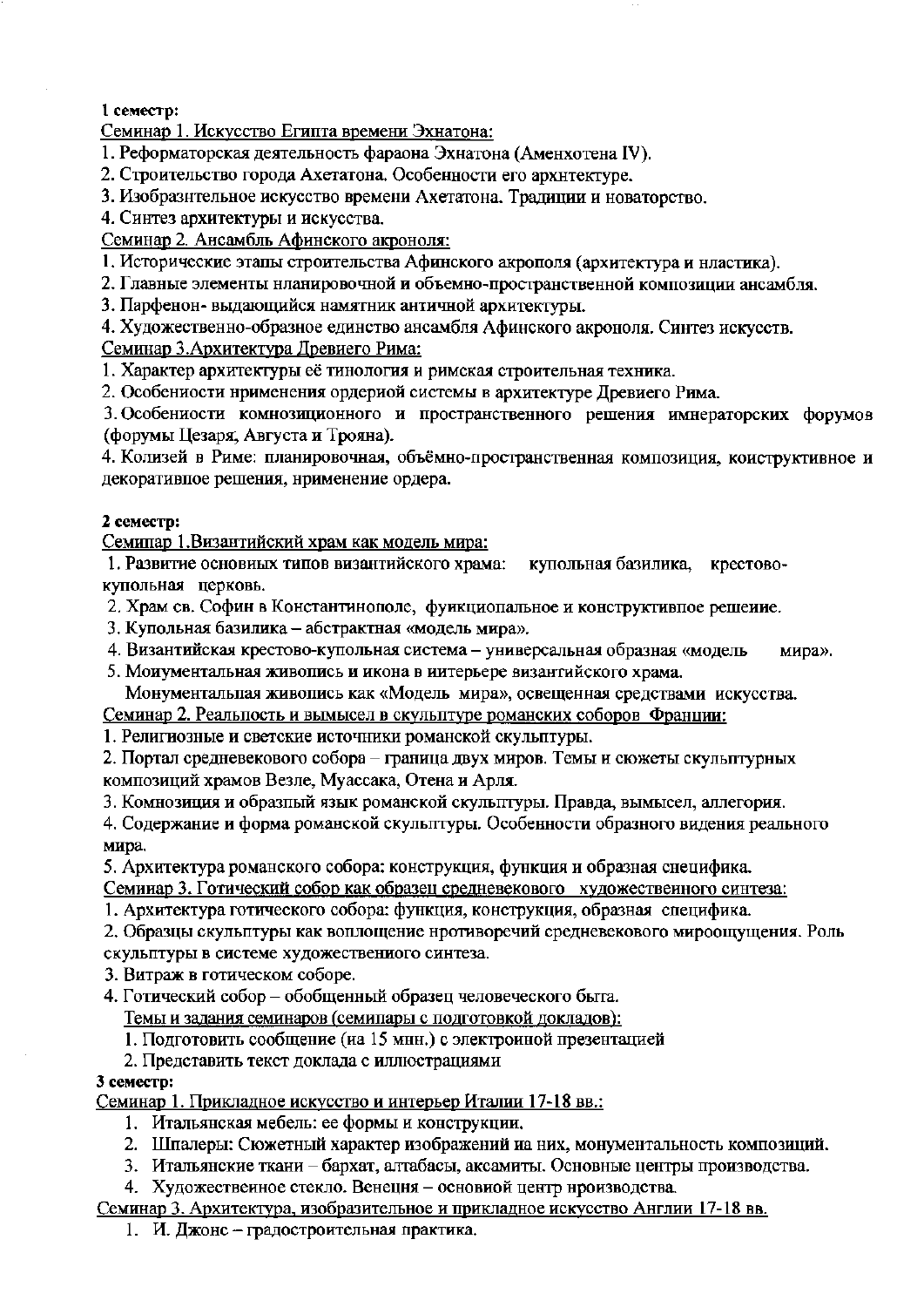- 2. К. Рэн собор Св. Павла в Лондоне.
- 3. Пейзажный «английский» парк.
- 4. Творчество У. Хогарта.

# 4 семестр:

Семинар 1. Архитектура, изобразительное искусство и интерьер второй половины 18 в.:

- 1. Первые стадии развития русского архитектурного классицизма (ранний и «строгий»). Здание Академии художеств (А.Ф. Кокоринов и Ж.Б. Деламот).
- 2. И.Е. Старов, эволюция его творчества (до палладианства, Таврический дворец).
- 3. А. Ринальди (постройки в Ораниенбауме, Мраморный дворец).
- 4. Ч. Камерон и использование им античных традиций (Холодные бани в Царском селе, Камеронова галерея).

Семинар 2. Русская архитектура и изобразительное искусство перв. пол. 19 в.:

- 1. А.Н. Воронихин (Казанский собор, Горный институт).
- 2. Т. де Томон (ансамбль Стрелки, мавзолей в Павловске, особняк Лавалей).
- 3. А.Д. Захаров (Адмиралтейство).

4. К.И. Росси - выдающийся градостроитель (ансамбли Михайловского дворца, Дворцовой площади, Александрийского театра).

Темы и задания семинаров, проводимых в иитерактивной форме (инновационно диагностический семинар):

1. Учебная группа делится на 3 подгруппы по 5-6 чел., каждая из которых получает задание: «Используя метод «Географическая карта мысли», занолпите схему, в которой

продемопстрируйте знания, относящиеся к указанным «ветвям». Использовать учебно-

методические пособия и другие источники информации занрещепо.(10 мип)

2. Обмен плакатами. Задание: «Дополните и исправьте своим цветом маркера работу другой грунны. Повторять то, что написано на предыдущем этапе, пельзя». (5 мин.)

3. Составление сводной таблицы (15 мин). С обсуждением.

1 семестр:

Семинар 1. Искусство Древней Греции. Тема: «Искусство Древней Греции архаического нериода (VII-VI вв. до н.э.)

2 семестр:

Семинар 2. Тема: Готический собор как образец средневекового художественного синтеза. 3 семестр:

Семииар 3. Тема: Западноевропейское искусство 17-18 вв. Стиль барокко в итальянском интерьере и прикладном искусстве.

4 семестр:

Семинар 4. Тема: Занадноевропейское искусство нервой половины 19в. Романтизм в европейском изобразительном искусстве и архитектуре.

# 8.3.3 Перечень заданий для контрольных работ:

Ответить на вопросы (1-3 вопроса) и выполнить зарисовки Темы:

1 семестр:

- 1. Искусство Древнего Египта.
- 2. Искусство Эгейского мира и Древней Греции.
- 3. Искусство Древнего Рима.

# 2 семестр:

- 1. Искусство Византии.
- 2. Рапнее Возрождение.
- 3. Искусство Возрождения в Центральной Европе.

3 семестр:

- 1. Архитектура Италии энохи барокко.
- 2. Архитектура Франции 17-18 вв.
- 3. Изобразительное, прикладное искусство и иитерьер Франции 17 18 вв.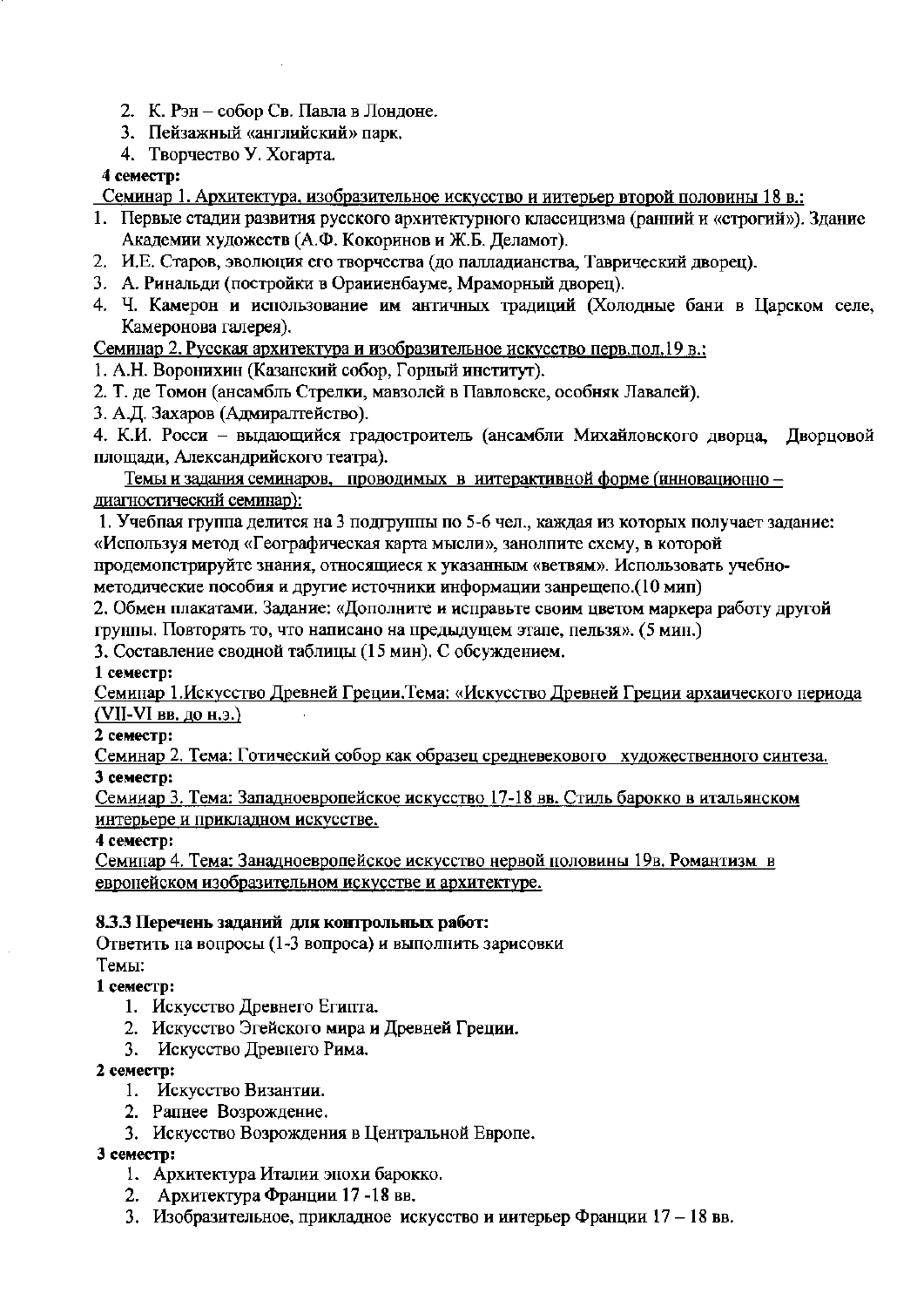#### 4 семестр:

- 1. Архитектура, изобразительное искусство и интерьер первой половины 18 века в России.
- 2. Русская архитектура и изобразительное искусство первой половины 19 века.
- 3. Западноевропейская архитектура и искусство середины второй половины 19 века.

# 8.3.4. Перечень заданий для выполнения реферата:

1. прочитать пеобходимый раздел учебника и конспект лекций

2. подобрать литературу и изучить основные источники

3. составить план, раскрывающий пазвапие работы

4. сделать выписки из литературных источников с целью накопления теоретического и

практического материала

5. написать реферат, оформить его, составить библиографию.

Студептам выдаются требования к содержанию, оформлению реферата. Ставится две оценки: за содержание и оформление.

Темы рефератов:

## 1 семестр

1. Древнеегипетский храм: процессии, обряды и архитектура.

2. Эволюция погребального сооружения в Древнем Египте.

3. Ансамбль фараоиа Джосера в Саккара.

4. Синтез искусств в храмах Древнего Египта.

5. Дворци Ассирии и Вавилона.

6. Особеиности скульптуры и рельефа периода Древнего царства.

7. Изобразительное искусство периода древнего царства.

8. Ансамбль Кносского дворца. Архитектура и интерьер.

9. Развитие древнегреческой керамики.

10. Храмовая скульптура Древней Греции.

11. Становление греческого ордера и отработка тина древнегреческого храма.

12. Особенности комнозиции и образного решения Афинского акроноля.

13. Развитие монументальной скульптуры в период архаики.

14. Творчество Поликлета и Фидия.

15. Сравнительный анализ типологии храмов Древней Греции и Древнего Рима.

16. Отражение древнеримского быта в планировке и убранстве дома - особняка.

17. Особенности применения ордерной системы в архитектуре Древнего Рима.

18. Тип Римского театра и его связь с архитектурой театров Древней Греции.

19. Имнераторские форумы - особенности композиционного и нространственного решения.

20. Архитектура культовых зданий Древнего Рима.

# 2 семестр

1. Культура Средневековья в Европе.

2. Первый «Золотой век» Византийской культуры. Эпоха Юстиниана до иконоборчества (архитектура, живопись, прикладное искусство).

3. Каноническое искусство в Византийском искусстве XI-XIII вв. (периферийные школы, самобытность греческой христианской культуры).

3. Разработка и внедрение крестово-купольной храмовой архитектуры в Византии. Особенности конструкций и комнозиции в храмостроении. Синтез искусств.

4. Сущность основных черт романской культуры в странах Занадпой Европы. Стилистические особенности и типология романской архитектуры во Франции.

5. Развитие изобразительных искусств в эпоху Романики и Готики. Связь скульптуры с

архитектурой, значение витражей для создания новышенного эмоционального чувства верующих. 5. Готическая эпоха в Занадной Европе, городской, коммунальный характер культуры. Готическая конструкция храмов, синтез искусств. Зиачение готической архитектуры и изобразительного искусства в иаши дии.

6. «Инкрустационный» стиль в тосканской архитектуриой школе XII-XIVвв. (Пизанский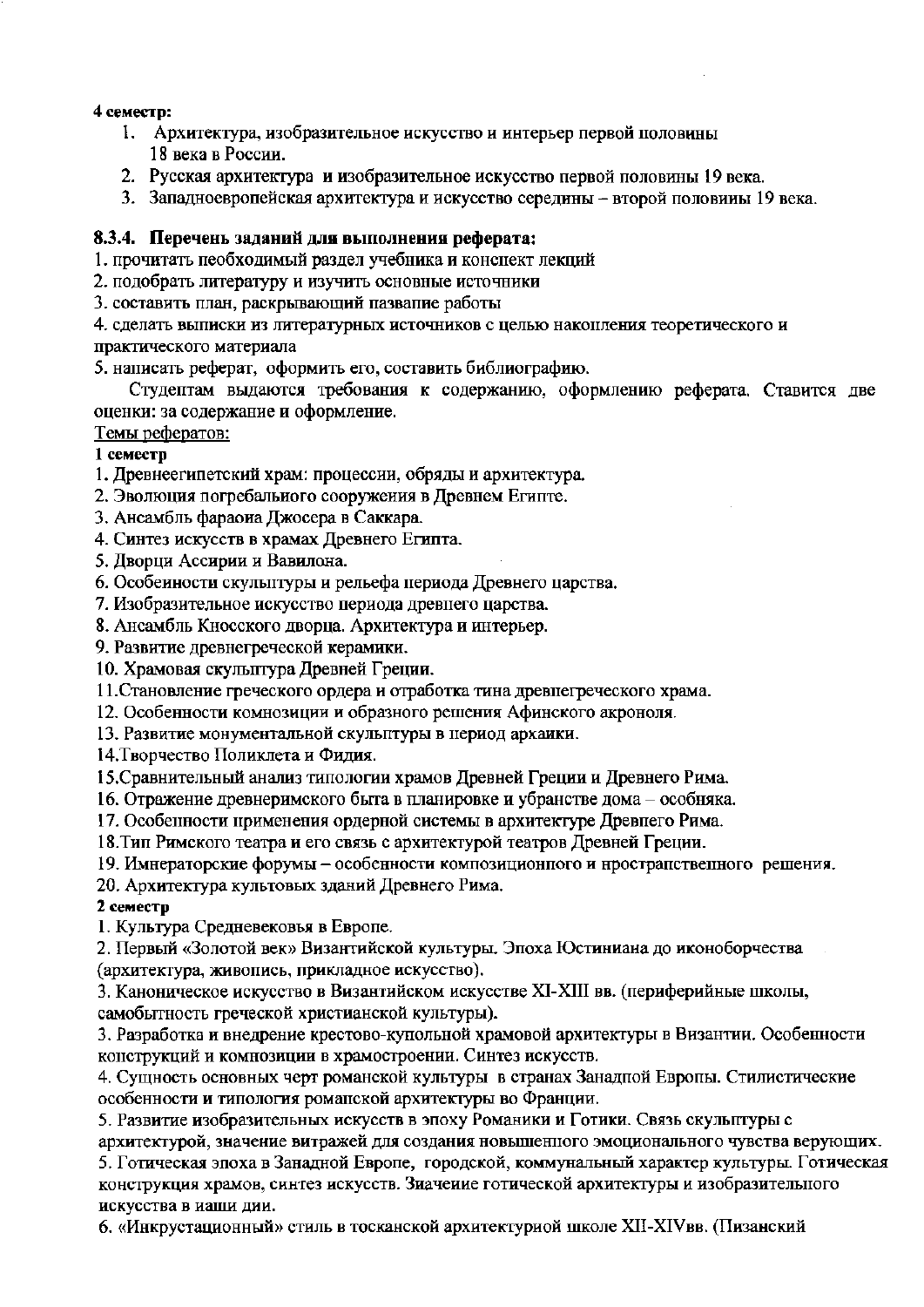архитектурный ансамбль, Флорентийские соборы),

7. Кватроченто - «Золотой век» в нзобразительном искусстве Италии. Античность и новый гуманизм - главный фактор развития реалистического искусства.

8. Леонардо да Винчи, Микеланджело Буонаротти величайшие основоположники культуры Высокого Возрождения. Соперничество и единомыслие в их творческой жизни.

9. Венецианская школа жнвописи. Черты Западно-Евронейского и византийского искусства в развитии Ренессанса. Крупнейшие мастера и их творчество.

10. Архитектурные поиски и находки в эноху XV-XVI вв. в итальянской культуре. Архитектурные школы и их представители.

11. «Золотой век» в нидерландской жнвониси. Мистика и реализм в творчестве художников от Ван Эйков до П.Брейгеля старшего.

## 3 семестр

- 1. Развитие типа церковного здалия в архитектуре итальянского барокко.
- 2. Дворцы в архитектуре Италии эпохи барокко.
- 3. Приемы и средства динамизации формы в архитектуре барокко.
- 4. Роль декора в формировании образа в итальянской архитектуре 17-18 вв.
- 5. Скулыптура и живопись как важнейшие средства архитектуры барокко.
- 6. Организация пространственной композиции площадей в градостроительстве Италии времени барокко.
- 7. Французский классицизм первой половипы 17 в. Особенности стиля.
- 8. Дворцовая архитектура Франции 17 в. (ее роль в развитии классицизма).
- 9. Тема купольного здания в архитектуре Франции 17-18 вв.
- 10. Дворцово-парковые ансамбли 17 в. вершина в развитии архитектуры «большого стиля» во Франции.
- 11. Дворцово-парковый ансамбль в Версале как синтезированный художественный образ.
- 12. Стиль рококо в архитектуре парижских отелей.
- 13. Ордер в архитектуре классицизма и барокко. Различия целей и задач.
- 14. Фрапцузский классицизм второй половины 18 в. Особенности развития стиля.
- 15. Новый классицизм архитектора К. Леду.
- 16. Ансамбли в архитектуре Австрии 18 в.
- 17. Дворцовая архитектура в творчестве Б. Неймана.
- 18. Особенности немецкого барокко в церковной архитектуре 18 в.
- 19. Дворцово-парковые ансамбли в архитектуре Германии 18 в.
- 20. Палладианство в английской архитектуре 18 в.
- 21. Французский ампир как архитектуриый стиль.

# 4 семестр

- 1. Мебель нспанского барокко.
- 2. Эволюция французского художественного текстиля 17-18 вв.
- 3. Развитие пространственной композиции и убранства иптерьера русских дворцовых зданий XVIII в.
- 4. Проблемы материально-художественной культуры в трудах Г. Земпера.
- 5. Жилые иитерьеры художника Тиффани.
- 6. Мебель А. Ван де Вельде.

# 8.3.5 Перечень вопросов к экзамену:

#### 1 семестр

- 1. Мастабы и пирамиды Древиего Египта.
- 2. Мегалитические сооружения.
- 3. Древнеегипетские храмы Нового Царства.
- 4. Реформа фараона Эхнатона.
- 5. Храмы и дворцы Месонотамии.
- 6. Дворцы, росписи и керамика Крита.
- 7. Греческие храмы: типология и скульптурное убранство.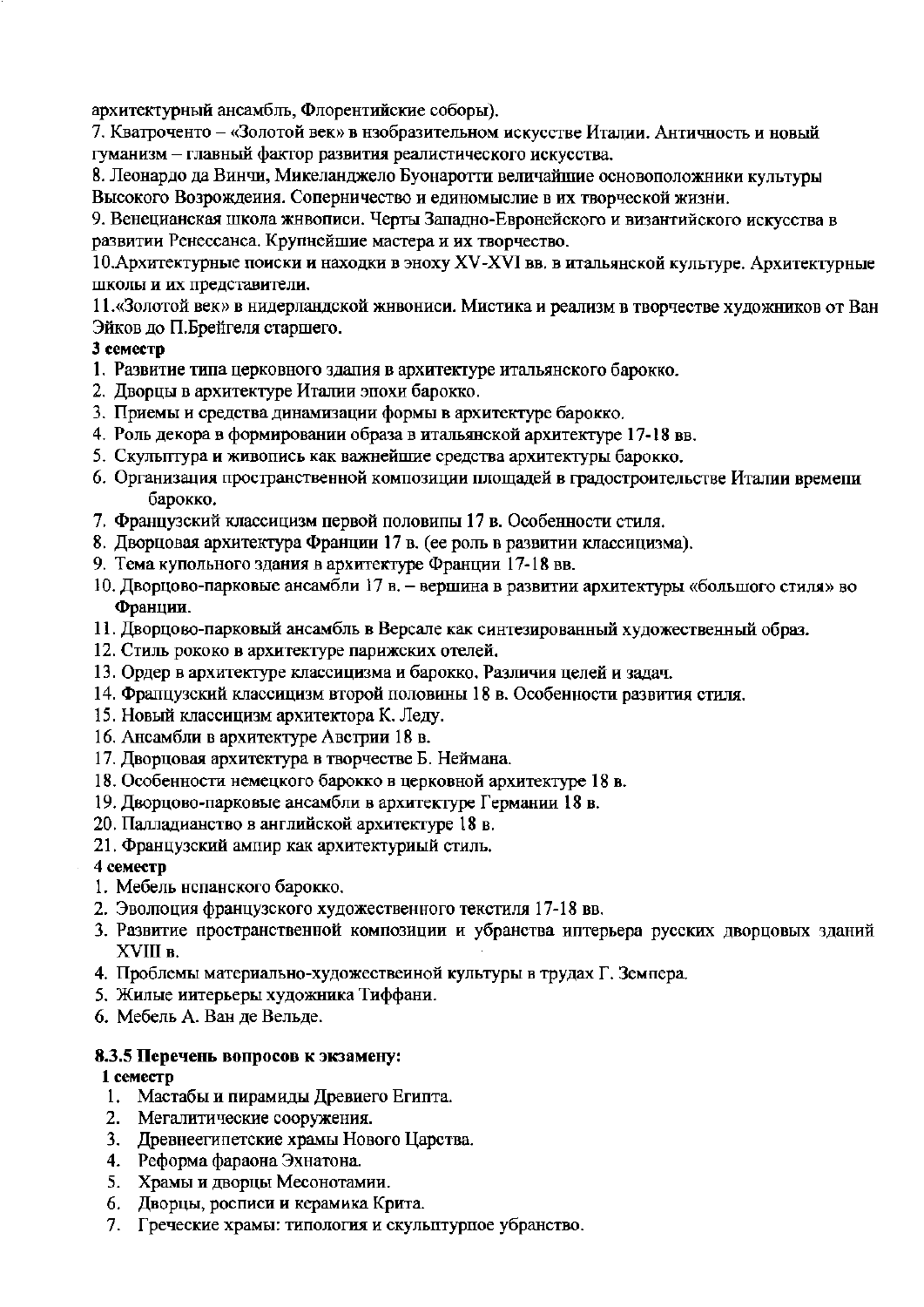- 8. Мастера греческой скульптуры Высокой и Поздней классики.
- 9. Древнегреческая керамика: виды сосудов, роспись.
- 10. Гробницы и храмы этрусков.
- 11. Императорские форумы и трнумфальные сооружения Древиего Рима.
- 12. Гробницы и храмы Древнего Рима.
- 13. Зрелищные сооружения и термы Древнего Рима.
- 14. Помпейский дом особняк: планировка и росписи.
- 15. Отработка типологии древиегреческих храмов; храм в антах, простиль, амфипростиль, периптер, диптер, псевдодиптер, толос.
- 16. Стаповление ордериой системы, особенности дорического и иопического ордеров.
- 17. Скульптура архаического периода. Зарождение монументальной пластики. Создание обобщенного типа - идеала героя-гражданина.
- 18. Архитектура Афииского Акрополя.
- 19. Особеиности применения ордерной системы в архитектуре Древиего Рима.
- 20. Характеристика римской строительной техпики.

## 2 семестр

- 1. Итальянское Возрождение. Общая характеристика и периодизация. Художественные центры.
- Творчество Леопардо да Винчи основоположиик Высокого Репессанса. 2.
- Творчества Микеланджело Буонаротти гуманизм, патриотизм в живописи. 3.
- 4. Творчество Рафаэля Санти (станковая и монументальиая живопись).
- 5. Вепецианская школа живописи. Ее главные представители. Особепности колорита, техники живописи, особенности мировоззрения. Гуманизм XV-XVI вв.
- 6. Особенности и этаны развития искусства «Северного возрождения» (центры, ведущие художники и тематика их картии).
- 7. Творчество А.Дюрера и других художников Германии XVI в. мистика и реализм в их творчестве.
- 8. Мебель, одежда, украшения, утварь в эпоху Возрождепия.
- 9. Архитектура Византии V-VI вв.
- 10. Мозанки и иконы в храмах Константинополя и в нровинции VI-XII вв. Период иконоборчества, введение канона в IX в.
- 11. Крестово-купольная система в архитектуре храмов Византии XI-XV в. Копструкция и композиция. Синтез искусств.
- 12. Романская культура. Характеристика энохи. Архитектурные школы Франции в эпоху романики.
- 13. Романская архитектура Англии и Германии (особенности коиструкции и композиции).
- 14. Романская архитектура Италии, «инкрустационный стиль», архитектурный декор западных фасадов.
- 15. Романское изобразительное искусство. Сиптез искусств. Наивный реализм в скульптуре.
- 16. Владимиро-Суздальская архитектура. Московский Кремль. Соборы Кремля.
- 17. Киевская Русь. Архитектура и изобразительное искусство XI-XIII вв. Преемственность христианской культуры от Константинополя. Самобытиость.
- 18. Творчество великих русских иконописцев Ф.Грека, А.Рублева и Дионисия
- 19. Готика как завершающий этап средневековой культуры в Западной Европе. Готическая архитектура Франции. Примеры.
- 20. Особенности готической архитектуры Англии и Германии. Примеры. 3 семестр
- 1. Градостроительное нскусство эпохи барокко.
- 2. Живопись итальянского барокко
- 3. Итальянская скульнтура эпохи барокко
- 4. Дворцовые интерьеры барокко.
- 5. Французский парк эпохи барокко.
- 6. Фламандская живопись 17 века.
- 7. Голландская живопись 17 века.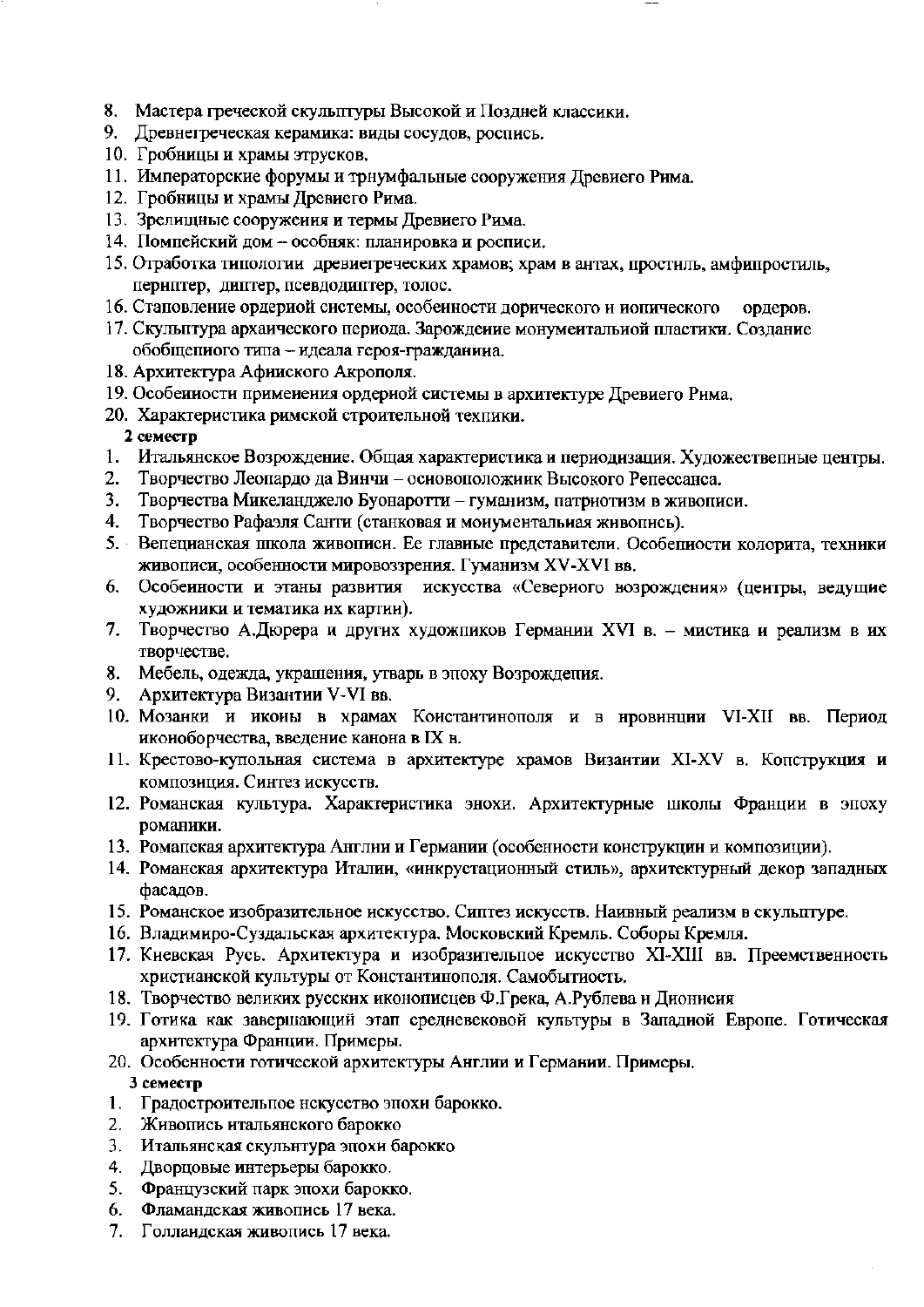- 8. Живопись Испании 17 века.
- 9. Творчество Л. Бериини.
- 10. Французская живопись 17 века.
- 11. Искусство Голландии и творчество Рембраидта.
- 12. Европейский костюм 17 века.
- 13. Рококо в архитектуре.
- 14. Живопись рококо.
- 15. Просвещение и живопись.
- 16. Архитектура и иитерьер Версальского дворца
- 17. Европейский фарфор 18 века.
- 18. Интерьер итальянского барокко.
- 19. Интерьер и прикладное искусство Голландии 17 века.
- 20. Жилой интерьер французского рококо.

# 4 семестр

- 1. Градостроительные аисамбли русского классицизма.
- 2. «Барбизоиская школа» живописи.
- 3. Характеристика «стиля ампир» во Франции.
- 4. Живопись импрессиопизма.
- 5. Архитектура прогрессивного историзма.
- 6. Живопись постимпрессиопизма.
- 7. Архитектура консервативного историзма.
- 8. Ж.Л.Давид н его школа.
- 9. Архитектура зрелого классицизма во Франции («стиль ампир»).
- 10. Живопись французского романтизма.
- 11. Развитие всемириых промышлениых выставок,
- 12. Живопись французского реализма.
- 13. Проблемы материально-художественной культуры в трудах Земпера. «Стиль в технических и тектонических искусствах или практическая эстетика».
- 14. Железо-стеклянная архитектура. Общая характеристика.
- 15. «Стиль амнир» в России. Общая характеристика.
- 16. Деятельность У. Морриса и его мастерских. Проблемы связи искусства и техники в художественной культуре Англии.
- 17. Ранний классицизм в европейской архитектуре.
- 18. Романтизм в немецкой живописи.
- 19. Характеристика архитектуры историзма.
- 20. «Братство прерафаэлитов» и деятельность круга У. Морриса.

| Рабочая программа дисциплины составлена авторами: |                                              |                                  |           |                 |         |
|---------------------------------------------------|----------------------------------------------|----------------------------------|-----------|-----------------|---------|
| $N_2$ п/п                                         | Кафедра                                      | Ученая степень,<br>ученое звание | Должность | ФИО             | Подпись |
|                                                   | Кафедра истории<br>искусств и<br>реставрации |                                  | доцент    | Е.А.Колесникова |         |
| Рабочая программа дисцинлины согласована:         |                                              |                                  |           |                 |         |
| Заведующий кафедрой ИИиР                          |                                              | М.В. Голобородский               |           |                 |         |
| Директор библиотеки УрГАХУ                        |                                              | Н.В. Нохрина                     |           |                 |         |
| Декан факультета дизайна                          |                                              | И.С.Зубова                       | 'Usyrolli |                 |         |